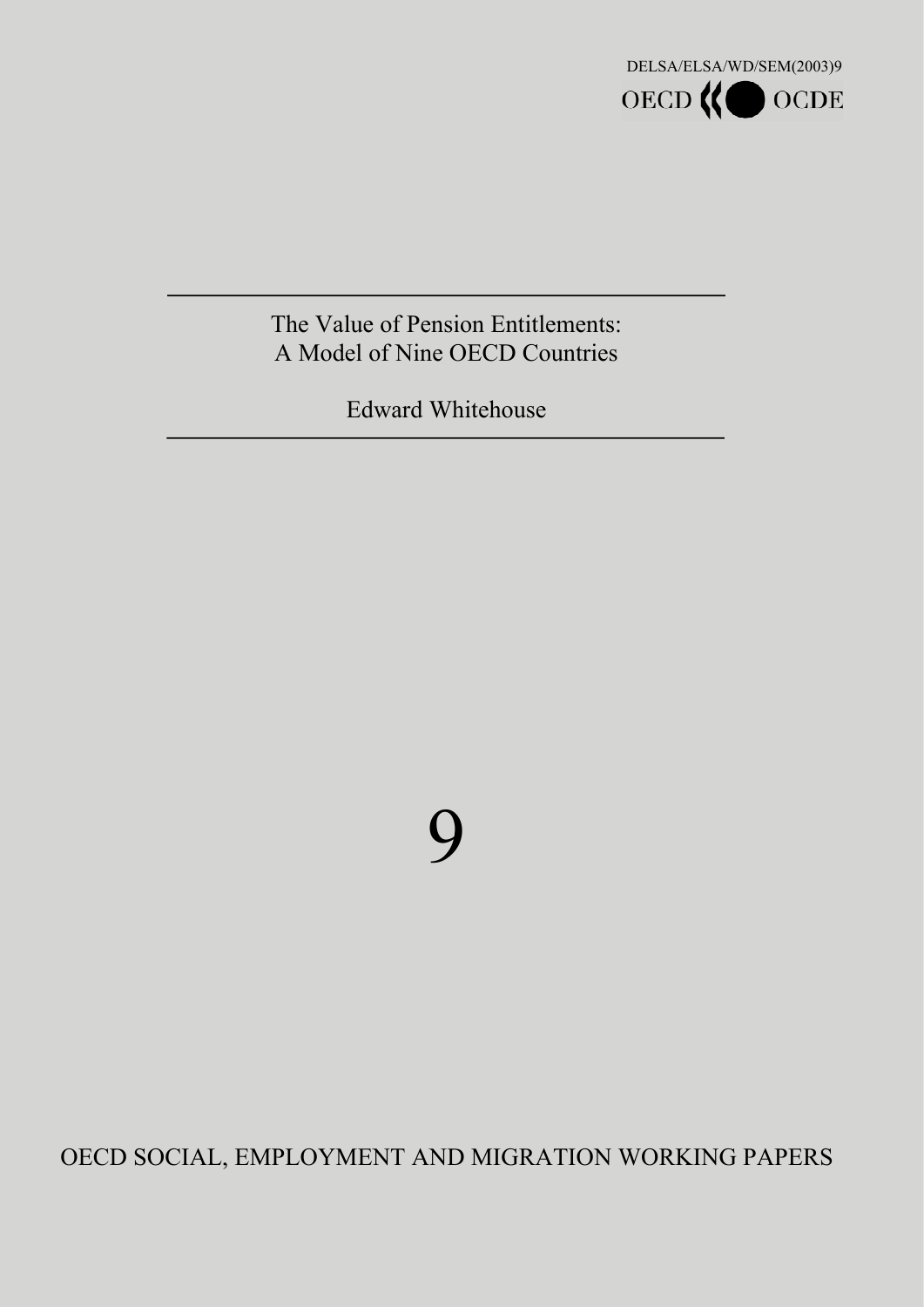

Organisation de Coopération et de Développement Economiques Organisation for Economic Co-operation and Development **06-Jun-2003** 

### **Unclassified DELSA/ELSA/WD/SEM(2003)9**

**English - Or. English** 

#### **DIRECTORATE FOR EMPLOYMENT, LABOUR AND SOCIAL AFFAIRS EMPLOYMENT, LABOUR AND SOCIAL AFFAIRS COMMITTEE**

### **OECD SOCIAL, EMPLOYMENT AND MIGRATION WORKING PAPERS NO. 9**

**THE VALUE OF PENSION ENTITLEMENTS: A MODEL OF NINE OECD COUNTRIES** 

 $\_$  ,  $\_$  ,  $\_$  ,  $\_$  ,  $\_$  ,  $\_$  ,  $\_$  ,  $\_$  ,  $\_$  ,  $\_$  ,  $\_$  ,  $\_$  ,  $\_$  ,  $\_$  ,  $\_$  ,  $\_$  ,  $\_$  ,  $\_$  ,  $\_$  ,  $\_$  ,  $\_$  ,  $\_$  ,  $\_$  ,  $\_$  ,  $\_$  ,  $\_$  ,  $\_$  ,  $\_$  ,  $\_$  ,  $\_$  ,  $\_$  ,  $\_$  ,  $\_$  ,  $\_$  ,  $\_$  ,  $\_$  ,  $\_$  ,

**Edward Whitehouse** 

*JEL Classification: H55, J14, J26* 

*Edward Whitehouse is the Director of Axia Economics, London; a Consultant Economist with the Social Protection Division of the Human Development Network, World Bank and a Visiting Fellow at the School of Economics, University of New South Wales. Correspondence: Axia Economics, 38 Concanon Road, London SW2 5TA United Kingdom Telephone +44 (0) 20 72 74 30 25* 

*or +44 (0) 20 77 37 58 15* 

*e-mail edward.whitehouse@axiaecon.com; web: http://www.axiaecon.com.* 

#### **JT00145697**

**Document complet disponible sur OLIS dans son format d'origine Complete document available on OLIS in its original format**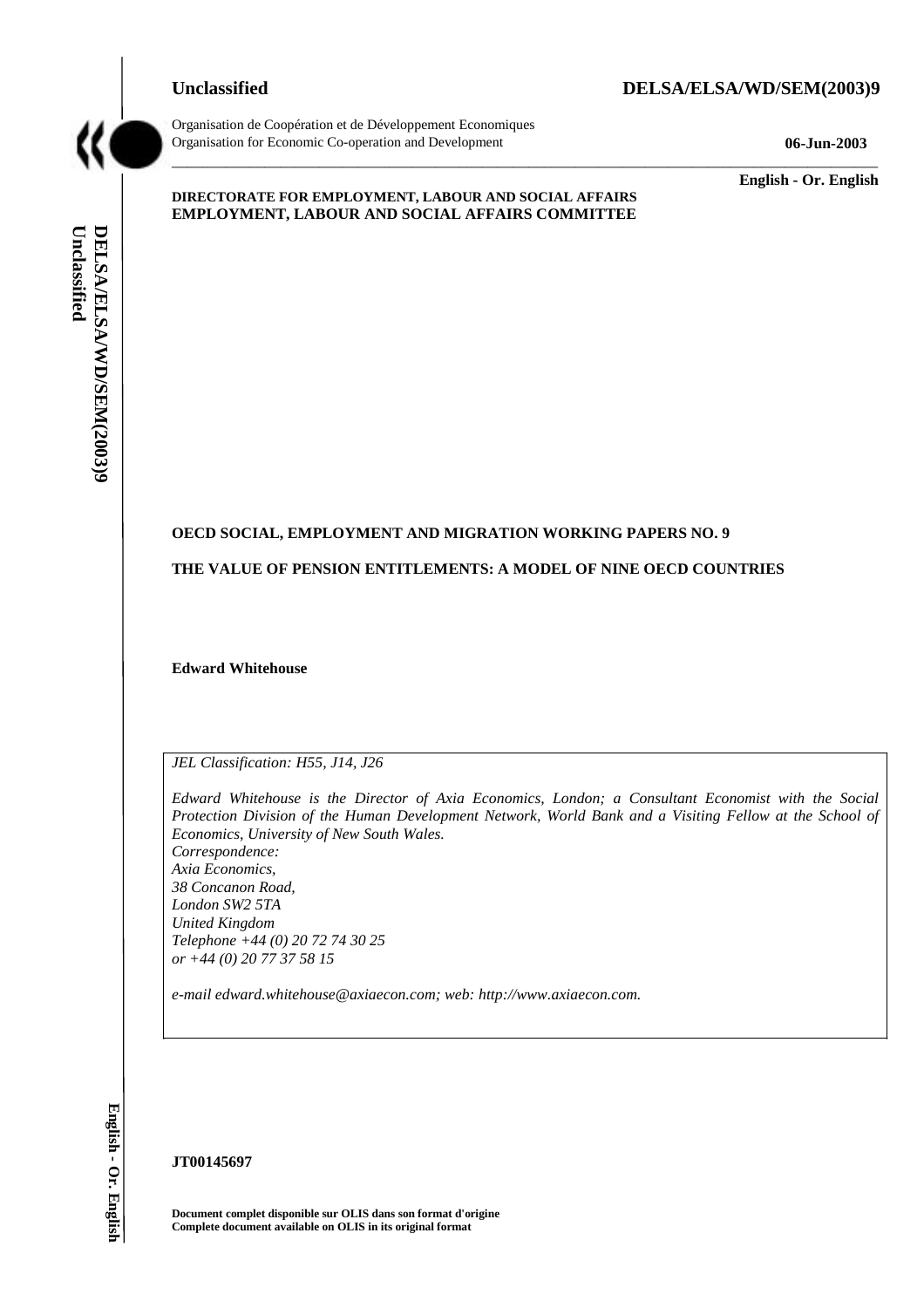### **DIRECTORATE FOR EMPLOYMENT, LABOUR AND SOCIAL AFFAIRS**

# **SOCIAL, EMPLOYMENT AND MIGRATION WORKING PAPERS**

This series is designed to make available to a wider readership selected labour market, social policy and migration studies prepared for use within the OECD. Authorship is usually collective, but principal writers are named. The papers are generally available only in their original language – English or French – with a summary in the other.

Comment on the series is welcome, and should be sent to the Directorate for Employment, Labour and Social Affairs, 2, rue André-Pascal, 75775 PARIS CEDEX 16, France.

> The opinions expressed and arguments employed here are the responsibility of the author(s) and do not necessarily reflect those of the OECD

> > **Applications for permission to reproduce or translate all or part of this material should be made to:**

> > > **Head of Publications Service OECD 2, rue André-Pascal 75775 Paris, CEDEX 16 France**

> > > > **Copyright OECD 2003**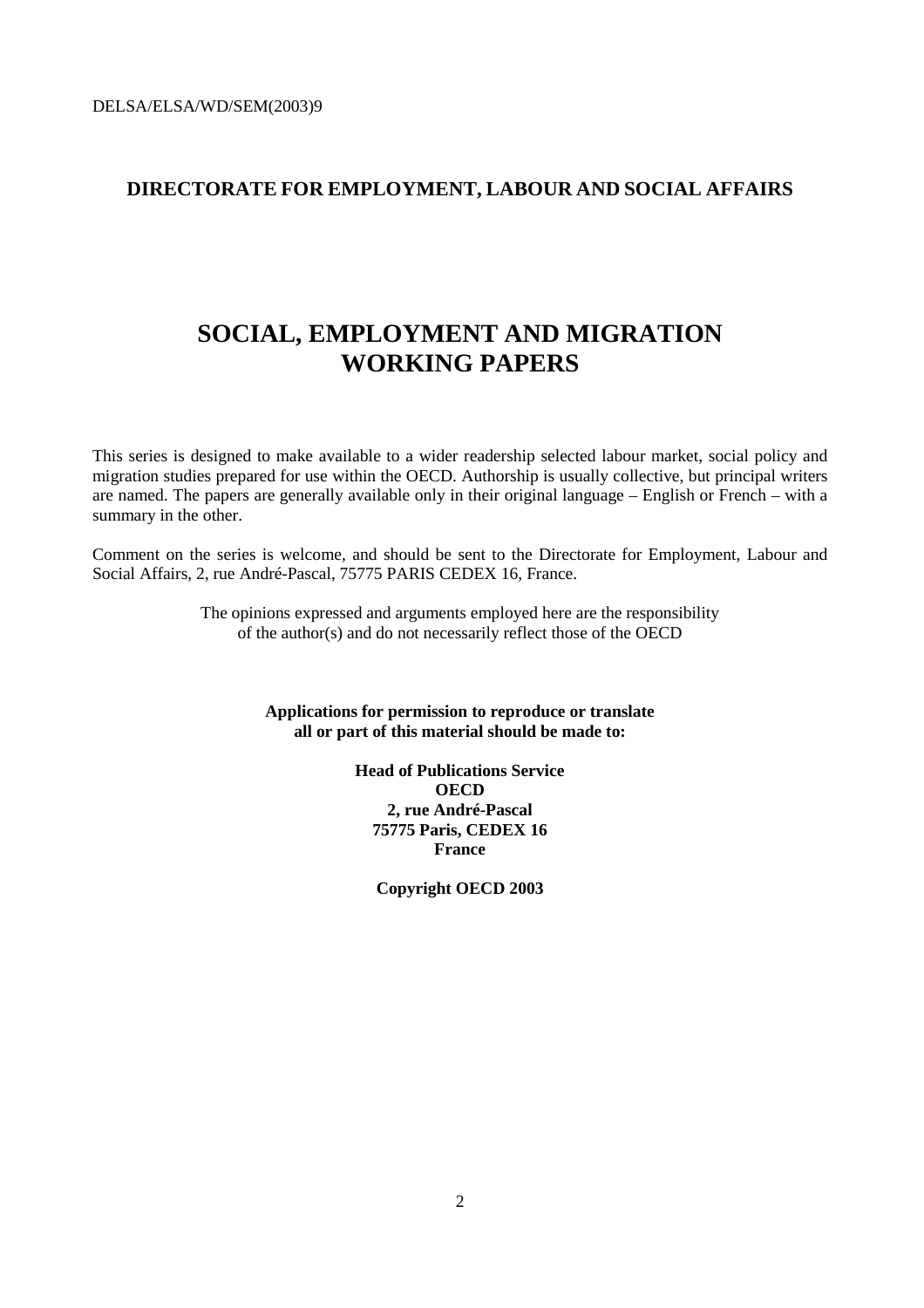### **ACKNOWLEDGEMENTS**

The author is grateful to Bernard Casey, Peter Hicks, Monika Queisser and Juan Yermo of the OECD secretariat, Robert Palacios of the World Bank and Richard Disney of the University of Nottingham and the Institute for Fiscal Studies for useful discussions, commentary and advice. The analysis has also benefited from discussion at a number of OECD meetings. The usual disclaimer, of course, applies.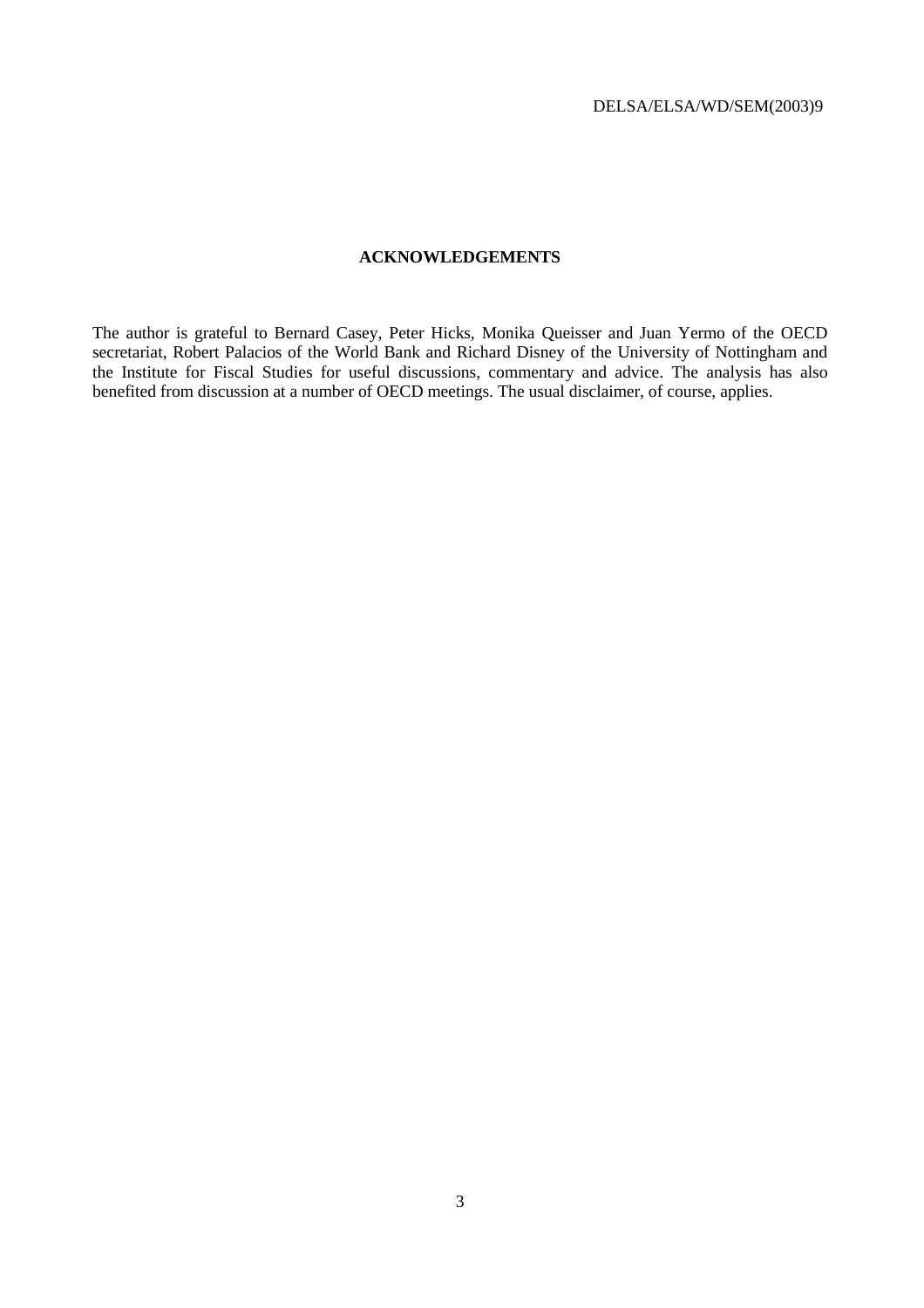### **SUMMARY**

Pension systems are complex and comparing them across countries is therefore difficult. This paper adopts a standard methodology to calculate prospective pension entitlements in nine countries. The modelling includes universal and resource-tested schemes, public and private earnings-related plans and mandatory defined contribution schemes. The results show gross pension benefits for workers on different levels of earnings and pension benefits net of tax. The paper also provides a detailed description of the parameters of the pension system.

Retirement-income systems are about social protection, but this paper shows that countries interpret this goal very differently. Some focus on ensuring that pensioners have an adequate retirement income (in absolute terms). Others base their systems on ensuring pensioners have an adequate income relative to their pre-retirement income (or 'replacement rate'). In Finland and the Netherlands, for example, mandatory occupational pensions have no ceiling on pensionable earnings, and so all workers get a high replacement rate.

At the other end of the spectrum, Canada and the United Kingdom have low ceilings to pensionable earnings in their public schemes and relatively low accrual rates. Public support for retirement is mainly flat-rate or resource-tested. Other countries lie in between these two groups.

By measuring pensions in a standard way, this paper therefore highlights the differences in philosophy in pension systems, particularly the emphasis on insurance and redistribution.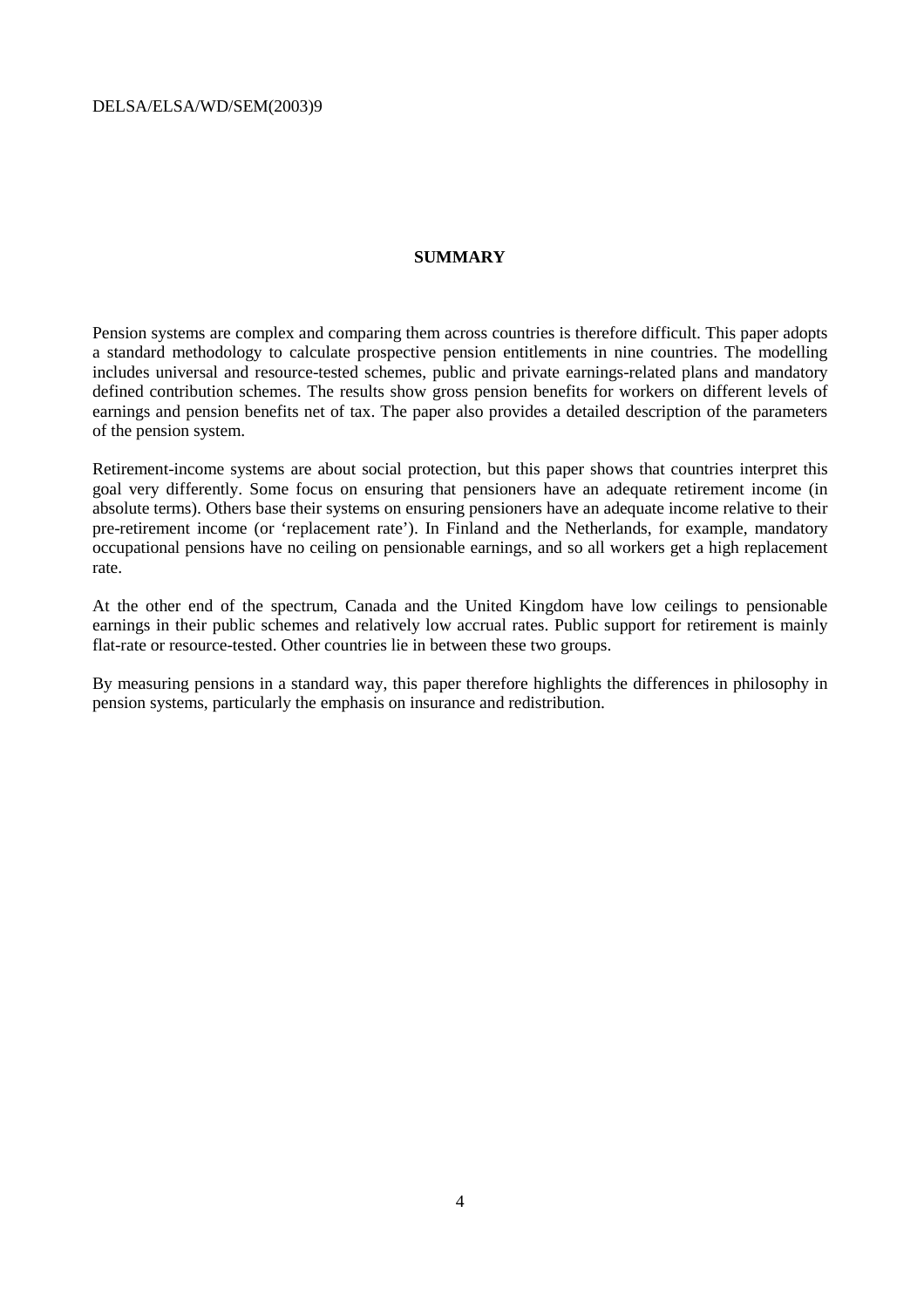#### **RESUME**

Les systèmes de pensions de retraite sont complexes et procéder à une comparaison des différents pays demeure par conséquence difficile. Ce document suit une méthodologie standard de calcul des droits éventuels de pension de retraite dans neuf pays. Le modèle utilisé inclut des régimes universels et calculés sur les ressources, des plans de pension proportionnels aux salaires (dans le secteur public comme dans le privé), et des régimes de cotisations définis obligatoires. Ce document fournit également une description détaillée des paramètres du système de pension de retraite.

Les systèmes de revenus de retraite concernent la protection sociale, mais ce document montre que les pays interprètent cet objectif différemment. Certains se concentrent sur des revenus de retraite suffisants pour les retraités (en termes absolus). D'autres basent leurs systèmes selon lequel les retraités ont un revenu suffisant relatif à leur revenu de préretraite (ou « taux de substitution »). En Finlande et aux Pays-Bas, par exemple, les pensions de retraite relatives à une activité professionnelle n'ont pas de plafond par rapport aux revenus de pension, et donc tous les travailleurs obtiennent une taux de substitution élevé.

A l'autre bout de l'éventail, le Canada et le Royaume-Uni ont des plafonds de pensions de retraite prévus par leur régime de retraite public qui sont fixés à taux bas, de même pour les taux de cotisation. Le soutien de l'État aux retraites est principalement à taux bas fixe et calculé en fonction des ressources. Les autres pays se situent à mi-chemin entre les deux.

En mesurant les pensions de retraite de manière standard, ce document souligne ainsi les différences de philosophies adoptées pour les systèmes de pension de retraite, et plus particulièrement met l'accent sur l'assurance et la redistribution.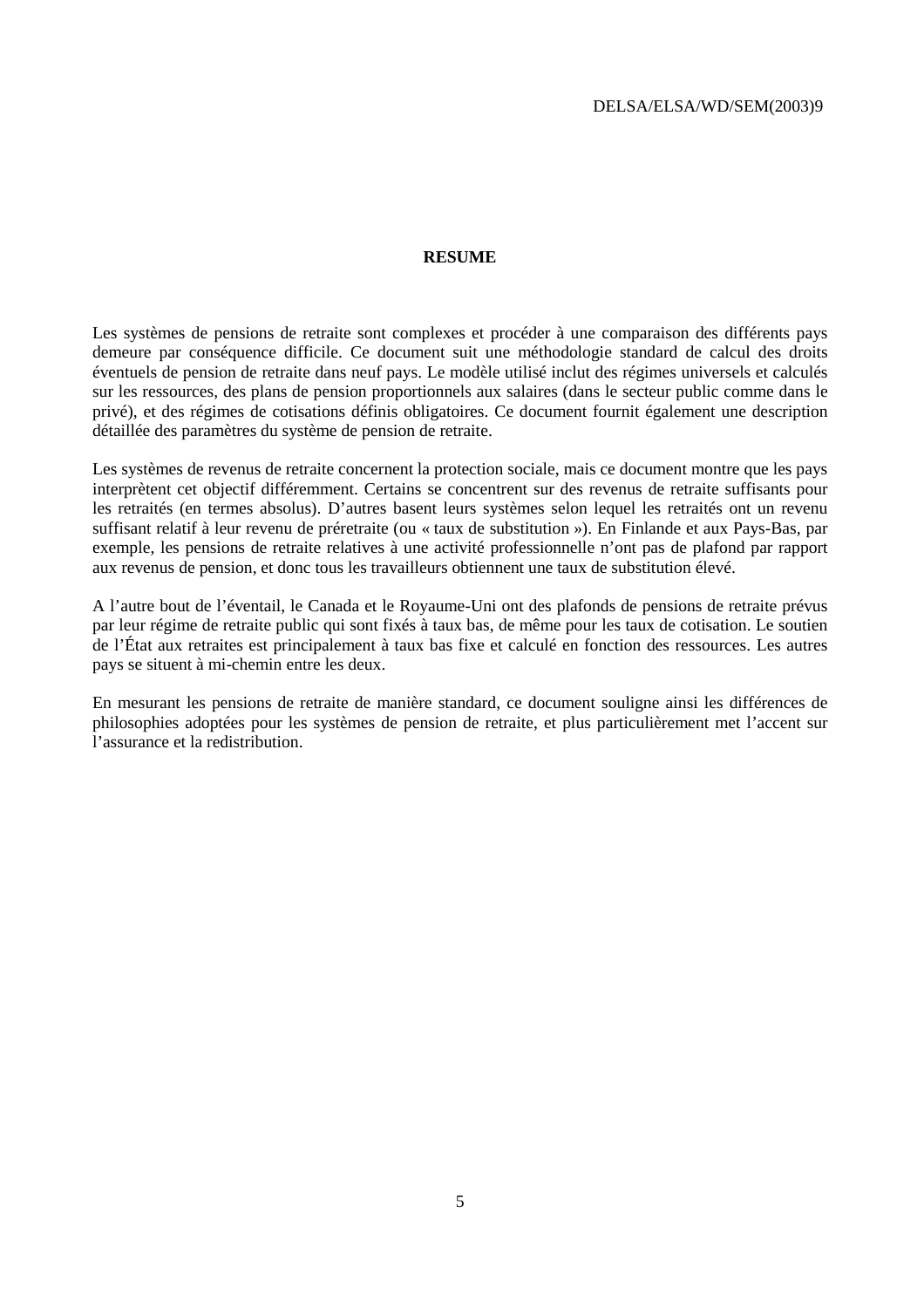### **TABLE OF CONTENTS**

| 1.    |  |
|-------|--|
| 1.1   |  |
| 1.1.1 |  |
| 1.1.2 |  |
| 1.1.3 |  |
| 1.1.4 |  |
| 1.2   |  |
| 1.2.1 |  |
| 1.2.2 |  |
| 1.3   |  |
| 1.3.1 |  |
| 1.3.2 |  |
| 1.3.3 |  |
| 1.3.4 |  |
| 1.4   |  |
| 1.4.1 |  |
| 1.4.2 |  |
| 1.5   |  |
| 1.5.1 |  |
| 1.5.2 |  |
| 1.5.3 |  |
| 1.6   |  |
| 1.6.1 |  |
| 1.6.2 |  |
| 1.7   |  |
| 1.7.1 |  |
| 1.7.2 |  |
| 1.7.3 |  |
| 1.7.4 |  |
| 1.8   |  |
| 1.8.1 |  |
| 1.8.2 |  |
| 1.8.3 |  |
| 1.8.4 |  |
| 1.9   |  |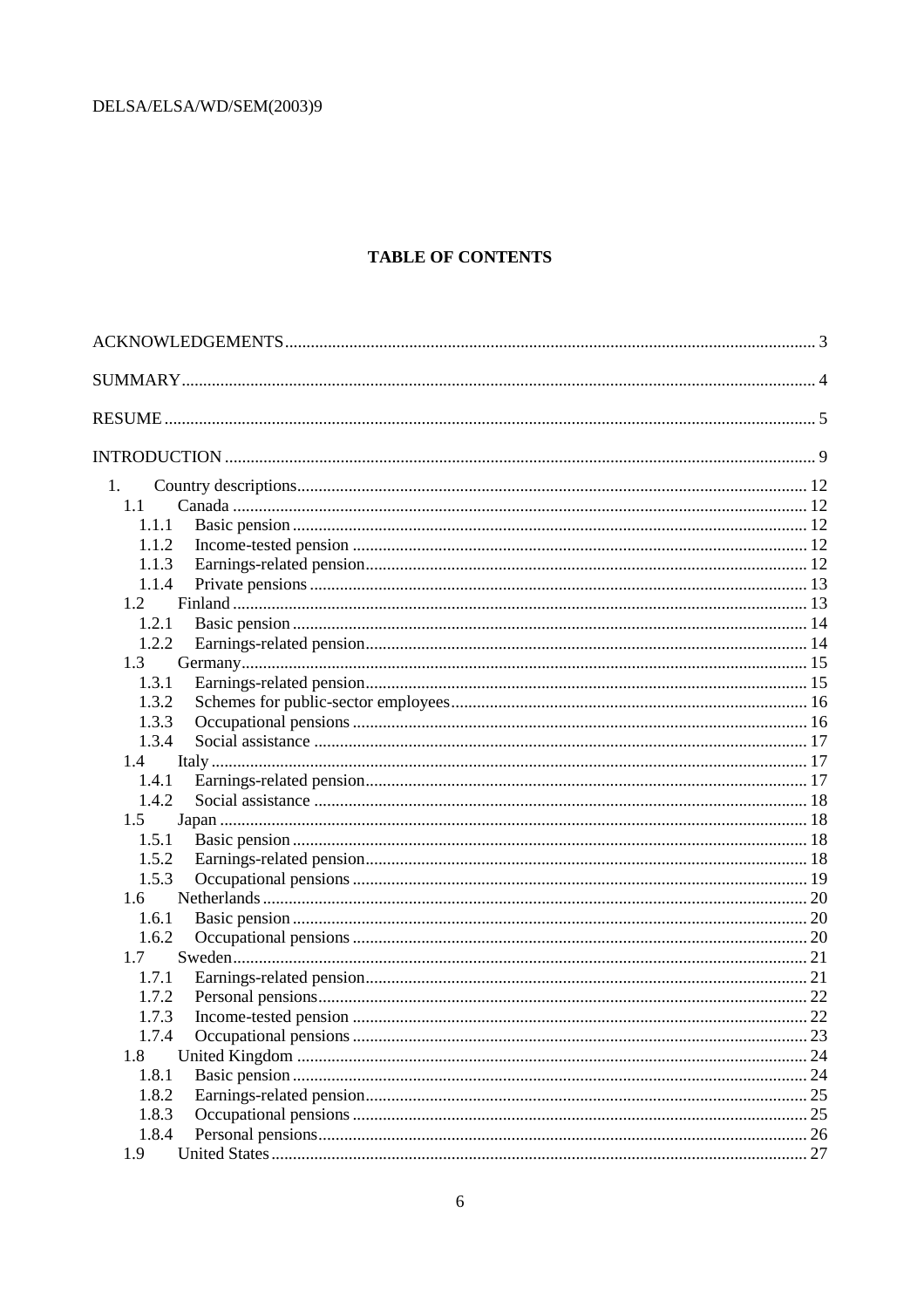|     | 1.9.1 |  |
|-----|-------|--|
|     | 1.9.2 |  |
|     | 1.9.3 |  |
| 2.  |       |  |
| 3.  |       |  |
| 4.1 |       |  |
| 4.2 |       |  |
| 4.3 |       |  |
| 4.4 |       |  |
| 5.  |       |  |
| 5.1 |       |  |
| 5.2 |       |  |
| 5.3 |       |  |
| 5.4 |       |  |
| 6.  |       |  |
|     |       |  |
| A.1 |       |  |
| A.2 |       |  |
|     |       |  |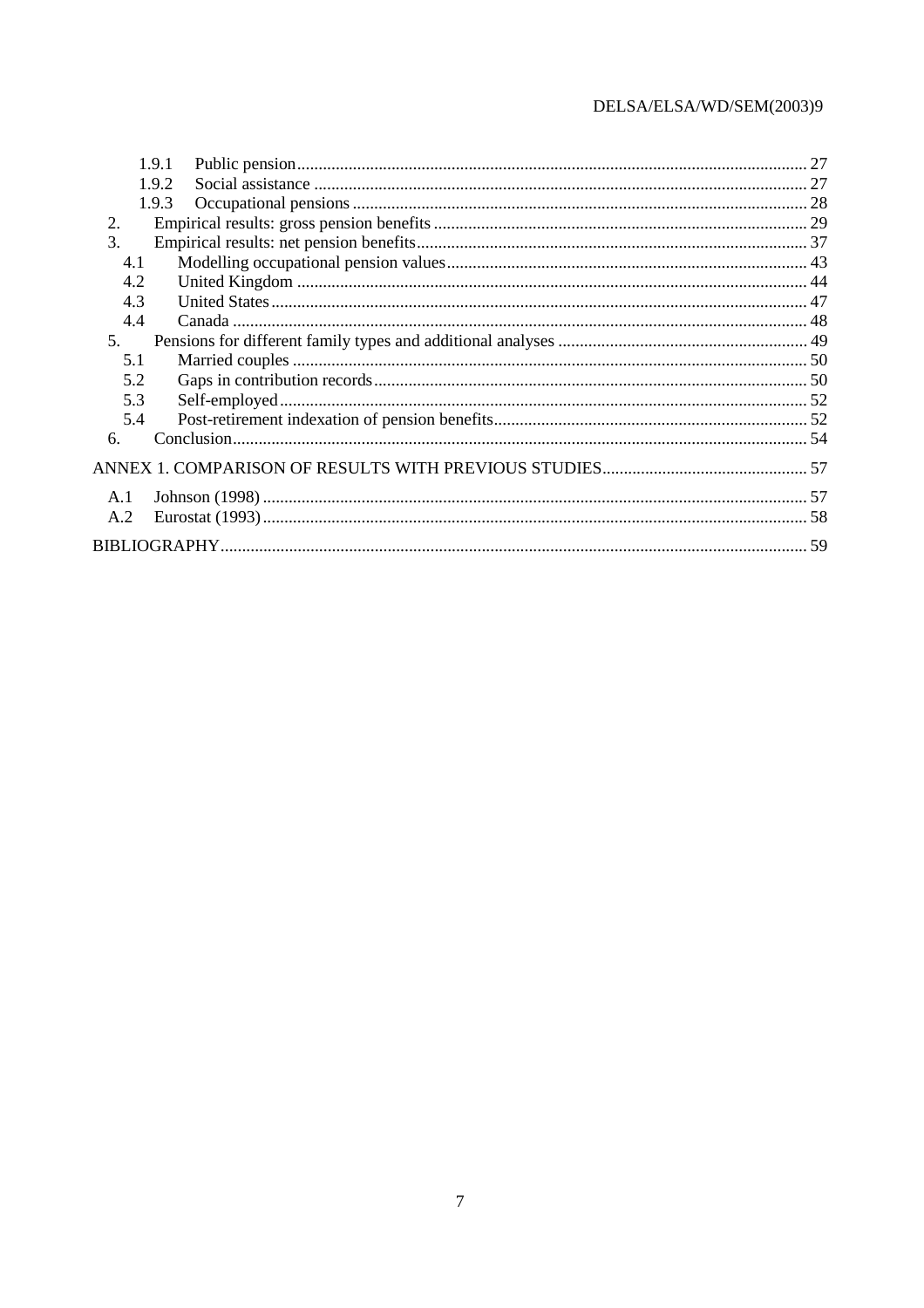### **TABLE OF FIGURES AND TABLES**

| Table 1.    |                                                                                               |
|-------------|-----------------------------------------------------------------------------------------------|
| Table 2.    | Coverage of different earnings-related pension programmes in Finland15                        |
| Table 3.    |                                                                                               |
| Table 4.    |                                                                                               |
| Table 5.    |                                                                                               |
| Table 6.    | State-level maximum supplements to Supplemental Security Income 28                            |
| Table 7.    | Total mandatory pension benefits as a percentage of economy-wide average earnings at          |
|             |                                                                                               |
| Table 8.    | Maximum pensionable earnings and maximum pension benefits, percentage of                      |
|             |                                                                                               |
| Table 9.    | Total mandatory pension benefits as a percentage of individual earnings at different          |
|             |                                                                                               |
| Table 10.   | Summary of concessions to older people in personal income tax systems38                       |
| Table 11.   | Percentage of pensioners with income from employer-provided pensions and percentage           |
|             |                                                                                               |
| Table 12.   |                                                                                               |
| Table 13.   | Features of model defined benefit occupational pensions in Canada, the United                 |
|             |                                                                                               |
| Table 14.   |                                                                                               |
| Table 15.   | Post-retirement indexation procedures in different pension systems53                          |
| Table 16.   | Net present value of pension under different indexation procedures54                          |
|             |                                                                                               |
|             | Table A. 1. Total public pension benefits as a percentage of economy-wide average earnings at |
|             | different proportions of average earnings: comparison of two studies 57                       |
|             | Table A. 2. Total public pension benefits as a percentage of individual earnings at different |
|             |                                                                                               |
|             | Table A. 3. Total public pension benefits as a percentage of economy-wide average earnings at |
|             | different proportions of average earnings: comparison of two studies 58                       |
| Table A. 4. | Total public pension benefits as a percentage of individual earnings at different             |
|             |                                                                                               |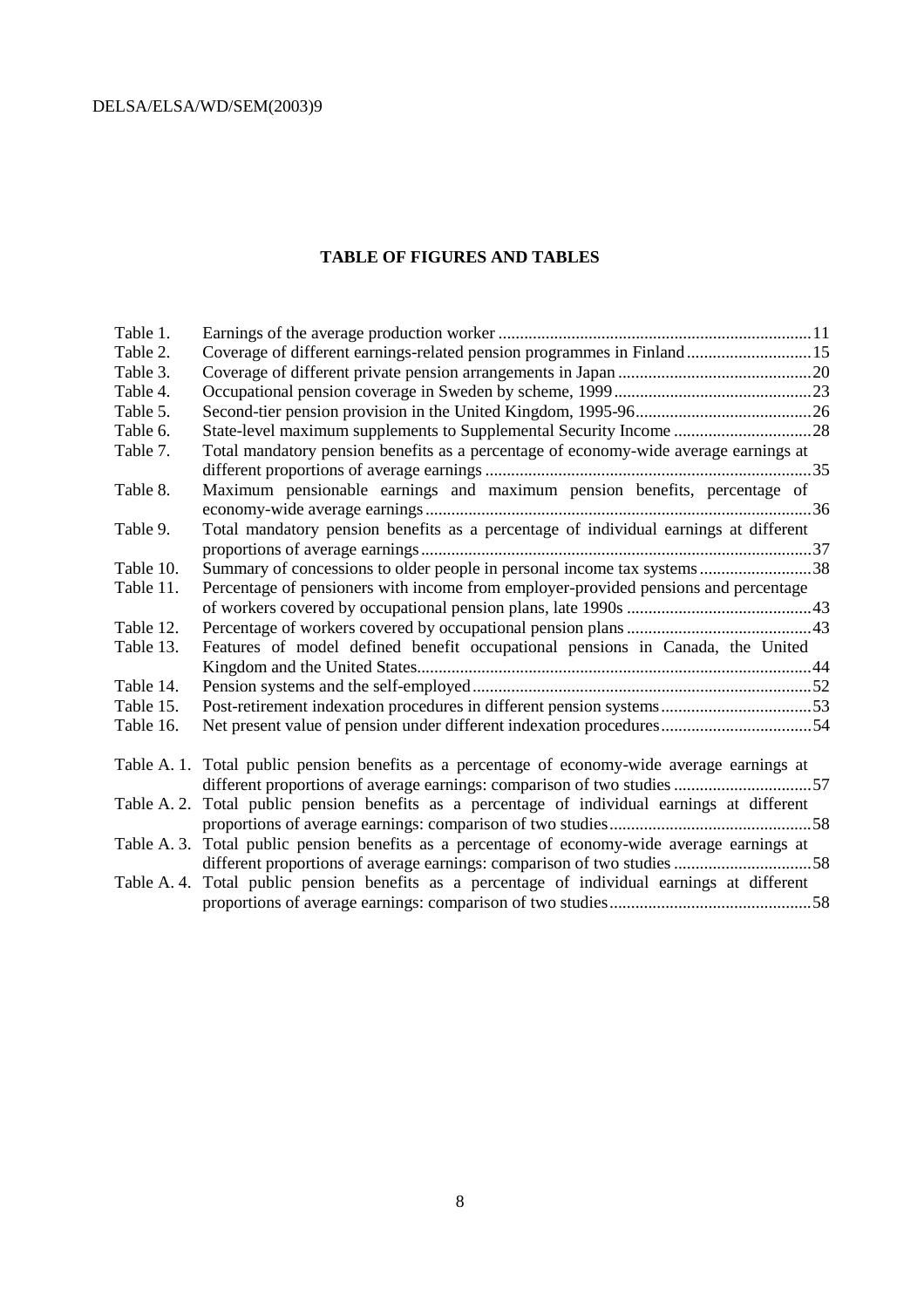### **INTRODUCTION**

1. The main goal of retirement-income systems is to ensure that the elderly have the resources to support an adequate standard of living. The most common method of measuring countries' success in achieving this objective is to compare directly current pensioners' incomes with general living standards. There are many examples of this 'empirical' approach to looking at the effect of pension systems on the incomes of the elderly, although most form part of broader studies of the distribution of income.<sup>1</sup> While this direct, empirical approach can be very informative, it is silent on a number of important questions. First, it can be an ineffective way of assessing current pension systems. Today's pension outcomes depend as much on past rules of the pension system as they do on the current parameters. These rules have changed significantly over time. Moreover, some schemes have not yet matured and this will affect both levels of current pensioners' incomes and the pattern of incomes with characteristics such as age and marital status. Secondly, current pension outcomes depend on people's earnings, employment and contribution records. Past macroeconomic conditions, again in constant flux, will also have affected pensioners' incomes.

2. This paper adopts a second method, which might be called an 'institutional' approach. It calculates prospective pension entitlements of illustrative workers with particular characteristics. The model used here applies the pension system's parameters — such as accrual rates, minimum pensions, indexation rules, eligibility requirements *etc.* — to calculate pension benefits. The results are typically expressed as replacement rates: the ratio of the pension benefit either to the individual's earnings or to a measure of economy-wide earnings. Unlike empirical studies, therefore, the institutional approach can assess the impact of the rules of the current pension system on current workers.

3. Nevertheless, this institutional approach also has a number of potential problems. First, it assumes that the structure of the pension system and its parameters remain unchanged in the future. But the frequency and the scale of past pension reforms suggest that future pension regimes will look very different from today's systems.<sup>2</sup> Secondly, it ignores the resources, other than pensions, on which the elderly can draw, such as investments and non-financial wealth, especially housing. A third, related issue is the fact that many of the elderly live in larger households. Individual-level replacement rates ignore the sharing of resources with other household members.

4. For these reasons, empirical analysis of income-distribution data and the forward-looking calculation of pension entitlements should be viewed as complementary parts of the assessment of retirement income systems. The OECD's retirement-income reviews — whose main findings were published in the report *Ageing and Income: Financial Resources and Retirement in Nine OECD Countries*

 $\overline{a}$ 1 See, for example, Atkinson, Rainwater and Smeeding (1995), Börsch-Supan (1997), Burniaux *at al.*  (1998), Disney and Johnson (2001), Disney, Mira d'Ercole and Scherer (1998), Förster and Pellizzari (2000), Hauser (1997) and Johnson (1998). These and other studies are surveyed in Disney and Whitehouse (2001) and Whitehouse (2000*c*).

<sup>2</sup> McHale (1999) studies the impact of reforms on future pension entitlements in the G7 countries. Diamond (1997) argues that pension systems can be excessively responsive to short-term fiscal conditions (given the limited ability of the elderly to absorb these changes).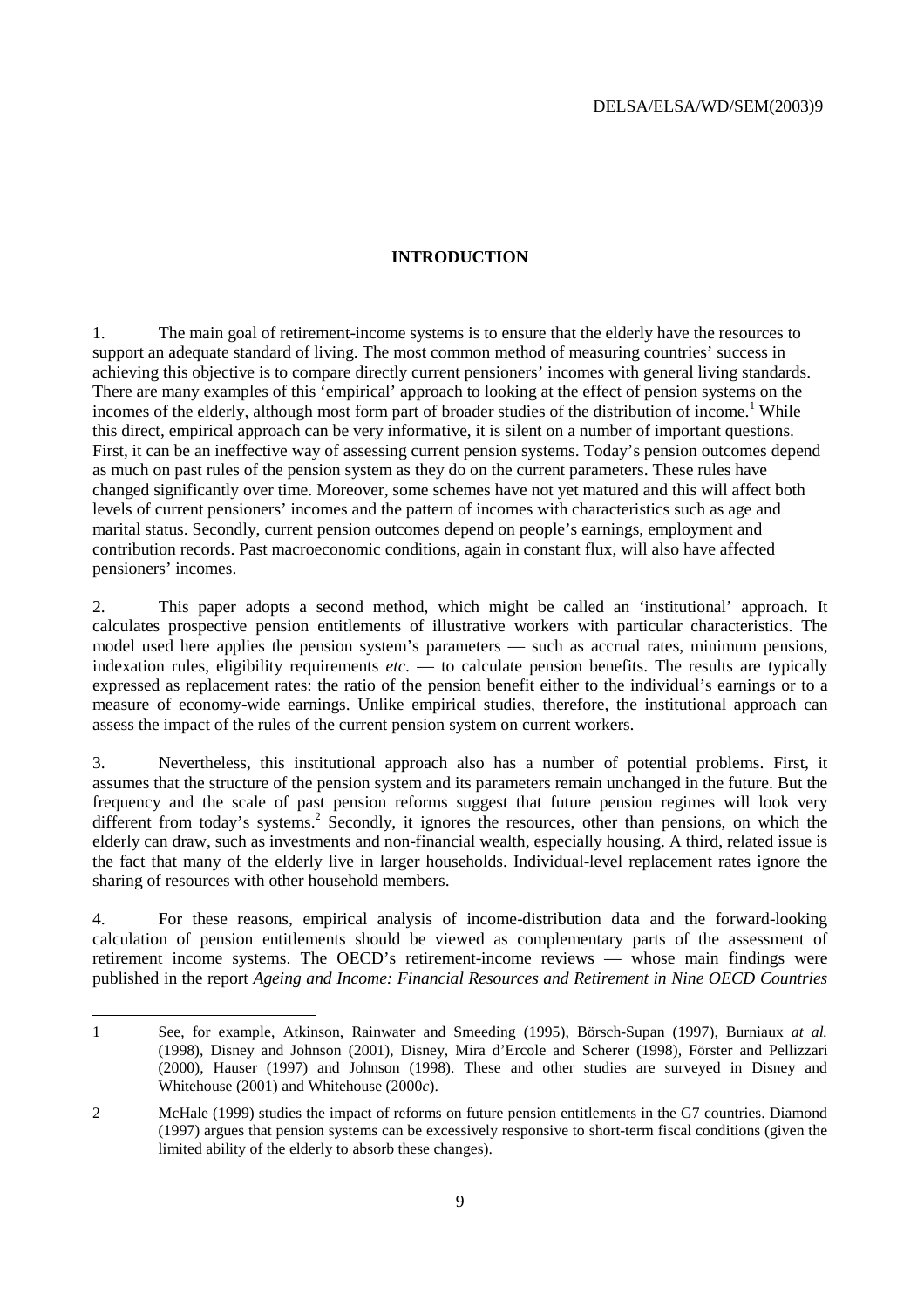(OECD, 2001) — adopted such an approach. The results from this paper underlie Chapter 3 of that report<sup>3</sup>, while Chapter 2 contains new income-distribution data.<sup>4</sup>

5. There have been a number of previous institutional studies that share this paper's aim of calculating pension entitlements for illustrative workers.<sup>5</sup> Some of these are out of date. Some have ignored private pension benefits or treated them only cursorily.<sup>6</sup> Some have ignored the effect of direct taxes and looked only at gross pension entitlements. This understates pensioners' relative incomes for a number of reasons.<sup>7</sup> Pensioners often do not pay social-security contributions. Personal income taxes are progressive: the average tax rate on (lower) pension income will be less than the tax rate on (higher) earned income. In addition, most income tax systems give preferential treatment to pensions (exempting some or all of income from tax) or to pensioners (giving additional allowances, credits or zero-rate bands to the elderly). Replacement rates net of taxes and contributions are higher than gross figures.

6. The following section of the report discusses these countries in turn: Canada, Finland, Germany, Italy, Japan, the Netherlands, Sweden, the United Kingdom and the United States. Each section sets out the key parameters of the pension system, discussing different components separately. These components can include:

- Flat-rate, universal, public benefits, here called basic pensions for short.
- Resource-tested public benefits, where the benefit is withdrawn from richer pensioners. These can be means-tested, where both assets and income are taken into account, purely income-tested or withdrawn only against pension income.
- Earnings-related public benefits (including the so-called 'notional-accounts' based schemes in Italy and Sweden). These schemes pay a higher benefit to people whose earnings were higher during their working lives.
- Employer-provided pensions, which are usually defined benefit (they pay a specific sum or proportion of earnings for each year of membership), called occupational pensions in this report.
- Mandatory personal pensions (which have a defined contribution formula, so the pension benefit depends on contributions made and investment returns earned), known in the United States as 'individual accounts'.

7. As ever, there are many borderline cases. Earnings-related pensions in Finland, the Netherlands and Sweden, for example, are ostensibly privately provided. However, in Finland, these occupational pension schemes are statutory. In the Netherlands and Sweden, collective bargaining has resulted in near universal coverage: these plans are best thought of as 'quasi-mandatory'. In contrast, employers provide occupational schemes voluntarily in Canada, Germany, Japan, the United Kingdom and the United States.

 $\overline{a}$ 

<sup>3</sup> Chapter 6 covers the calculations related to voluntary occupational pensions in Canada, the United Kingdom and the United States.

<sup>4</sup> Background papers for the income-distribution chapter are Yamada (2001) and Yamada and Casey (2001).

<sup>5</sup> Eurostat (1993), Aldrich (1982), Johnson (1998), Table 1.1 and McHale (1999).

<sup>6</sup> The values of private pension benefits are modelled using data on the rules of actual system rather than the illustrative target replacement rates employed in Eurostat (1993). The latter also ignores the important issue of lack of portability of defined-benefit occupational pensions: see below.

<sup>7</sup> See Whiteford (1995) for a discussion of these issues.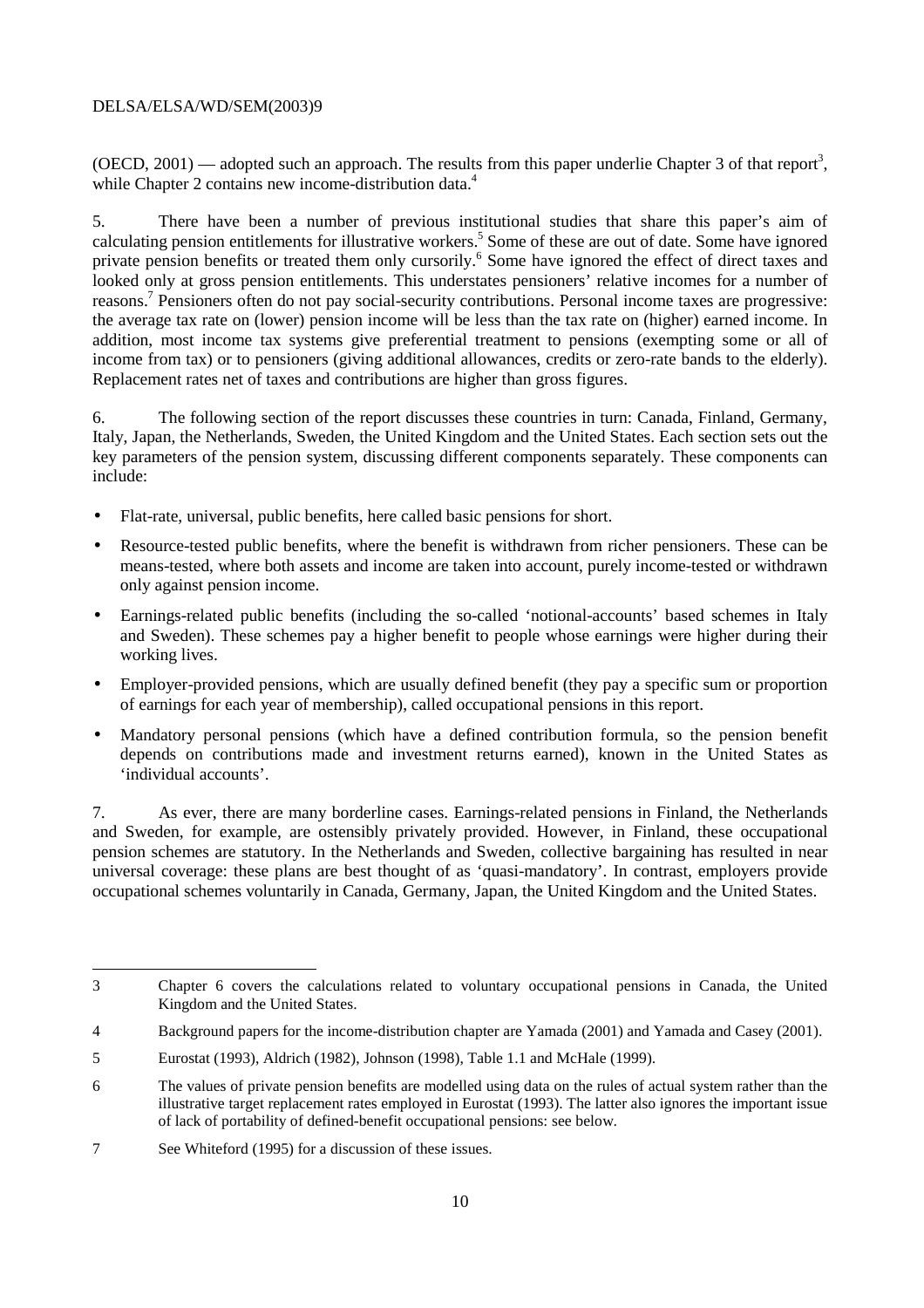8. The defined contribution schemes included are the new mandatory scheme in Sweden and personal pensions in the United Kingdom. The latter are mandatory in the sense that people must make some provision for a second pension above the basic level, but this can be through either the public-sector scheme, an occupational scheme or a personal pension plan.

9. Sections 2 and 3 present the core empirical results: the value of pension benefits in the nine countries. The results are presented in a standard format and on standard assumptions. Pension benefits are calculated for a full-career worker earning various proportions of economy-wide average earnings, between 0.3 times and five times the average. Although most workers, of course, lie in the bottom part of this scale, a broad range of earnings was chosen to illustrate properly the impact of ceilings on pensionable earnings. People are assumed to retire at the standard pension age, which is typically 65 in these countries.

10. The average earnings data are the pay of the average production worker, as set out in OECD (2000). For reference, Table 1 shows these earnings levels in national currency and in United States dollars. Earnings have been translated into dollars using OECD purchasing power parities, which calculate the cost of a common basket of goods in each country. Market exchange rates, of course, fluctuate wildly, and can generate very misleading results. Real earnings, both of the illustrative worker and the economy as a whole, are assumed to grow at 2% a year.

| National currency | US dollars at PPP |
|-------------------|-------------------|
| 35 000            | 30 200            |
| 140 600           | 23 300            |
| 59 500            | 29 600            |
| 38 873 400        | 24 000            |
| 4 203 500         | 25 800            |
| 57 500            | 27 800            |
| 215 500           | 22 400            |
| 17 500            | 26 600            |
| 29 100            | 29 100            |
|                   |                   |

### Table 1. **Earnings of the average production worker**

Note: all values rounded to the nearest hundred. Conversion to dollars uses OECD purchasing power parities<br>Source:

OECD (2000)

11. The model uses the current parameters of the system, including any future changes that have already been legislated. Governments, of course, frequently reform pension systems. People retiring today, for example, have spent their working lives in many different and changing regimes. Their pension benefits can be calculated under many different rules. This is therefore an unrealistic assumption, but it is difficult to formulate a sensible alternative.

12. Looking into the future, some countries adjust some parameters of their pension system in line with prices. This can have radical effects on the long-term structure of the scheme. The baseline results therefore assume that parameters will rise in the long term in line with earnings. Where pension programmes are resource-tested, it is assumed that the individual has no sources of income other than the mandatory pension.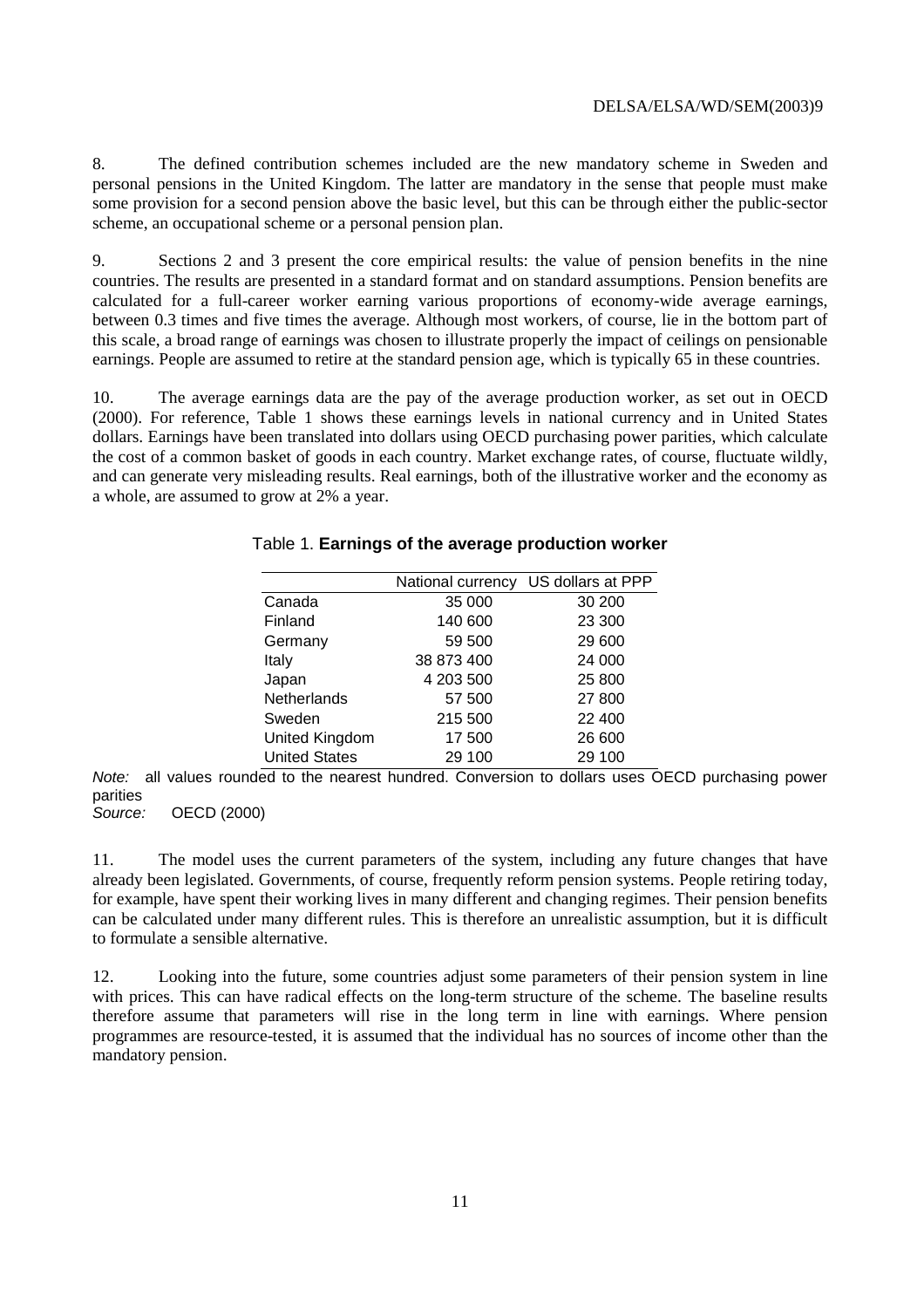13. Section 4 looks at voluntary private pensions in three countries: Canada, the United Kingdom and the United States.<sup>8</sup> Section 5 extends the analysis in a number of ways. First, the main analysis assumes a single worker: this section looks at the treatment of married couples. Secondly, the section examines the treatment of workers with less than a full career: what happens to people's pension entitlements when they are out of work because they are either unemployed or caring for children or elderly relatives? Thirdly, the baseline assumption is that the worker is employed, but countries differ in their treatment of the selfemployed. Section 5 ends with an exploration of the issue of post-retirement indexation of pension benefits. The baseline results provide only a snapshot picture of pension benefits at normal pension age, but the procedure for uprating benefits has substantial effects on the value of the lifetime stream of pension payments. Section 6 concludes.

### **1. Country descriptions**

### *1.1 Canada*

14. Canada's public pension system is made of three components. A universal, flat-rate pension, known as old-age security, can be topped up with an income-tested benefit, known as the guaranteed income supplement. A tier of earnings-related benefits is known as the Canada Pension Plan/Québec Pension Plan. The two plans offer broadly similar benefits.

### *1.1.1 Basic pension*

15. The basic tier is subject to a residency test, with  $\frac{1}{40}$ th of the maximum pension earned for each year of residence after age 18 up to a maximum of 40 years. A minimum of ten years' residency is required to receive any benefit. The 1999 benefit level was  $C\$ 411.23 a month  $-$  14% of average earnings  $$ payable from age 65. This pension is subject to a means test operated through the tax system (often described as a 'claw-back'). Once income exceeds C\$53 215 it is withdrawn at a 15-per-cent rate. This ceiling is equivalent to just over 1½ times average earnings. It is indexed to prices.

### *1.1.2 Income-tested pension*

16. An income-tested supplement is available to low-income pensioners. This gives a maximum pension, including the universal benefit, of C\$899.95 (31% of average earnings) for a single person and C\$1 459.12 (50%) for a couple. The benefit is withdrawn against income other than the basic pension at a 50-per-cent rate. Both the basic and means-tested components of the state pension are price indexed.

### *1.1.3 Earnings-related pension*

17. The second-tier, earnings-related pension targets a 25-per-cent replacement rate. It is based on average lifetime salary, with earlier years' pay revalued in line with economy-wide earnings. A single year's contribution is sufficient to generate an entitlement. The averaging formula excludes the 15% of years between age 18 and 65 with the lowest earnings and any years spent caring for a child under age seven. Currently, virtually all retired men and 85% of women qualify for some earnings-related pension

 $\overline{a}$ 

<sup>8</sup> As noted previously, occupational plans are considered alongside public schemes in Finland, the Netherlands and Sweden. Data on the rules of schemes in Germany and Japan are unavailable, but occupational pensions are less important in these countries.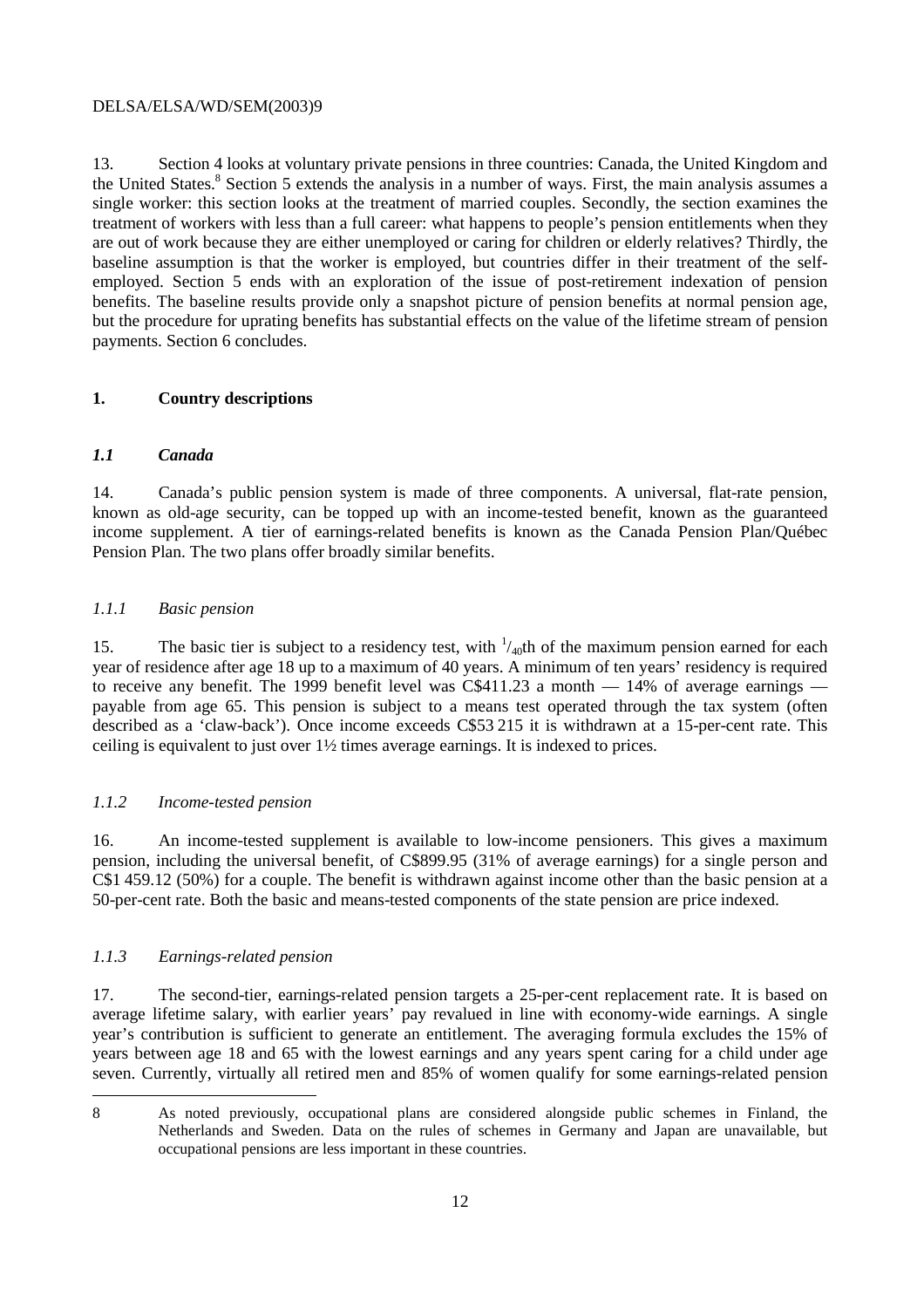benefits. The government expects the latter proportion to increase to 90% by 2050. The maximum earnings-related pension is C\$751.67 a month (26% of average earnings). People earning less than C\$3 500 a year (10% of average earnings) are not required to contribute. There is a ceiling of C\$37 4000 (107% of average earnings) to both contributions and benefits, which is indexed to average earnings, while the contribution floor is frozen in nominal terms. The value of the pension after retirement is uprated annually in line with prices.

### *1.1.4 Private pensions*

18. Over 40% of the Canadian workforce are members of occupational pension schemes, known as retirement pension plans. Around 45% of this total are members of public sector schemes. This gives a coverage rate in the private sector of around 30% compared with nearly 100-per-cent coverage among public-sector employees. There was a shift to defined-contribution schemes in the 1980s and 1990s in the private sector, but these plans still account for just 13% of total members (including hybrid plans with defined-benefit and defined-contribution elements). Over 60% of members are in final-salary definedbenefit schemes, with 10% in schemes with an average-salary formula and 20% in plans that provide a flat benefit for each year of membership. Most schemes cover the entire workforce, but 20% of members are in schemes reserved solely for members of trades unions.

19. Most occupational schemes —covering 90% of members — are compulsory for people eligible to join. Typically, eligibility is determined by years of service (to a legal maximum of two years). Vesting rules vary by province, but are generally two years of membership or five years' service. Some also depend on age. Pensions can be transferred to another occupational scheme or a personal plan when a worker changes jobs, or 'preserved' in the old occupational scheme until an employee reaches pension age.

20. Pension age is generally 65, but a significant minority of public-sector members can claim their pension at 60. The accrual rate in public sector schemes is nearly always 2% of earnings for each year of service. The earnings formula is usually based on the best five years. In the private sector, 2% is also the most common accrual rate, accounting for nearly half of members. But almost a third have accrual rates between 1.5 and 2% and another 10% between 1 and 1.5% per year of service. There has been a shift towards the norm of two-per-cent accrual, partly because this is the maximum allowed in the income-tax regulations.

21. Most schemes are integrated with the public earnings-related scheme, giving a lower accrual rate (usually 1.3 to 1.5%) on the slice of earnings up to the ceiling for the second-tier pension. Lump-sum benefits are not permitted.

22. In 1989, post-retirement indexation was automatic for 70% of members of public-sector schemes, but only for 7.5% in the private sector. However, only 28% of public sector members were guaranteed full inflation uprating. Most large schemes, however, provided for *ad-hoc* increases that generally compensate for about half of inflation.

### *1.2 Finland*

23. Finland has a two-tier pension system, including a basic state pension and a range of different earnings-related plans for different groups of workers.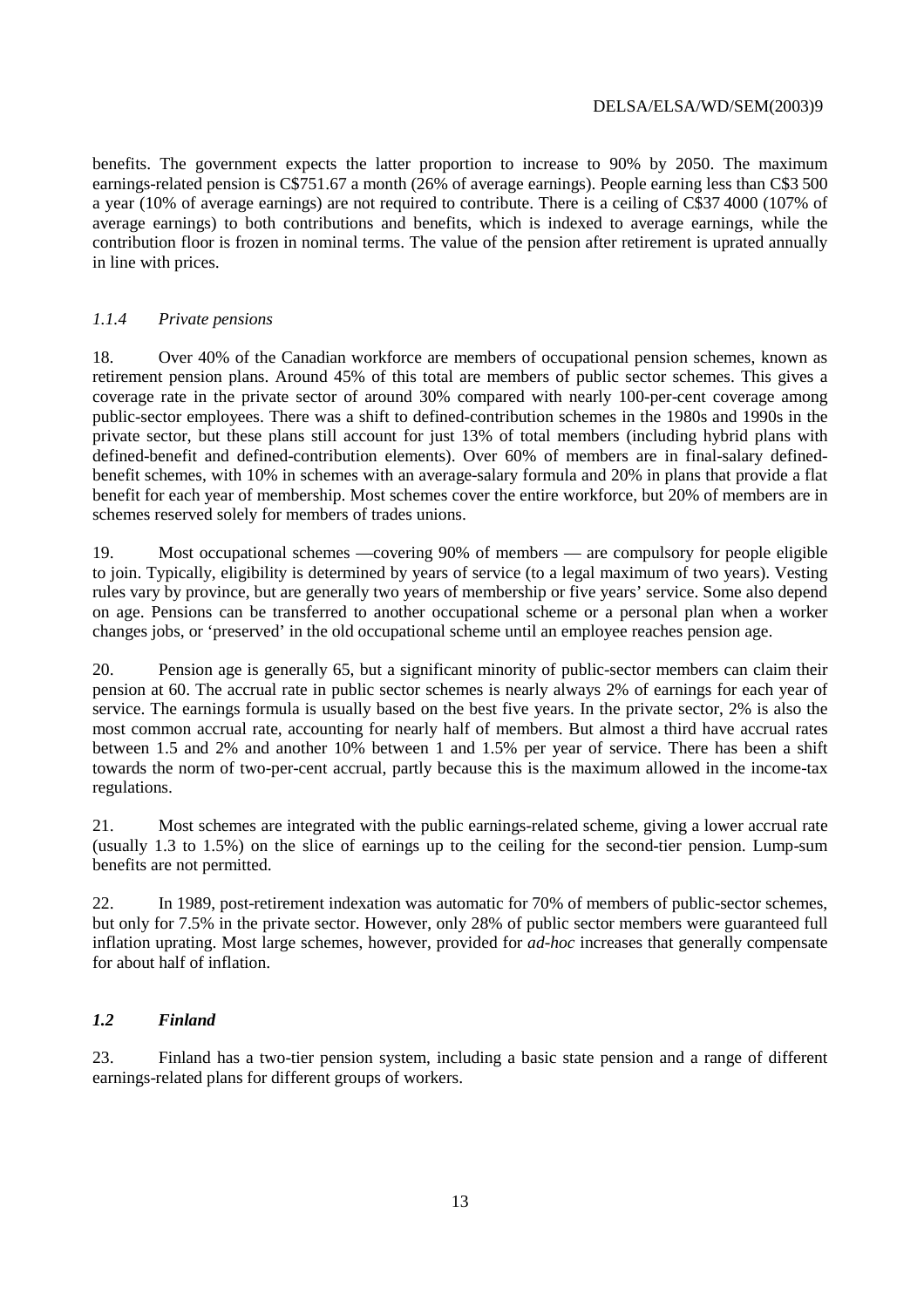### *1.2.1 Basic pension*

24. The basic pension (known as the national pension) is a universal benefit, withdrawn against pension income from the earnings-related schemes. It is payable from age 65. The parameters of the system differ from one municipality to another to reflect regional differences in the cost of living. The basic benefit is between FM26 472 (19% of average earnings) and FM31 500 a year (22% of average earnings).<sup>9</sup> If other pension income exceeds FM2 990 a year, then the basic pension is reduced by 50% of the difference. This threshold is equivalent to 2% of economy-wide average earnings. No pension is payable once other pension income exceeds FM54 500 to FM64 560 — 39 to 46% of average earnings depending on municipality and marital status.<sup>10</sup>

25. Eligibility is determined by a residence test. The full benefit is payable with 40 years residence as an adult, with *pro-rata* adjustments for shorter periods of residence.<sup>11</sup> The basic pension benefit and the parameters of the means test are uprated annually in line with prices.

26. The basic pension is an individual entitlement. Supplements that are payable in respect of spouses with no entitlement of their own are being phased out.

### *1.2.2 Earnings-related pension*

27. A range of different second-tier schemes covers different groups in the labour market. Table 2 shows membership of the different plans. Until the early 1990s, public-sector pensions were more generous than the private-sector schemes, but the rules in the two sectors were then aligned.

28. As with the basic pension, the earnings-related benefit is payable from age 65. The benefit is 1.5% of average pensionable pay for each year of employment between age 23 and 59. Between 60 and 64, a pension of 2.5% of pay is earned for each year of coverage. The system also covers people when they are not working, with an accrual rate of 1.2% a year for each year on unemployment benefits. There is a ceiling of 60% to the total replacement rate, so someone covered continuously from age 23 will reach the maximum benefit at age 62.

29. There is no contribution floor, and no ceiling either to contributions or to benefits. Pensionable pay is defined as gross earnings less employees' pension contributions averaged over the last ten years of employment in a particular scheme, revalued in line with a mix of economy-wide earnings and prices.<sup>12</sup> Years with exceptionally low earnings can be ignored.

 $\overline{a}$ 9 The modelling uses the maximum municipal benefit level.

<sup>10</sup> There remains a small basic element that is not means-tested. This has been ignored because it is worth just FM63 a month in 2000 (0.5% of average earnings) and will be abolished completely in 2001.

<sup>11</sup> Note that the elderly who have spent long periods of their working lives in other countries are entitled to general, means-tested social assistance. This guarantees a minimum income of between FM23 508 and FM24 564 a year (around 17% of average earnings). This is between 12 and 22% below the means-tested pension. Again, the different benefit levels apply in different regions. Married couples are each entitled to 85% of the value of the benefit for a single person.

<sup>12</sup> The averaging period was four years until 1996. The increase to ten years is being phased in gradually and will be implemented in full from 2005.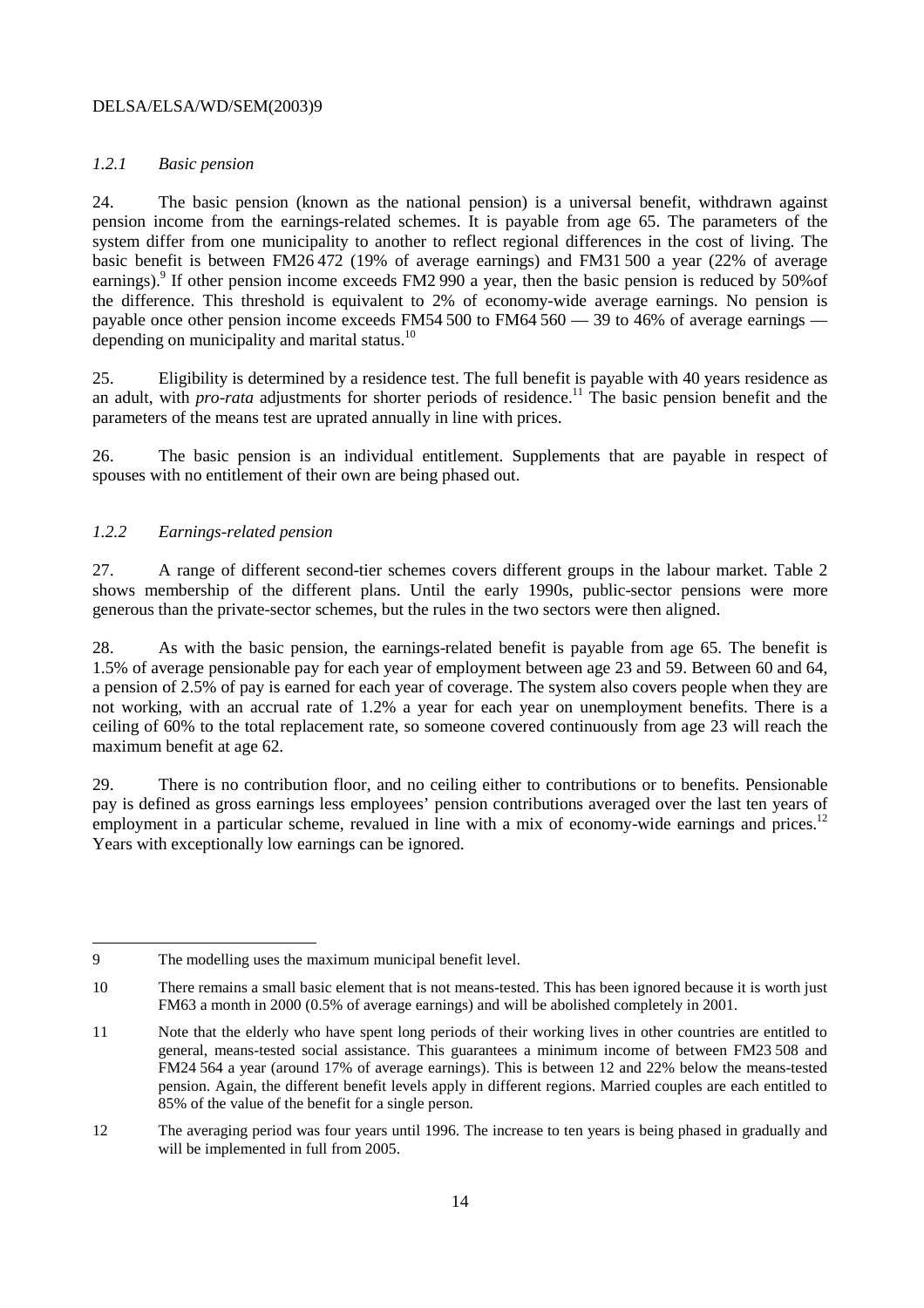30. After retirement, the earnings-related pension is uprated using a formula of 20% of earnings inflation and 80% of price inflation.<sup>13</sup> The Central Pension Security Institute co-ordinates the schemes, resulting in a single pension payment even for people who have joined different plans at different stages of their working lives. About 85% of workers in the private-sector are members of plans operated by insurance companies. Large employers — with a workforce of 300 or more — are permitted to set up their own pension funds.

| Coverage                                              | Scheme | <b>Members</b><br>(%) |
|-------------------------------------------------------|--------|-----------------------|
| <b>Private-sector employees</b>                       |        |                       |
| Main scheme                                           | TEL    | 51.7                  |
| Blue-collar workers in construction etc.              | LEL    | 3.8                   |
| Household workers, low-earner, short-contract workers | TaEL   | 1.2                   |
| Sailors                                               | MEL    | 0.3                   |
| Self-employed                                         |        |                       |
| Farmers                                               | MYEL   | 5.4                   |
| Other self-employed                                   | YEL    | 7.3                   |
| <b>Public-sector employees</b>                        |        |                       |
| Central government                                    | VEL    | 8.7                   |
| Local government                                      | KVTEL  | 20.9                  |
| Church                                                | KiEL   | 0.7                   |

Table 2. **Coverage of different earnings-related pension programmes in Finland** 

#### *1.3 Germany*

 $\overline{a}$ 

31. The German public pension system has a single tier, including both redistributive and insurance elements. Coverage of occupational pensions is broad.

### *1.3.1 Earnings-related pension*

32. The formula for the earnings-related pension is based on a system of points. One point is awarded for a year's contributions at the average earnings of contributors (up to the contribution ceiling). Contributions are levied on earnings between DM630 and DM102 000 a year, equivalent to one and 171% of average earnings respectively.<sup>14</sup> People in short-term employment (up to 50 working days a year) are exempted regardless of their earnings, but people who work 15 hours or more a week must contribute even if their earnings fall below the floor. The ceiling also applies to the number of benefit points earned. Average covered earnings were DM53 082 in 1999 and are forecast to be DM54 513 in 2000. This is equivalent to 92% of the earnings of the average production worker (the average earnings measure used in this paper). Contributions paid on earnings of this level therefore earn a worker one pension point.

<sup>13</sup> Pensions drawn early (between 60 and 64) have a more generous indexation procedure: 50% of earnings inflation and 50% of price inflation.

<sup>14</sup> There is a lower floor of DM530 and ceiling of DM86 400 in the new Länder.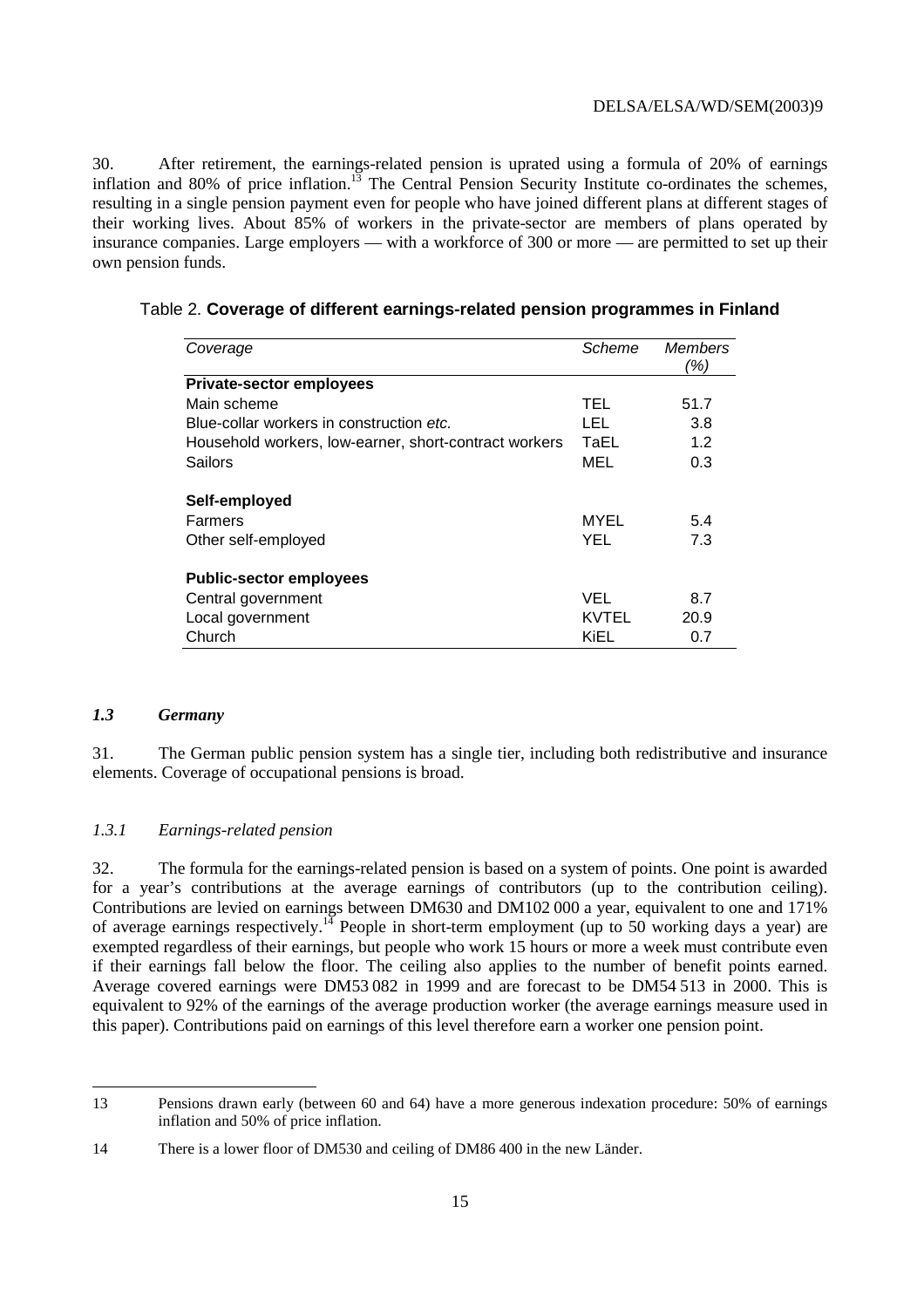33. The sum of points at pension age is multiplied by a 'pension value', which was DM47.65 in 1998-99.15 Low-income workers' points can be increased by up to 1½ times to a maximum of 75% of average earnings of contributors (*i.e.*, 0.75 points) if they have contributed for 35 years. The first three year's contributions before the age of 25 are adjusted upwards to the lesser of 75% of the individual's total pension entitlement or 75% of his or her lifetime average pay. The pension is payable from age 65 with five years' contributions and from age 63 with 35 years'. (Fewer than five years' contributions earn no benefit.) The 'pension value' is uprated annually in line with net wages. This indexation procedure affects both the post-retirement benefit and the pre-retirement revaluation of earnings in the benefit formula.

### *1.3.2 Schemes for public-sector employees*

34. Around 2½ million civil servants are not covered by the general state pension scheme. The civil service pension plan pays 1.875% of final salary for each year of service up to a maximum replacement rate of 75% (*i.e.*, after 40 years' service). No pension is paid for periods of service of less than five years. The normal pension age is 65. There is a minimum pension set as a proportion of the earnings of a lowlevel public servant. Pensions in payment are uprated in line with the gross civil service pay.

35. Other public-sector workers — around four million of them — remain in the general state pension scheme but are also entitled to supplementary pensions.

### *1.3.3 Occupational pensions*

 $\overline{a}$ 

36. Around a quarter of private-sector employees in Germany are covered by occupational pension schemes, although coverage has been declining in recent years. They are mainly provided by larger employers. There are four main types of scheme.

37. The predominant type of plan is book-reserve financed pensions. Under this type of scheme, there is no independent pension fund, just a pension reserve shown as a liability on the firm's balance sheet. Pensions must, however, be insured through the mutual Pension Insurance Association. Book reserve pensions account for more than half of members of occupational pension schemes.

38. The second most common type of provision is so-called 'pension funds', covering 19% of those with occupational pensions. These are captive insurers, set up as mutual benefit associations.

39. The third type of occupational plan is an individual or group policy taken out by the employer on behalf of employees. These schemes, known as direct insurance, account for 14% of occupational pension membership.

40. The final method of providing occupational pensions is through 'support funds'. These are legally separate institutions, established by a single employer or a consortium of firms. They can be set up either as a limited company or a registered association. Support funds are normally used in conjunction with other plan types to provide occupational pensions.

41. Book reserves and support funds are most common among larger employer: smaller firms tend to use pension funds or direct insurance.

<sup>15</sup> There is currently a lower pension value in the new Länder of DM40.87.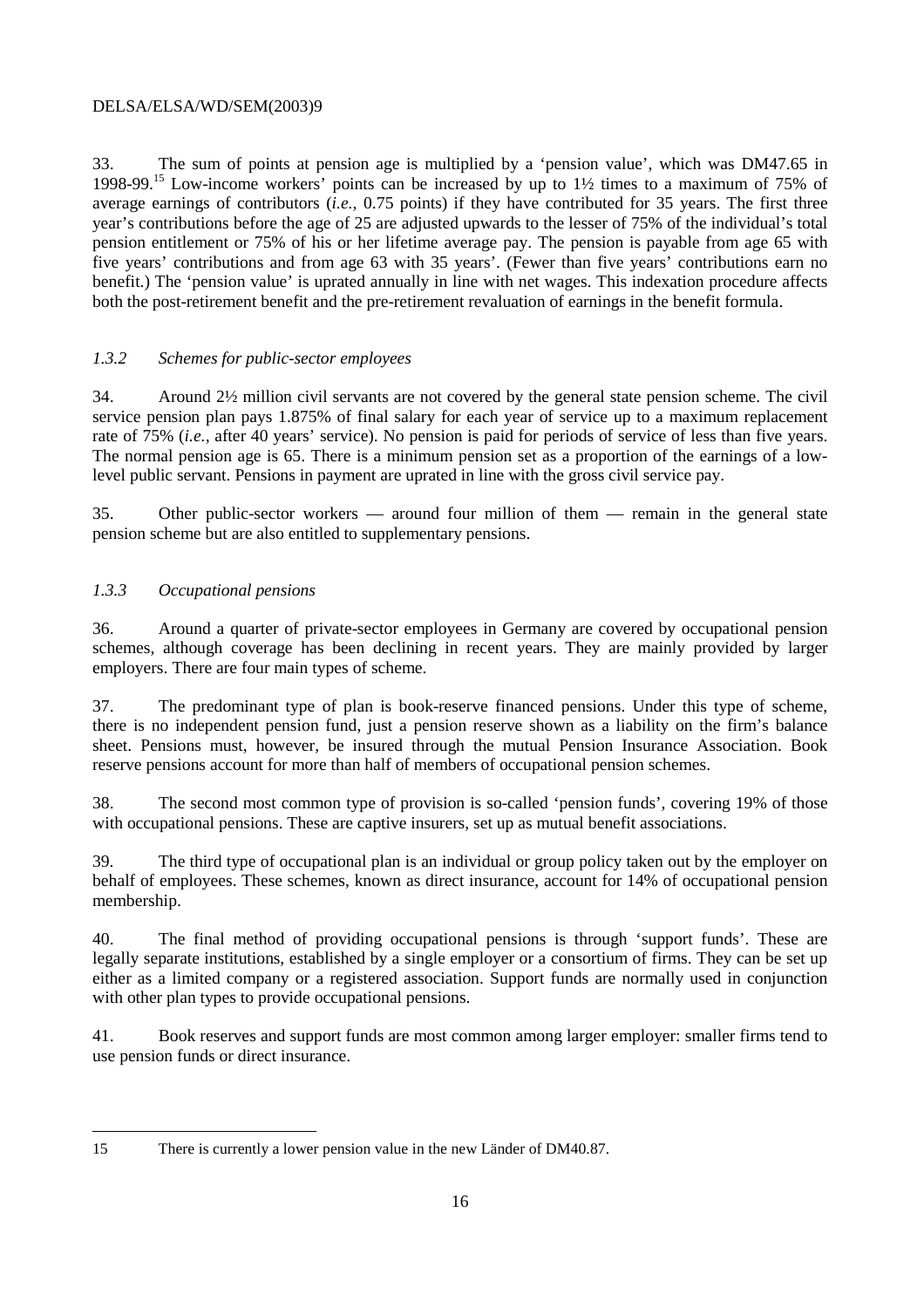42. Pensionable age in occupational plans is aligned with that of the public scheme. More than half of schemes pay only a flat retirement benefit, regardless of the number of years of membership of the scheme (once onerous vesting conditions — ten years' membership — have been met). This rate can, however, vary with the employee's grade. Higher grades tend to get a higher replacement rate to compensate for the ceiling in the public scheme. More than a third of occupational plans pay a flat rate benefit depending on scheme tenure. Only 10% of schemes are fully earnings-related.<sup>16</sup> Around two-thirds of schemes pay an annuity income stream with the remainder (predominantly smaller schemes) offering a lump sum alone.

43. Occupational pensions are much less important in Germany than in Canada, the United Kingdom and the United States, for example. Overall, they account for less than 5% of pensioners' incomes. Given also the absence of detailed data on the rules of occupational schemes, they have not been modelled.

### *1.3.4 Social assistance*

44. Although there is no specific minimum pension or means-tested pension in Germany, the elderly can claim the general safety-net benefit (known as 'Sozialhilfe', or social aid). Almost half of socialassistance recipients are elderly. The minimum income is DM625 a month for a single person and DM1 129 for a couple. These are equivalent to 13 and 23% of average earnings respectively.

### *1.4 Italy*

45. The Italian pension system has undergone two major reforms in the 1990s with further change under discussion. The parameters of the system adopted here are those applying to labour-market entrants after 1996.

### *1.4.1 Earnings-related pension*

46. The normal pension age under the new system will be 65 but it will be possible to draw the pension from age 57, subject to five years' contributions being paid and to actuarial adjustments of the pension value (see below). The new Italian system is similar to so-called 'notional-accounts' schemes, also recently introduced in Latvia, Poland and Sweden.<sup>17</sup>

47. The pension benefit depends on the value of contributions paid. Contributions are uprated in line with a five-year moving average of GDP growth until the year of retirement. The resulting 'notional capital' is then multiplied by a 'transformation coefficient', akin to the annuity rate in a true definedcontribution system. This coefficient varies with the age at which the pension is claimed, from 4.72 at age 57 to 6.136 at age 65.

48. The minimum pay for contribution purposes is L67 474 a day (41% of average earnings) or the industry-specific minimum wage if higher. Once this threshold is reached, contributions are paid on the whole of earnings, not just the excess over the floor. The maximum earnings for benefits are L141 991 000 a year, nearly 3.7 times average earnings. This applies to labour-market entrants from 1999. Employees' contributions are 8.89% of earnings up to L65 280 000 a year (168% of average earnings) and 9.9% thereafter. The standard employers' contribution rate is 23.81%, but there are many lower rates applying to

 16 These data refer to the old Länder in 1990. Source: StaBA (1995).

<sup>17</sup> See Disney (1999*b*).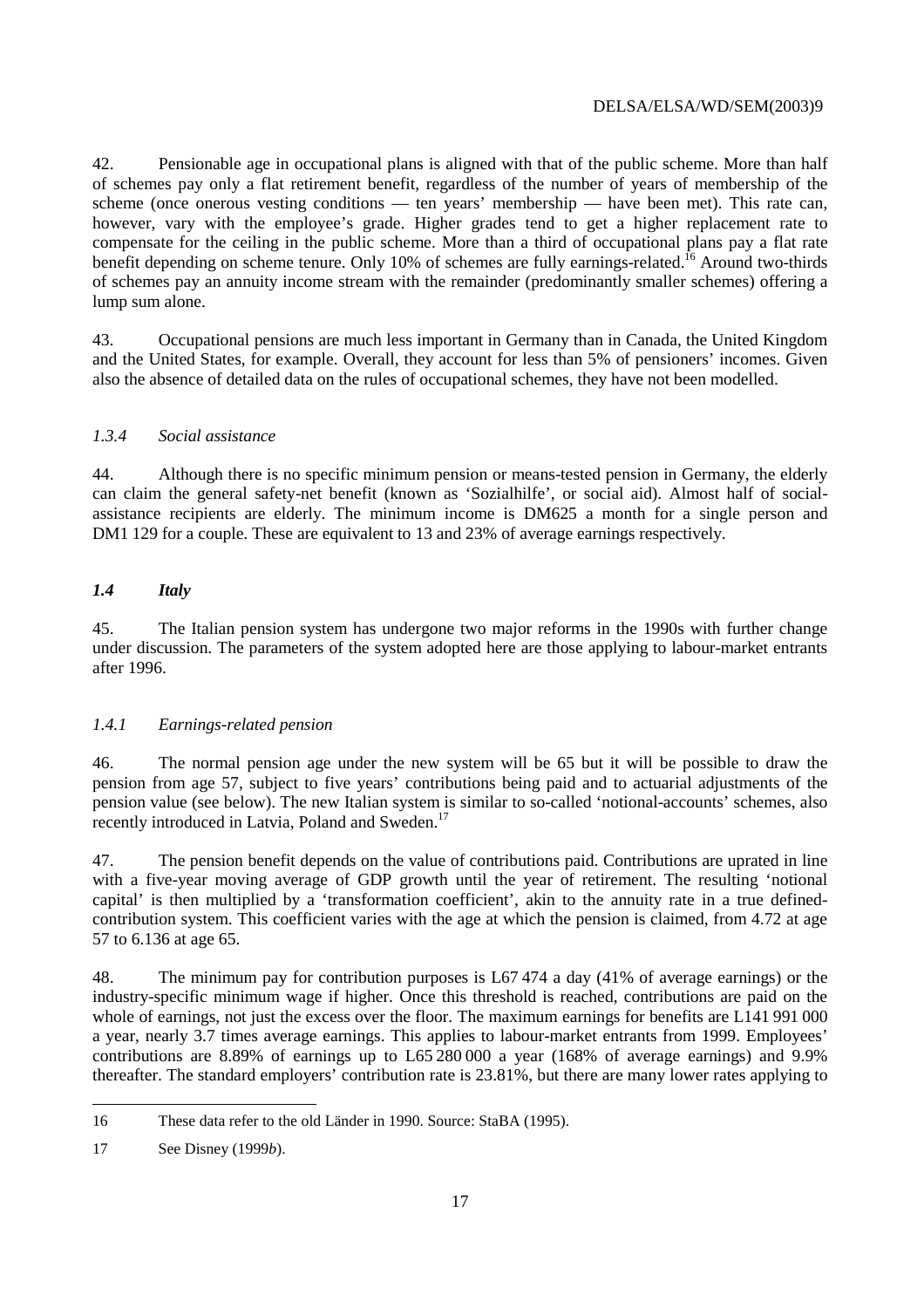specific industries and regions. However, individuals' notional accounts in the new system will be credited for the moment with a higher 'equilibrium' contribution rate rather than actual contributions paid.<sup>18</sup>

49. Pensions in payment are indexed to price inflation. The calculation of the transformation coefficient includes an implicit real interest rate of 1.5%. The legislation allows the government to increase pensions in payment more rapidly than prices when GDP growth exceeds 1.5%.

### *1.4.2 Social assistance*

50. The switch to the new notional accounts system led to the abolition of the previous minimum pension as part of the aim of linking benefits more closely to the contributions that have been made. There remains, however, a social assistance benefit for the elderly (known as the 'assegno sociale' or social allowance). The benefit is available to people over 65. It guarantees a minimum income of L6 593 600 per person (so couples receive double the amount of single people). This minimum is equivalent to 17% of average earnings for a single person.

### *1.5 Japan*

51. The Japanese public pension system is another two-tier regime. There is also a substantial occupational-pension sector.

### *1.5.1 Basic pension*

52. The basic pension is payable from age 60 with a minimum of 25 years' contributions. The pension age will be increased in future, to reach 65 for men in 2013 and for women in 2018. Currently, 96% of people of pension age receive some basic pension. To receive a full pension, 40 years' contributions are required. Workers earning below the contribution floor of ¥92 000 a month are exempt. This floor is equivalent to 26% of economy-wide average earnings. Periods of exemption accrue pension at only one third the normal rate. The full basic pension is ¥804 200 a year, 19% of average earnings. Average receipt is rather lower than this level: around ¥560 000 a year. The basic pension is price indexed.

### *1.5.2 Earnings-related pension*

53. The earnings-related pension, known as employees' pension insurance, pays 0.75% of lifetime average earnings for each year of contributions. The reform enacted in March 2000 will reduce this to 0.7125% for each year of membership, a five-per-cent cut in the accrual rate. There is a ceiling on contributions and earnings eligible for benefits of ¥7 000 000 a year, or 168% of average earnings. Each year of coverage between age 60 and 64 adds an extra ¥1 625 a month. Earlier years' earnings are revalued in line with economy-wide average net earnings. Benefits in payment in the earnings-related tiers will also be uprated in line with prices following the March 2000 reform. Previously, they were indexed to net earnings. The pension is payable from age 60, but this will increase to 65 by 2025, a slower time scale than the increase in pension age for the basic benefit.

 $\overline{a}$ 

<sup>18</sup> According to Hamann (1997), the actual contribution rate (employers' plus employees') was 32% in 1995 compared with the 33% credited. The self-employed are credited with 20% of their income compared with a contribution of just 15%.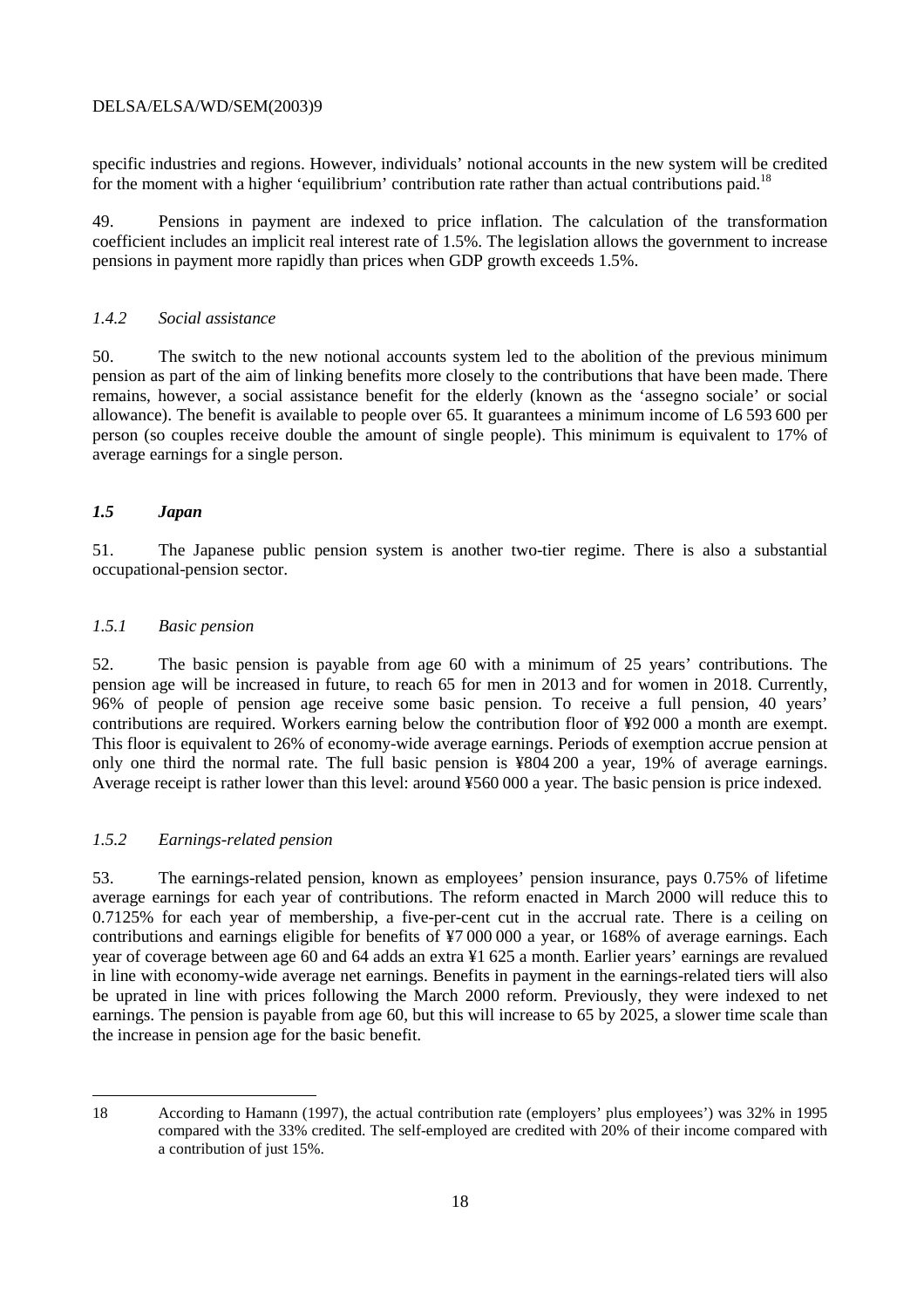### *1.5.3 Occupational pensions*

54. Some 90% of employers also offer some kind of retirement package, but these differ substantially in the type of benefit provided.

55. First, more than 70% of employers offer a lump-sum retirement allowance, a benefit also used as a severance payment. These are financed through book reserves. Payouts at pension age in 1997 averaged around ¥20 million, or 4.75 times economy-wide average earnings.

56. Secondly, around 35% of employees are members of tax-qualified pension plans, to which employer contributions are exempted from the corporate income tax. Most of these schemes allow the full benefit to be commuted into a lump sum and annuities are typically ten-year certain (*i.e.*, payable for a tenyear term, even if the beneficiary dies during that period). Only firms with 15 or more employees can establish a tax-qualified pension plan.

57. Thirdly, about a fifth of employees are covered by an Employees' Pension Fund. Contributions are typically 1.6 to 1.9% each from both employees and employers. These funds are the only scheme allowed to contract out of the state system. Pension funds can contract out if they pay a benefit at least 30% larger than that which would have been received from the state earnings-related scheme. In return, social security contributions are rebated at a rate that varies between 3.2 and 3.8%, averaging 3.5%.<sup>19</sup> Around half of Employees' Pension Funds allow commutation of benefits into a lump sum. The rules allow up to 90% of the pension above the value that would have been received from the state earnings-related scheme to be taken as a lump sum. Benefits taken as an annuity are generally provided as a traditional life annuity. Only employers with 500 or more employees are permitted to establish an Employees' Pension Fund. Employees can also contribute to these funds. Around a third of employees contribute — mainly in larger firms — paying a third of the value of the employer contribution. Employees leaving a plan with less than 20 years' membership can take the accumulate entitlement as a lump sum. This can then be transferred to the pension fund association, which acts as a kind of clearing house, investing the money until the member retires. There is no provision for pension transfers into a new employer's plan. After 20 years, the pension must be deferred (until the employee reaches retirement age).

58. Finally, nearly 3% of employees are members of occupational plans that are independent of the EPF system.

59. Analysis of the system is complicated further by the fact that many employers offer more than one type of plan, as Table 3 shows.

60. Nearly all of these schemes are defined benefit. However, there has recently been strong growth in defined contribution plans. These include Employees' Property-Accumulating Pension Plans and Smaller Employers Mutual Aid Plans. Employers typically have a mandatory retirement age of 60, and pension benefits are paid from that age. The 1999 pension reform introduces a new defined contribution plan that can be set up either as an individual or a company plan. The latter is modelled on the 401(k) plan of the United States. $^{20}$ 

 $\overline{a}$ 

<sup>19</sup> Note that the National Pension Fund pays for the revaluation of earlier years' earnings and post-retirement indexation of benefits for the people contracted out of this state scheme. The government sets the size of the rebate, depending on the soundness of the fund's finances.

<sup>20</sup> See Takayama (2000*a*,*b*) for a detailed presentation.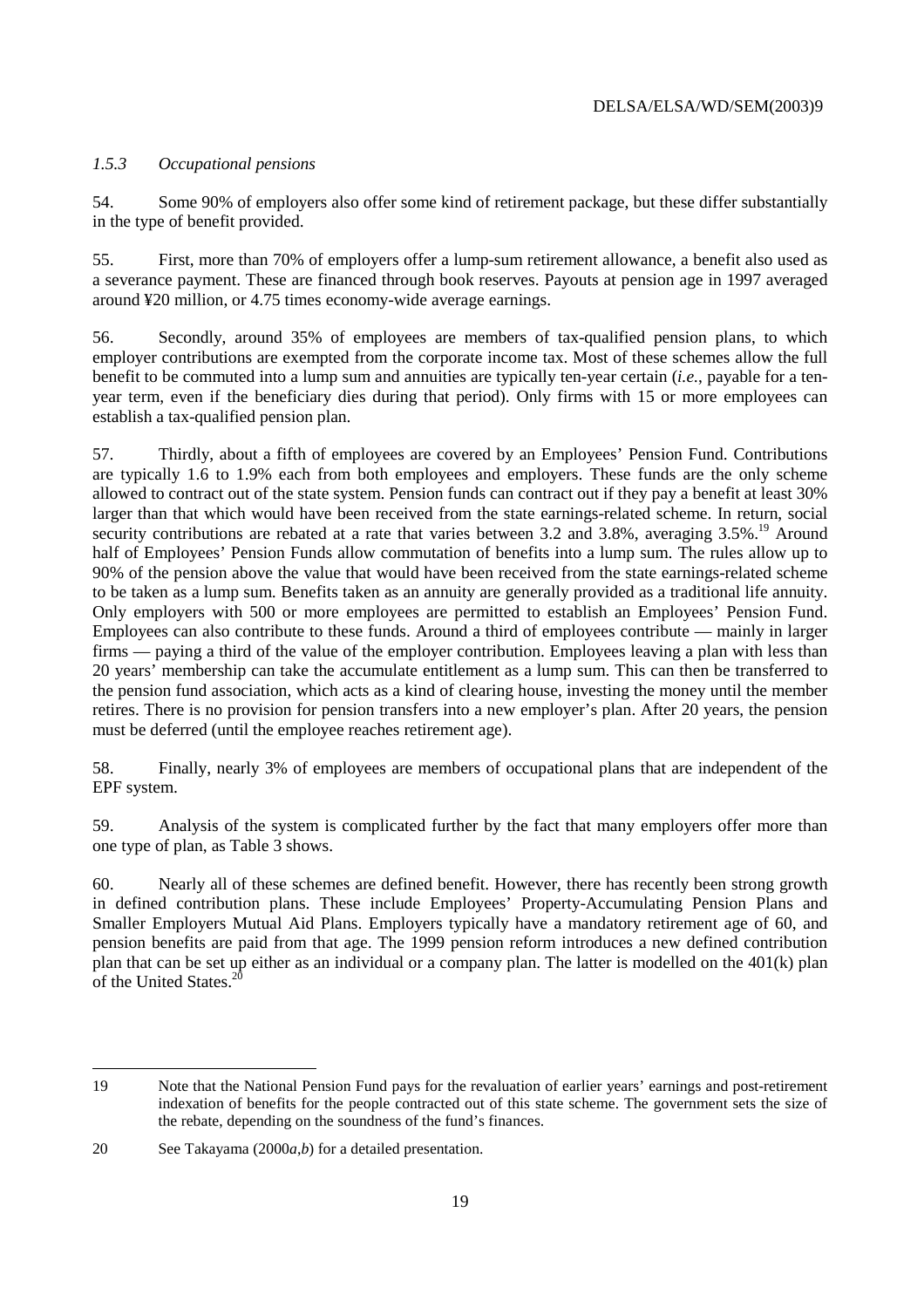| Tax-qualified | <b>Employees' Pension</b> | Separate            | Proportion of |
|---------------|---------------------------|---------------------|---------------|
|               | Fund                      | occupational scheme | employees     |
| x             |                           |                     | 24.5          |
| х             | х                         |                     | 10.0          |
|               | х                         |                     | 9.5           |
|               |                           | x                   | 1.5           |
|               | х                         |                     | 0.7           |
| х             |                           | x                   | 0.4           |
|               | х                         |                     | 0.3           |

#### Table 3. **Coverage of different private pension arrangements in Japan**

#### *1.6 Netherlands*

61. The Netherlands has a two-tier pension system, consisting of a flat-rate public scheme and earnings-related occupational plans. Although there is no statutory obligation for employers to offer a pension scheme to their employees, industrial-relations agreements mean that 91% of employees are covered. These schemes are therefore best thought of as quasi-mandatory.

#### *1.6.1 Basic pension*

62. The public pension in the Netherlands is a flat-rate benefit, payable from age 65. The full benefit is payable with 50 years' residence between age 15 and 64 and, if resident and earning, if contributions have been made. The pension value is reduced for any gaps in residency or the contribution record. People earning less than NLG8 617 a year (15% of average earnings) are exempted from contributions. There is also a contribution ceiling of NLG56 792, just over twice average earnings. The floor and ceiling are set equal to the thresholds of the first bracket of the income tax schedule.

63. The pension benefit was NLG1684.70 a month for a single person and NLG2324.54 a month for a couple in 1998-99. These benefit levels are equivalent to 35 and 49% of average earnings respectively. The benefit value is uprated biannually in line with the net minimum wage.

#### *1.6.2 Occupational pensions*

64. The Netherlands also has a private pension system with broad coverage. The system consists of 64 industry-wide schemes, of which 95% are defined benefit. Dutch companies are free to opt out of these plans if they offer their own scheme with equivalent benefits. There are around 866 of these singleemployer plans. A further 30 000 mainly smaller employers offer schemes operated by insurance companies on their behalf.

65. The pension age in these schemes is 65, although people are ineligible to join until they reach age 25. Most schemes give 1.75% of final salary for each year of service, giving a replacement rate of 70% after a complete 40-year career. The law also allows for average-salary plans giving 2.25% of average pay for each year of service. Three-quarters of plans are based on final salary; the rest are mainly averagesalary schemes.

66. Broad, industry-wide coverage of schemes reduces the problem of lack of portability. Although there is no legal requirement to index pension rights of people leaving a scheme before retirement, most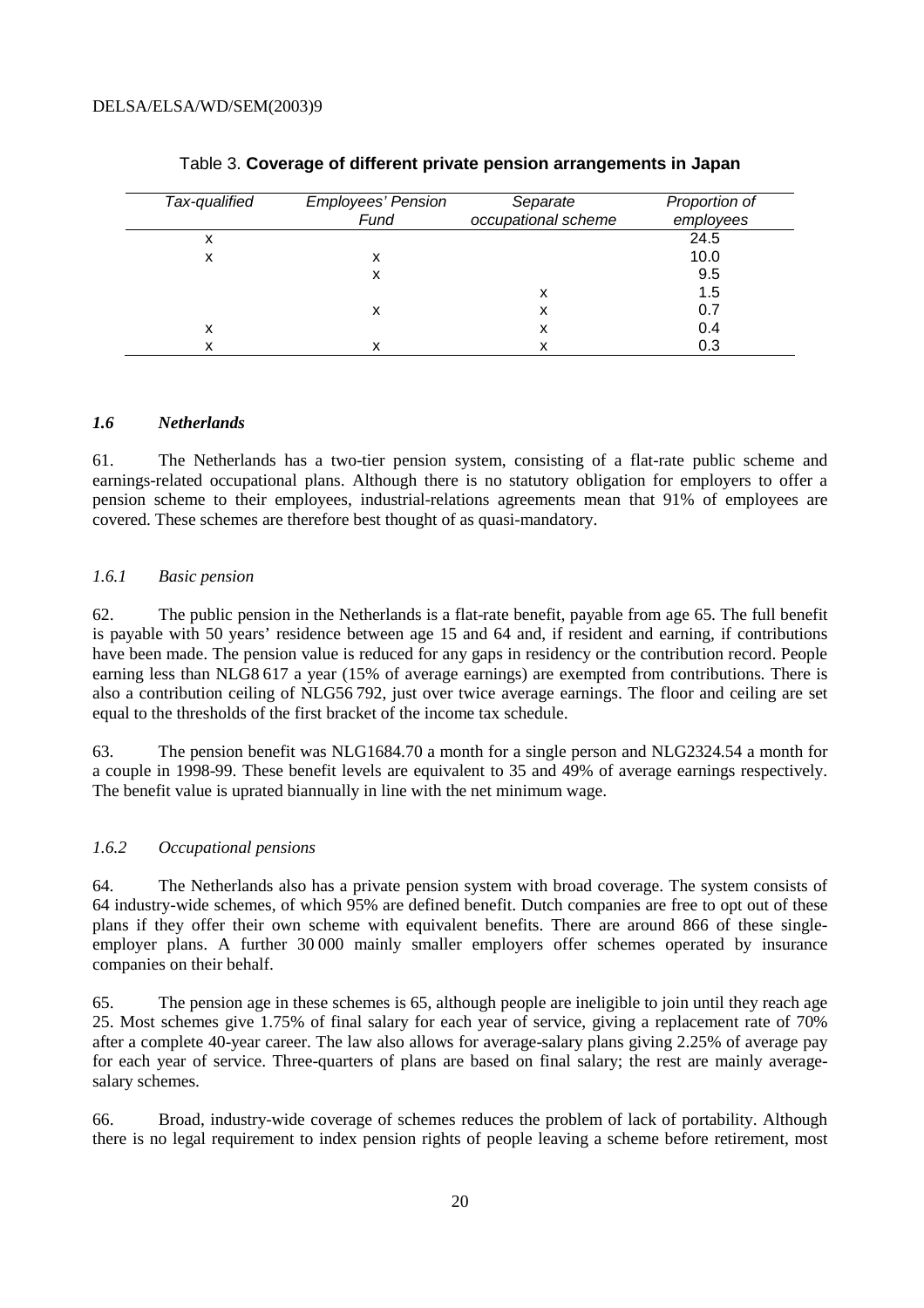schemes offered full price indexation. Regulations now stipulate immediate vesting and transferability of pension rights between schemes: the new employer must assume the previous employer's pension liability. The portability regime is therefore similar to the system in the United Kingdom, discussed below. Benefits in payment are also typically indexed to earnings, although there is no legal uprating requirement.

67. Occupational pensions are integrated with the public pension system. Tax rules allow a maximum benefit of 70% of final pay from both public and private systems, so private benefits are reduced by the value of the public pension entitlement, a process known as 'franchising'.

68. The franchise interacts in complex ways with the state pension. A married man with a nonworking wife would be assumed to receive nearly NLG27 900 from the public pension system (NLG2 324 x 12). At the earnings of the average production worker (NLG57 500), his total pension benefit would be capped at NLG40 250 or 70% of pre-retirement pay. The private pension benefit would be the difference between this cap and the public pension, NLG12 350. A single person with the same level of earnings would get the same pension, but would get only NLG20 200 from the public scheme with a larger top up from the private plan. A couple each earning half of the average production worker's pay would both have their pension reduced by the married couple's benefit. Each would get 70% of the difference between their earnings (NLG57 500/2 = NLG28 750) and the public pension, *i.e.*, (NLG28 750 — NLG27 900)  $\times$  70% = NL600. The couple's total pension would therefore be NLG29 100, giving a replacement of just 51%.

### *1.7 Sweden*

69. The Swedish pension system has also recently undergone fundamental reform. The new regime, introduced in 1999, applies to people aged 45 or under at the time of reform. Older workers — aged between 45 and  $62 -$  will be covered proportionally by the old and the new systems. The modelling covers only the new system, which has three tiers.

### *1.7.1 Earnings-related pension*

70. The new earnings-related scheme, known as the income pension, is based on 'notional accounts'.21 Contributions of 16% of pay will be credited to the notional account, and will then be uprated in line with a three-year moving average of economy-wide earnings.<sup>22</sup> Contributions are only levied when earnings exceed a floor of SKr8 952. There is a ceiling to benefits and employee contributions of SKr279 750, but there is no cap on employer contributions (even though pension rights do not accrue on earnings above the ceiling).<sup>23</sup> There is provision for 'imaginary' contributions for periods of unemployment, sickness, education and caring responsibilities. These are paid by the state rather than the employer on the basis of the value of the out-of-work benefit. Some social security contributions can be levied on the benefit value with the state making the total up to 18.5%.

 $\overline{a}$ 21 Notional accounts are designed to mimic a defined contribution scheme, but are in fact nearly equivalent to a traditional pay-as-you-go defined benefit scheme. For example, Scherman (1999), the director of the Swedish National Social Insurance Board points out: "The reality of the new Swedish system is that contributions, as the law is formulated, are set independently of pension entitlements just as in every PAYG defined benefit scheme…This law as such does not prevent an increase (or decrease) in contributions without affecting pension rights." See also Disney (1999*b*).

<sup>22</sup> The index includes average pensionable earnings (and so excludes pay over the ceiling). It also includes the value of early retirement pensions.

<sup>23</sup> Note that the floor and ceiling are defined technically as 24% and 7.5 times the base amount (of SKr37 300) respectively.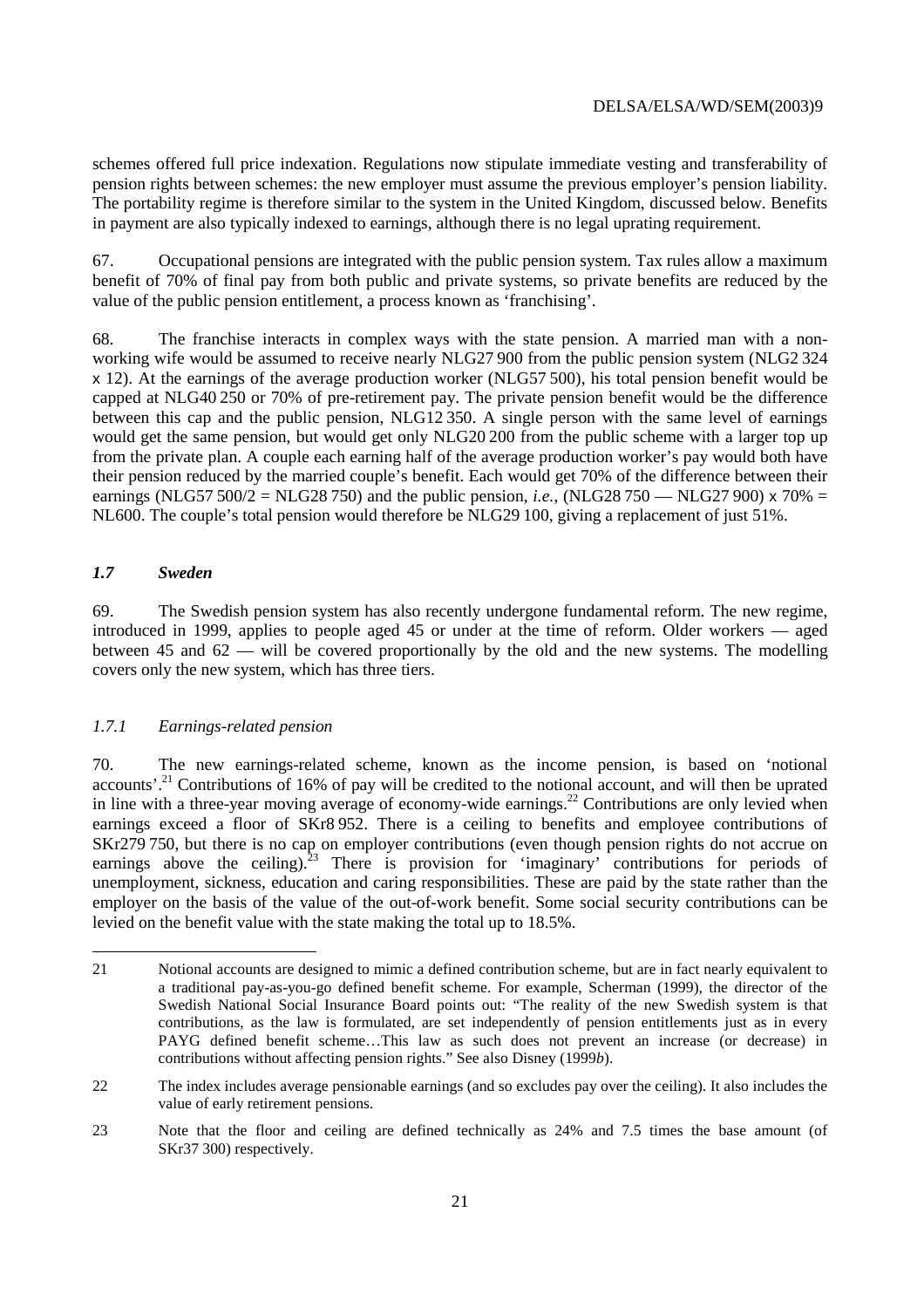71. At retirement, the accumulated notional capital will be converted to an annuity. The calculation of the annuity coefficient will depend on individual retirement age and contemporaneous life expectancy (based on the previous five years' unisex mortality table). It does not therefore aim to project the actual life expectancy of the cohort and so excludes any future mortality improvements. A real return of 1.6% a year will be assumed in this calculation. Retirement will be possible from age 61. Illustrative forecasts of the annuity coefficient at age 65 are 15.4 for 2000 rising to 15.9 by 2020. This implies a pension of 6.5% of accumulated notional capital, falling to 6.3% in 2020. The annuity coefficient is currently 18.2 for retirement at 61 and 13.0 if the pension claim is deferred to age 70.

72. After retirement, pensions will be uprated in line with average earnings less a 'growth norm' of 1.6%. So if real wage growth falls short of the norm, the real value of pensions will fall. For example, assume inflation is 2.5% and real wages grow by 0.5%. The pension will be increased by 1.5%, equivalent to a real cut of 1%.

73. There is also a 'balance mechanism' to protect the system's finances at times of pressure. If total assets (the buffer fund plus contribution revenues) fall below total liabilities (pension benefits) then both the indexation of pensions in payments and the rate of return credited to the notional accounts of workers are reduced.

### *1.7.2 Personal pensions*

74. A further 2.5% of earnings will be paid into individual pension accounts, known as the premium pension. People have a broad choice of where these funds are invested. At retirement, a new public agency will be responsible for converting the accumulated balance into an annuity. Alternatively, people will be able to choose a variable or 'participating' annuity, where their funds continue to be invested by their chosen fund manager. These annuities do not have a guaranteed value but compensate for this risk with a higher expected rate of return.

### *1.7.3 Income-tested pension*

75. Low-paid workers will be protected by a 'guarantee pension'. This is essentially an income-tested top-up to people with low levels of notional-accounts benefit. Eligibility for the guarantee pension will be earned with three years' residency. Maximum pension is earned with 40 years' residency and is reduced proportionally for shorter periods of residency. For a single person the guaranteed benefit is SKr77 958, or  $36\%$  of average earnings.<sup>24</sup> The guarantee pension is withdrawn at 100% against the first SKr47 000 (21%) of average earnings) of income from the earnings-related pension, thereafter at 48%. Only when earningsrelated pension income exceeds SKr114 500 — or 51% of average earnings — is entitlement to the guarantee exhausted.25 Simulations suggest that around 40% of the pensioner population will be eligible for the guarantee pension.<sup>26</sup> The guarantee level will be price indexed, implying increased reliance on the earnings-related component over time. General social assistance programmes protect people who do not meet the residency requirements for a guarantee pension.

 $\overline{a}$ 24 Again, there is a general social assistance scheme that will protect the elderly who have spent most of their working lives in other countries. The social assistance targets a much lower income level: less than half of the minimum pension.

<sup>25</sup> Note that the thresholds are defined formally as 1.26 and 3.07 times the base amount.

<sup>26</sup> Sundén (1999).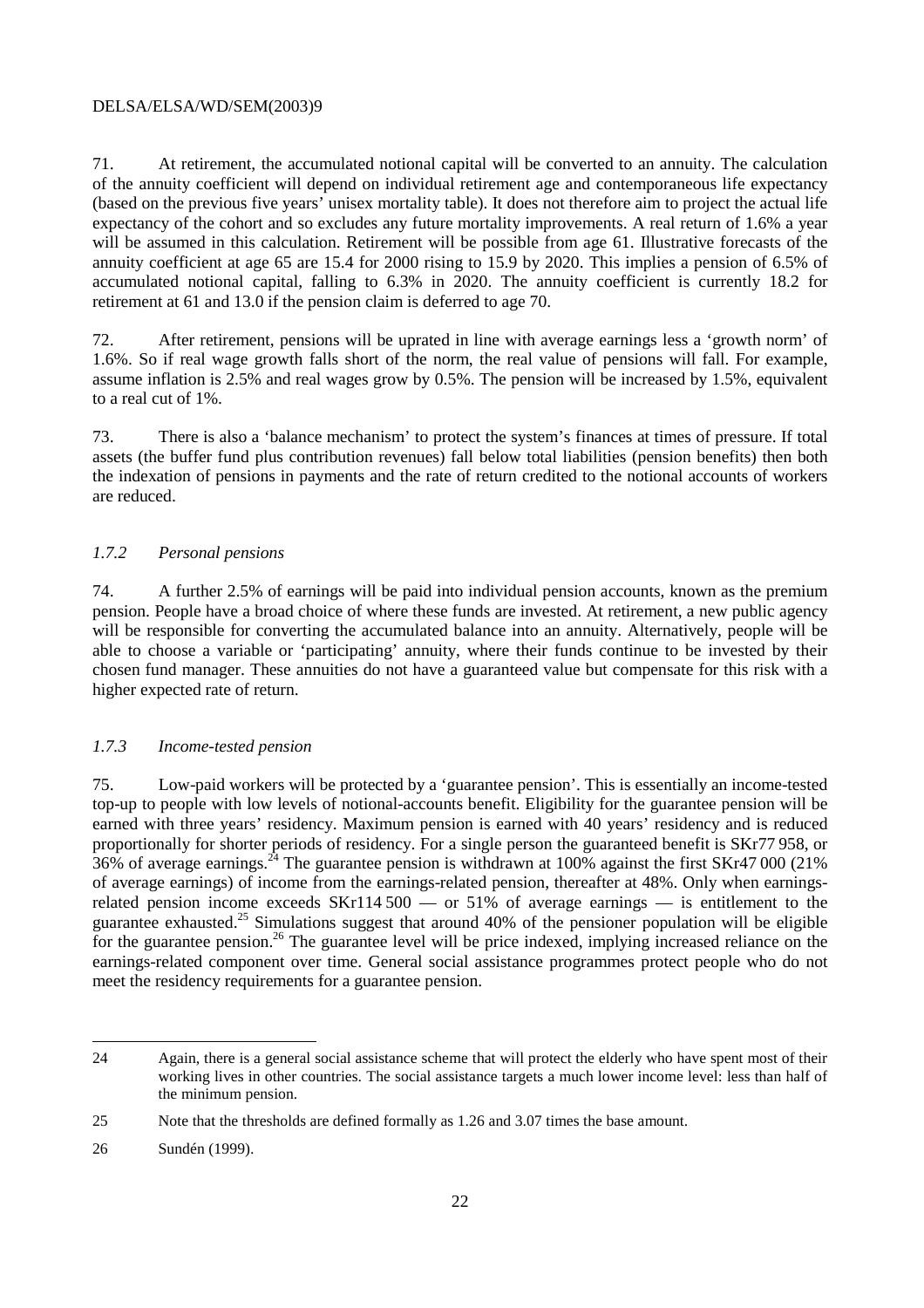### *1.7.4 Occupational pensions*

 $\overline{a}$ 

76. Sweden also has employer-provided pensions with broad coverage: the four major occupational schemes together cover 90% of employees. The four main schemes are:

- a plan for private-sector, blue-collar workers  $(SAF-LO)^{27}$
- a plan for private-sector, white-collar workers (ITP)
- a plan for employees of the central government
- a plan for employees of local government

77. Pensions for blue-collar workers are managed by a mutual insurance organisation (AMF). They are defined benefit and partially funded. White-collar workers' pension can be provided through a similar mutual company (SPP). Some employers make balance-sheet provisions through book reserves, accounting for 40% of workers in the ITP programme. In this case, another organisation (PRI) administers pensions in payment and provides actuarial estimates of future pension liabilities. Finally, a small number of large companies have separate pension funds, along the lines of occupational schemes in the United Kingdom and United States. While private-sector employers provide occupational schemes voluntarily, they are negotiated as part of collective agreements and so are probably best described as 'quasi-mandatory'. They are compulsory from the point of view of the employee, who must join a scheme if one is offered. The public-sector plans, managed by local or central government bodies, are pay-as-you-go financed. Table 4 shows the division of occupational pension coverage, totalling 2.85 million in 1999, between the four main plans.

| Type of worker               | Scheme     | Coverage     |
|------------------------------|------------|--------------|
|                              |            | (% of total) |
| Blue-collar, private sector  | STP/SAF-LO | 35           |
| White-collar, private sector | ITP        | 21           |
| Central government           |            | 9            |
| Local government             |            | 35           |

#### Table 4**. Occupational pension coverage in Sweden by scheme, 1999**

78. The standard pension age for occupational plans is 65, and there is a minimum entry age of 28.

79. The new SAF-LO scheme for blue-collar workers, which replaced the defined benefit STP plan in 1995, is defined contribution. Employers contribute 2% of employees' salaries to the mutual insurance organisation managing the scheme, up to the same ceiling as the state scheme (around 130% of average earnings). Total contributions, including those to pay for the old STP plan, averaged 3.15% in 1996, although some employers pay as much as 5%. Workers can choose either to invest the money in a mutual fund of their choice or to opt for a guaranteed nominal return, typically 3%. They can switch funds once a year, either between the two investment options or between different mutual-fund providers.

80. The ITP scheme for white-collar workers has also been reformed recently. In 1999, the pension formula shifted from pure defined-benefit to a mix of defined benefit and defined contribution. The defined benefit arm offers 10% of final salary on earnings up to the ceiling of the state pension system (around

<sup>27</sup> This new scheme was introduced in 1995 to replace the old STP programme. New scheme entrants after 1995 (*i.e.*, those aged 28 or under at that time) receive benefit only under the new scheme. Transition provisions for existing STP members give a mix of benefits under the old and new regimes.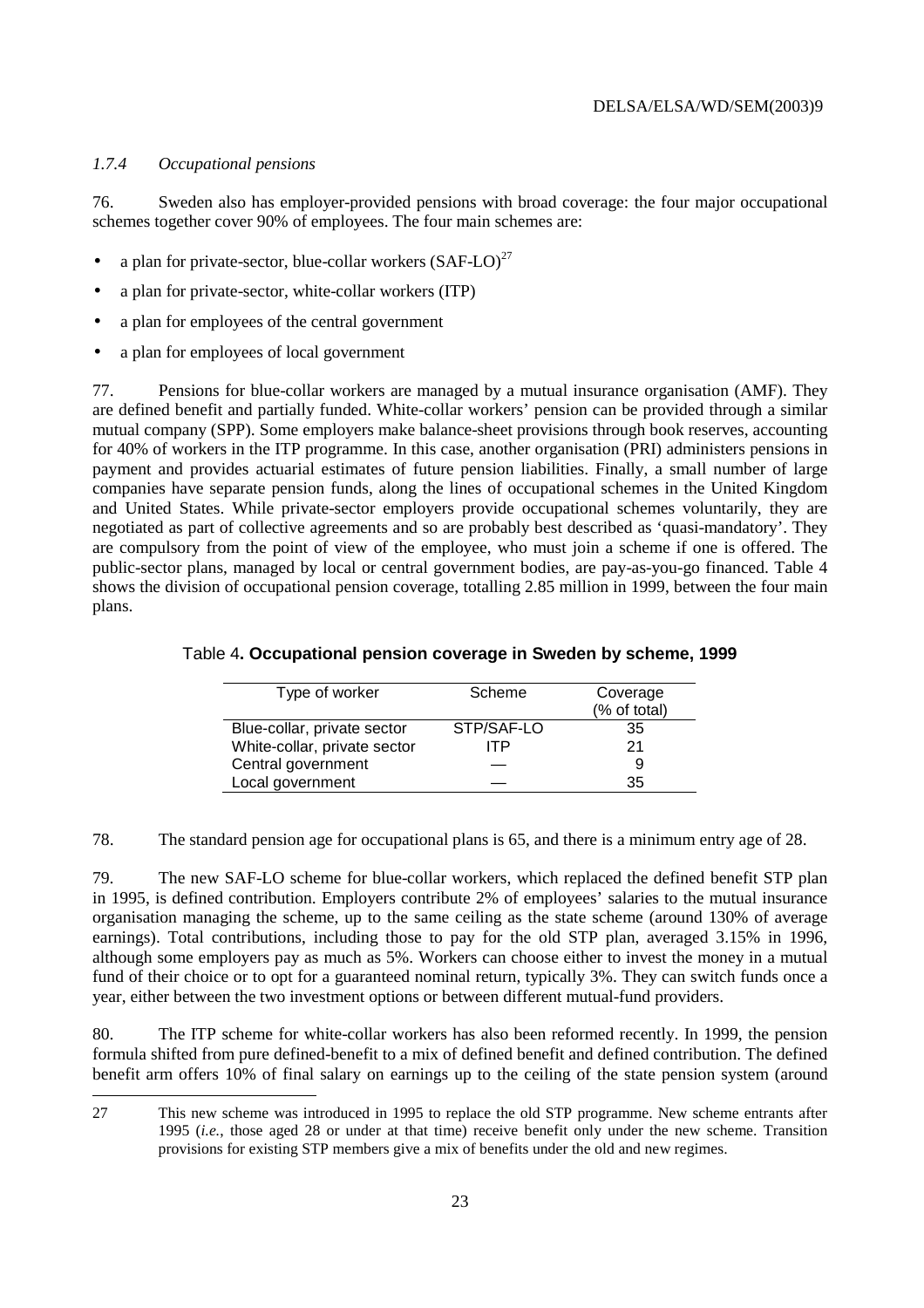130% of average earnings). Between this ceiling and a threshold of around 3.5 times average earnings, the pension pays 65% of final salary. From around 3.5 to 5.2 times average earnings, the accrual rate is 32.5%, with no pension entitlement on earnings above 5.2 times economy-wide average pay.<sup>28</sup> The ITP scheme therefore is a top-up to the state pension, paying much larger benefits to higher- than to lower-paid workers. A full pension is earned with 30 years' contributions between the ages of 28 and 65. Shorter tenures result in a proportionally reduced pension. The normal pension age is 65, but actuarially reduced benefits are available from age 62.

81. White-collar workers earning above the state-pension contribution ceiling can opt out of the main, defined-benefit ITP scheme. Instead, they take out a defined contribution plan with a financialservices company, and their employer continues to contribute.

82. Finally, ITP members also have a supplementary, defined contribution plan. As in the SAF-LO, workers can choose between a guaranteed nominal return on contributions (again typically 3% a year) or to invest the contribution in a mutual fund of their choice. There are similar restrictions on switching.

83. The public-sector schemes cover all full-time workers and part-timers that work 40% or more of the full working week. The pension plan for central-government employees has the same accrual structure as the ITP plan, paying 10% of final salary below the ceiling for the state pension, and a higher replacement rate for higher earnings. 'Final' salary is defined as the average of the last five years before retirement. Although the normal pension age is typically 65, 30 years' contributions between age 28 and 65 are sufficient for a full pension. Workers can retire on a full pension from age 60 if they meet the contribution condition. The benefit is reduced proportionally for less than full contribution records. Although public plans are pay-as-you-go financed, 'notional' contributions of around 6% of earnings are levied. In addition, there is a defined contribution top-up pension, to which the government contributes 1.7% of pay.

84. There has been a marked shift from defined benefit to defined contribution formulae in Sweden's occupational pension schemes. In the main, these are designed as top-up schemes to the state pension and are mainly targeted at high-paid workers. Currently, they account for 10% of pensioners' incomes. Pensions are portable between employers within a particular programme and between the four main schemes.

### *1.8 United Kingdom*

85. The United Kingdom has a complex pension system, which mixes defined benefit and defined contribution formulae and public and private provision. The public scheme has two tiers, but most workers 'contract out' of its second tier into private pensions.

### *1.8.1 Basic pension*

86. The first tier of the system is the basic state pension, worth £66.75 in 1999-00. This is a flat-rate benefit, payable to all people of pensionable age who meet the contribution condition. There is a dependants' supplement of £39.95 a week payable when one partner has no basic pension entitlement of their own. The single person's pension is worth 20% of average earnings; the couple's pension 32%. Pension age, currently 60 for women and 65 for men, will be equalised at 65 from 2010. The simulations

 28 These thresholds are again formally defined in terms of the base amount: 7.5, 20 and 30 times the base amount respectively.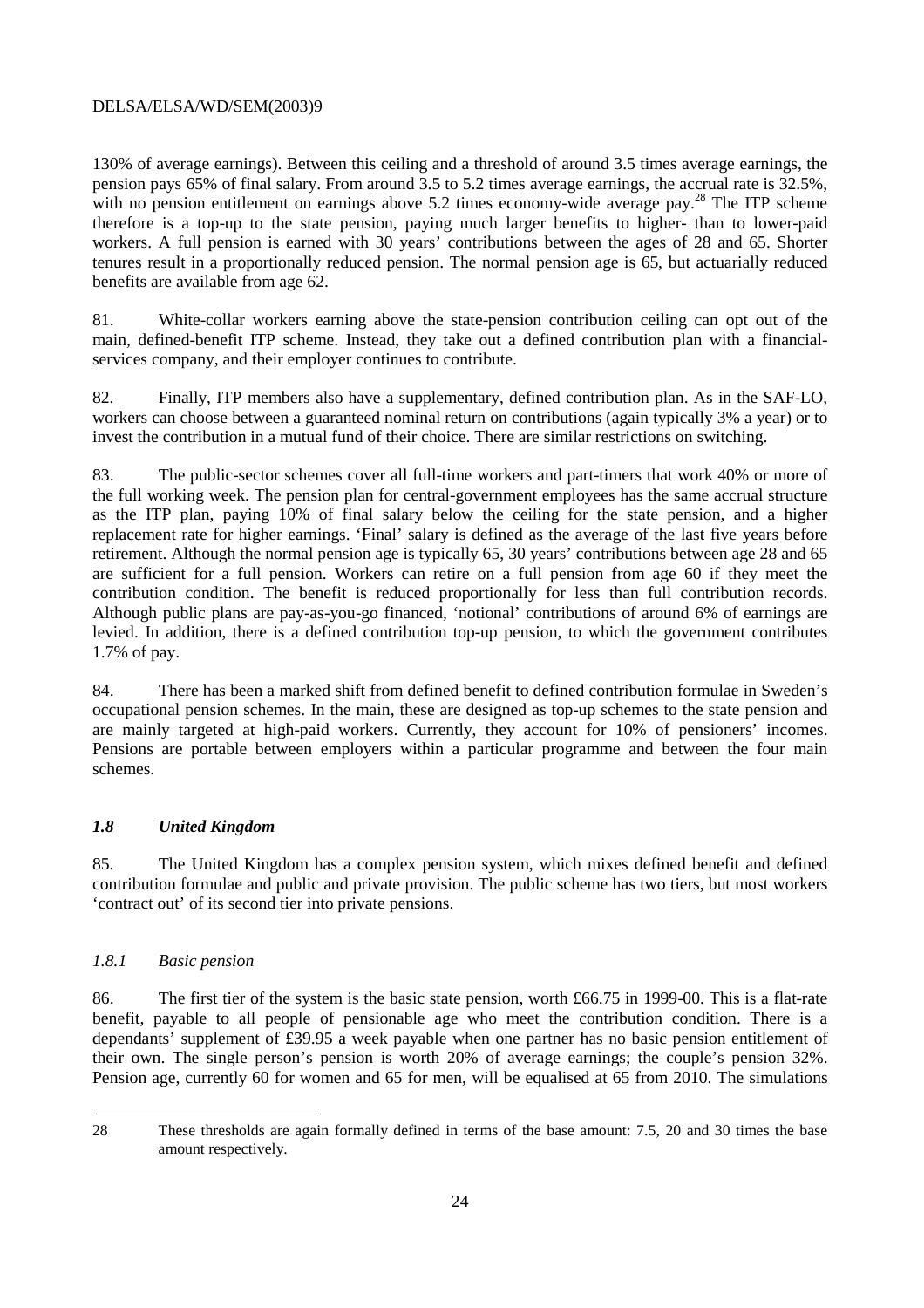here assume the medium-term pension age of 65 for both sexes. People need to have paid social security contributions for around nine-tenths of their potential working lives (44 years). However, the apparent severity of this test is reduced by credits for periods in education and in receipt of certain social security benefits for unemployment or disability. For people out of the labour market caring for children or sick relatives, home responsibilities protection, introduced in 1978, reduces the number of years of contributions needed to get the full pension. People with an incomplete contribution record can claim a proportionally reduced pension, subject to a minimum of a quarter of the full pension level. The Government Actuary (1995) assumes that these and other provisions will increase the proportion of women with their own entitlement to the basic pension from 70% in 1995-96 to 100% from 2010-11 onwards. The average rate of benefit paid is expected to increase from 73% of the standard rate in 1995-96 to 83% in 2010-11 and 91% in 2020-21. The basic pension has been uprated annually in line with prices since 1981.

### *1.8.2 Earnings-related pension*

87. The second tier of the system offers individuals a choice of provision. The state earnings-related pension scheme, known by its acronym Serps, pays a defined benefit pension. Note that a reformed version of the Serps scheme, to be renamed the state second pension, will shortly be introduced. However, the government has left open the long-run structure of the new scheme, which is likely to move towards a flatrate formula. The new scheme will, in its early stages, increase the accrual rate for low earners. But without detailed, long-term parameters, the modelling looks only at the old Serps scheme.<sup>29</sup>

88. The 1988 pension reform reduced the target replacement rate under Serps from 25 to 20%. This will be fully effective from 2010-11. The scheme also accelerated accruals for earlier cohorts, so that a full pension could be earned after just 20 years. From 2027-28, all new retirees will have spent a full working life in the scheme, and the accrual rate will be 20/49 or 0.41% for each year of membership. Serps is calculated on average lifetime salary, with earlier years' pay uprated in line with average economy-wide earnings. The benefit is then price-indexed after retirement. Serps benefits are earned only on 'band earnings' between the lower and upper earnings limits of the social security system. In 1998-99, the floor was £66 a week and the ceiling £500 a week (20 and nearly 150% of average earnings respectively). This gives a maximum pension of a little over 25% of economy-wide average earnings in the long-term. The contribution floor is also the minimum contribution level to receive the basic pension. The earnings limits are uprated annually in line with the increase in the basic pension. Since 1981, therefore, they have been price indexed.

### *1.8.3 Occupational pensions*

89. Most people, however, are contracted out of Serps, into either an occupational plan, provided by an employer, or a personal pension, bought from a financial-services company, as indicated in Table 5. Occupational schemes are mainly defined benefit, but there has been rapid growth since the mid-1980s in defined contribution occupational plans, albeit from a very low base.<sup>30</sup> Regulatory changes mean that many employers now prefer to offer their employees a group personal pension rather than a defined contribution occupational plan. The aggregate value of employer contributions to personal pensions in their employees' behalf grew two-and-a-half fold between 1994-95 and 1998-99.

 29 See Agulnik (2000) and Disney, Emmerson and Tanner (1999) for a discussion of the reform.

<sup>30</sup> See Disney (1995) for a discussion.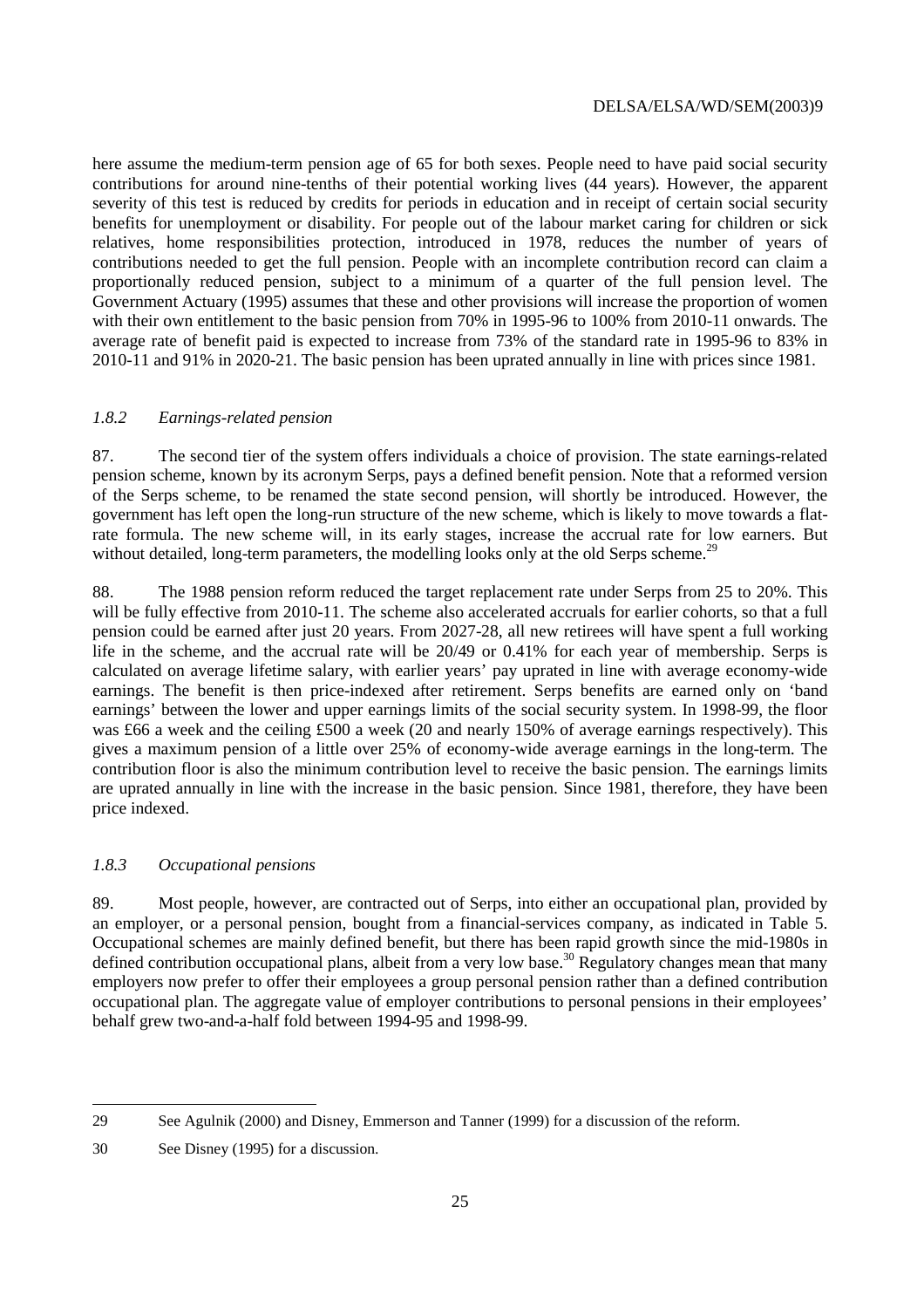90. Both employers and employees pay a lower rate of social security contributions when contracted out and the employee foregoes their Serps entitlement. In return, defined benefit schemes must guarantee a minimum pension and defined contribution plans must levy a minimum contribution.

### Table 5. **Second-tier pension provision in the United Kingdom, 1995-96**

|                                     | per cent of<br>total coverage |
|-------------------------------------|-------------------------------|
| <b>Defined benefit occupational</b> |                               |
| Private sector                      | 19                            |
| Public sector                       | 18                            |
| Serps                               | 35                            |
| Defined contribution                |                               |
| Private-sector occupational         |                               |
| Personal pension                    | 25                            |
| (including group schemes)           |                               |

Note: Occupational schemes refer only to those contracted out of Serps. Around 1% has a contracted in defined contribution occupational plan on top of Serps and 2% are members of a contracted in defined benefit occupational plan

Source: Department of Social Security (1998b)

91. Defined benefit occupational pension schemes provide a pension usually related to years of membership of the scheme and some measure of final salary when covered by the plan.<sup>31</sup> Most publicsector schemes pay  $\frac{1}{80}$ th of earnings per year of membership, plus  $\frac{3}{80}$ ths as a lump sum. So the benefit after a full 40-year career would be half of final salary as an annuity plus 1½ times final salary as a lump sum. Private-sector schemes are more diverse. Around 60% pay  $\frac{1}{60}$ ths of final salary. But taking a lump sum (known as commutation) reduces the annuity value. Around a fifth are more generous than this while around 7% pay less than  $\frac{1}{60}$ ths or  $\frac{1}{80}$ ths plus a lump sum. More than a quarter of private occupational schemes are 'integrated' with the state scheme, reducing benefits to take account of state pensions received. Most cut the pension by the value of the basic state pension or the lower earnings limit (which are broadly similar by law). Other methods of adjustment are more complicated. For someone on average earnings in a  $\frac{1}{60}$ ths scheme, integration will typically reduce a full-career pension by around a fifth. The defined benefit pension modelled pays  $\frac{1}{80}$ ths — the minimum required to contract out of Serps — but is not integrated with the state pension.<sup>32</sup> Benefits after retirement must be limited price indexed to a ceiling of 5%. However, all public-sector and many private-sector plans are fully price indexed.

### *1.8.4 Personal pensions*

 $\overline{a}$ 

92. The government introduced in 1988 the option of contracting out of Serps into a personal pension, open to occupational schemes since the advent of the scheme. Table 5 shows that a quarter of employees now has a personal pension. Personal pensions are individual retirement-savings accounts, mainly sold by life insurance companies and banks. In return for foregoing their Serps entitlement, people pay a lower rate of social security contribution. But this contribution rebate must be invested into the

<sup>31</sup> Data in this section are taken from the National Association of Pension Funds annual survey. See also Disney and Whitehouse (1994, 1996) and Government Actuary (1996).

<sup>32</sup> Disney and Whitehouse (1994, 1996) model defined benefit pension values in a range of illustrative schemes with different benefit formulae.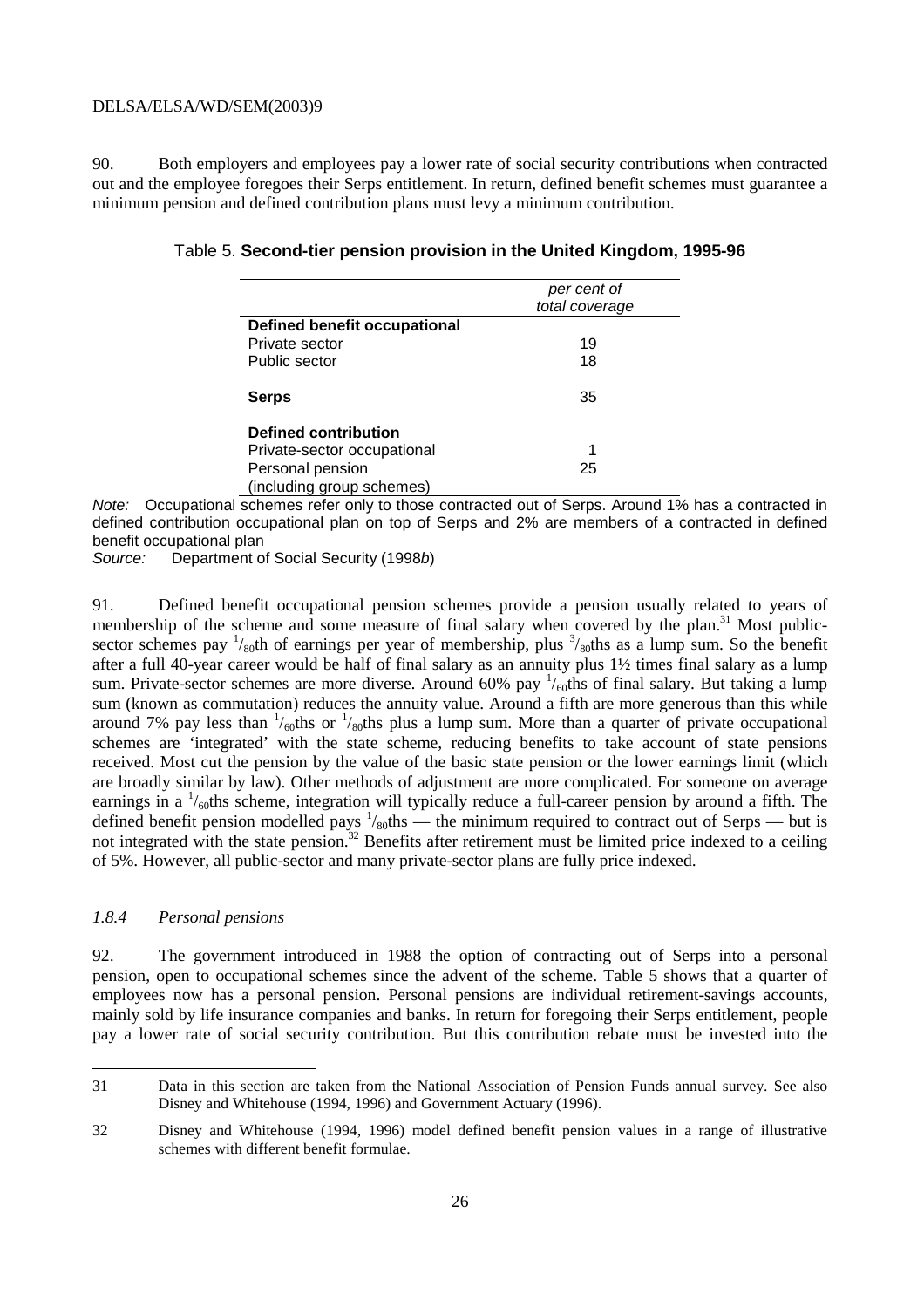personal pension scheme. The pension is defined contribution: the ultimate value depends on contributions made, the investment returns earned and the level of annuity rates when the member retires.

93. The government sets the social security rebate, usually every five years, on the advice of the Government Actuary. The rebate is designed as fair compensation for the loss of Serps rights. The Government Actuary calculates the value of Serps and, with assumptions about investment returns and administrative costs, the contribution to a personal pension that should deliver the same level of pension benefit. The rebate has varied with age since April 1996. As the Government Actuary's assumptions are reasonable, the value of a personal pension should be equivalent to the Serps benefit foregone. A model of mandatory personal-pension benefits, therefore, produces the same results as a model of Serps.<sup>33</sup> Around 45% of personal pension members contribute only the mandatory minimum to their plan.

### *1.9 United States*

94. The United States has a publicly provided pension benefit with a progressive formula, and different types of occupational scheme with broad coverage.

### *1.9.1 Public pension*

95. The public pension in the United States is payable from age 65. The benefit is based on covered earnings between age 21 and age 62. Earlier years' earnings are revalued in line with economy-wide average earnings. The five years with the lowest earnings are excluded from the average. The ceiling for both contributions and benefits is \$72 600 a year — 2½ times average earnings — uprated annually in line with economy-wide earnings. The benefit formula is progressive. The first \$531 a month of average revalued earnings attracts a 90% replacement rate. The band of earnings between \$531 and \$3 202 a month is replaced at 32%. These thresholds are 37 and 220% of average earnings respectively. A replacement rate of 15% applies between the latter threshold and the earnings ceiling. A 50-per-cent dependants' addition is available to married couples where secondary earners have built up a smaller entitlement.

### *1.9.2 Social assistance*

 $\overline{a}$ 

96. The United States provide a means-tested benefit for the elderly<sup>34</sup> known as Supplemental Security Income. Single people over the age of 65 can be eligible for up to \$6 144 a year depending on assets and other income. The benefit rate for couples is \$9 228 (50% higher than the rate for singles). These are equivalent to around 21 and 32% of average earnings respectively.

97. The asset tests are strict: single people are limited to \$2 000 worth of assets and couples to \$3,000, excluding personal belongings, a home, a car, funeral insurance and life insurance (the last two up to \$1 500 value). There is a small (\$20 a month) 'disregard' in calculating the entitlement. The benefit is then withdrawn at a 100% rate against income above this level.

<sup>33</sup> When the scheme was introduced, this was true on average. But because of the effect of compound interest and Serps reforms which affected different cohorts' benefits in different ways, younger workers were overcompensated and older workers under-compensated for contracting out. This had a powerful adverse selection effect — only younger workers contracted out — with a significantly negative effect on the public finances. This is no longer the case, now that the rebate is age-related. See Disney and Whitehouse (1992*a*,*b*) and Whitehouse (1998) for a detailed explanation.

<sup>34</sup> Disabled people of working age are also covered by this scheme.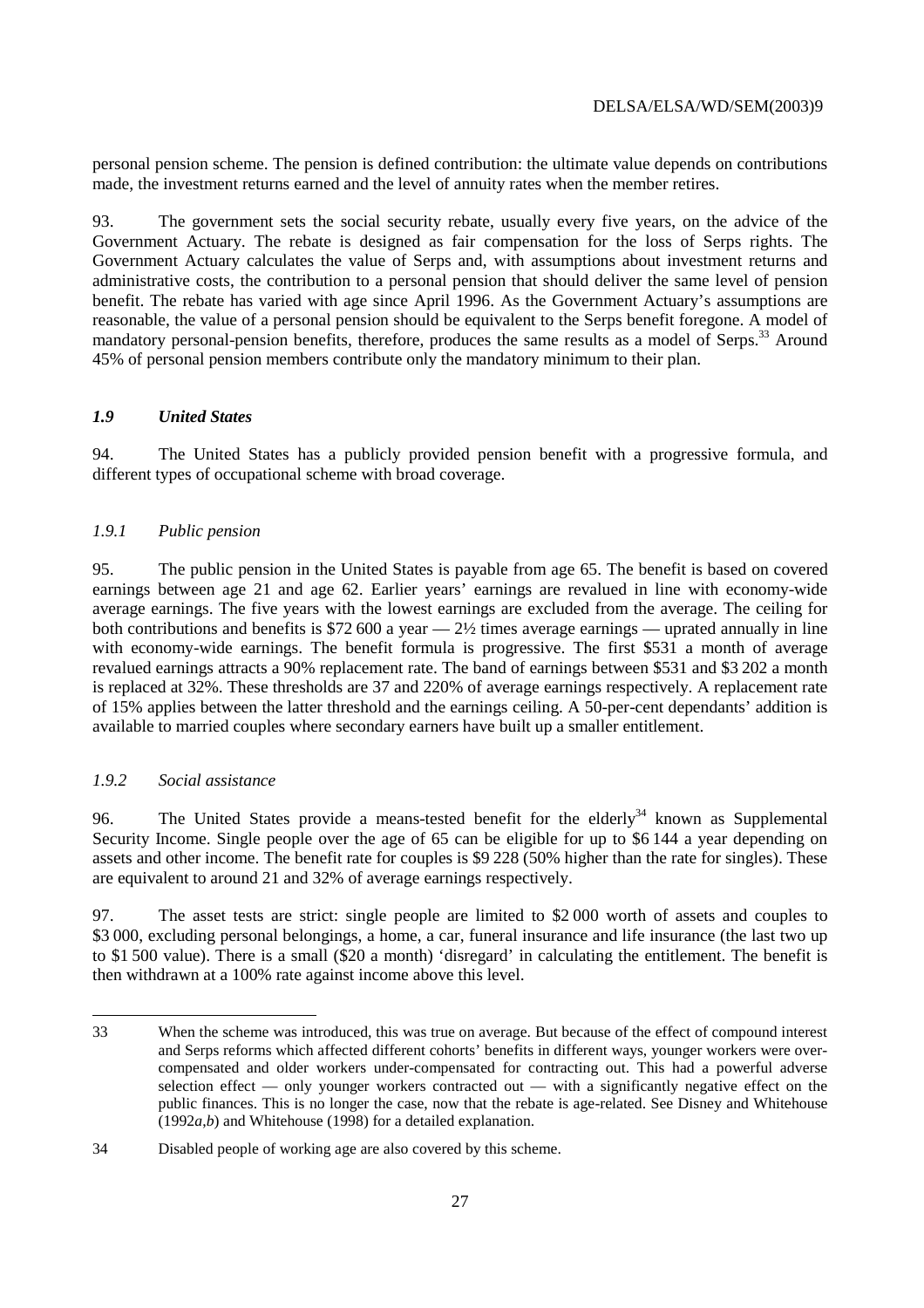98. The modelling and analysis of these benefits is complicated by the fact that states  $35$  can supplement the federally determined minimum. Twelve states pay only the federal minimum. <sup>36</sup> Some 28 states administer their own system while 12 offer supplements that are operated by the federal Social Security Administration. The average additional payment in these 12 states is 13% for single pensioners and 18% for couples (Table 6).

|               | Supplement,% of |                 |  |
|---------------|-----------------|-----------------|--|
|               |                 | Federal minimum |  |
|               | Single          | Couple          |  |
| California    | 35              | 60              |  |
| Delaware      | 27              | 58              |  |
| Hawaii        |                 | 1               |  |
| Massachusetts | 25              | 26              |  |
| Nevada        | 7               | 10              |  |
| New Jersey    | 6               | 3               |  |
| New York      | 17              | 14              |  |
| Pennsylvania  | 5               | 6               |  |
| Rhode I       | 13              | 16              |  |
| Utah          |                 | 1               |  |
| Vermont       | 11              | 14              |  |
| Washington    | 5               | 3               |  |

### Table 6. **State-level maximum supplements to Supplemental Security Income**

Note: Washington has two separate regional regimes: the higher supplement is shown. Delaware's supplement applies only to people in care Source: Social Security Administration (2000b)

#### *1.9.3 Occupational pensions*

 $\overline{a}$ 

99. The majority of occupational pension schemes in the United States are final-salary defined benefit schemes. These cover 56% of occupational pension members, with 23% in flat-rate defined benefit plans (which pay a fixed amount for each month of coverage), 11% in average-salary schemes and 6% in defined contribution plans.<sup>37</sup>

100. The definition of 'final salary' varies, but the most common formula is the best consecutive five years' earnings, accounting for 65% of members. Accrual structures are complex, with only 37% in schemes having a single accrual rate, the most common being between 1.25 and 1.75%. In 41% of schemes, the accrual rate varies with the level of earnings and in another 8%, with the number of years of service. Around half of plans are integrated with social security, usually by using an 'excess formula' that applies a lower accrual rate to earnings covered by social security. The most common normal pension age is 65, although a number of plans only allow retirement once a minimum service level has been achieved.

<sup>35</sup> Using the term 'state' to include the 50 states as formally defined plus the Federal District of Columbia and the North Mariana Islands.

<sup>36</sup> Note that four of these offer supplements to the disabled but not to elderly beneficiaries.

<sup>37</sup> These data are taken from Mitchell (2000). Note that the Department of Labor (1999) reports that defined benefit schemes cover only 49% of members of occupational plans, with 51% in defined contribution schemes alone and 32% in both a defined benefit and a defined contribution plan. Note that 401(k)s are not counted as occupational schemes.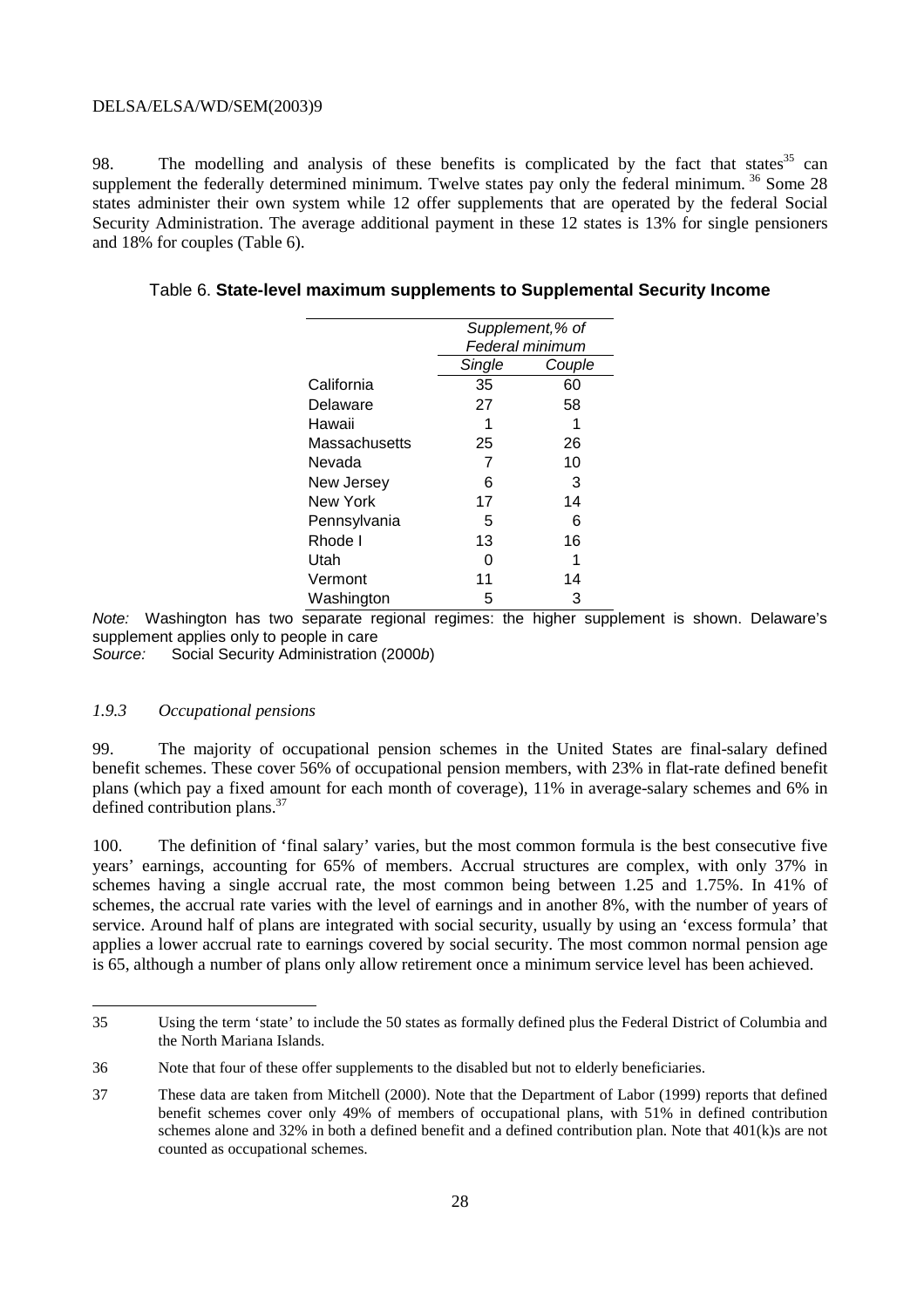101. Following a series of regulatory changes, nearly a third of schemes now have no minimum age or service requirement for eligibility to join the plan. Another third have a minimum service requirement of one year or less and a final third have a minimum entry age of 21 and a one-year's-service requirement. Schemes are voluntary, but participation rates are high, averaging nearly 80% of full-time employees. Vesting is now most commonly achieved with five year's membership: these schemes account for 85% of members.

102. Post-retirement indexation of benefits is rare: just 3% of members are promised automatic costof-living increases and only 4% of schemes have granted discretionary increases in the last five years. Fewer than one in four schemes allow any of the pension to be taken as a lump sum.

### **2. Empirical results: gross pension benefits**

103. The main results of the model of pension benefits in the nine countries are set out in a series of charts and tables. The underlying assumptions were set out in the introduction. To recap briefly, the models assume a full-career worker retiring at the normal pensionable age under the parameters of today's pension system (including the full effect of any reforms legislated).

104. The first set of charts, Figure 1, shows the value of pension benefits as a proportion of economywide average earnings. These are presented for people earning various levels of the economy-wide average, ranging from 0.3 to five times the average. (The relatively high upper figure was chosen to exceed the benefit ceilings in all countries. Most workers will of course lie well to the left of the charts.) The charts are to the same scale with the exceptions of Finland, Italy, the Netherlands and Sweden. The absence of a benefit ceiling to mandatory earnings-related means that pension entitlements for higher-income workers are larger than in the other countries. It is important to be aware of these differences in the vertical scale when making cross-country comparisons.

105. The second set of charts, Figure 2, shows the value of pension benefits as a 'replacement rate', that is, as a proportion of the individual's pre-retirement earnings. Here, the vertical scales have all been capped at 100%: in some countries, benefits for low-income workers can exceed pre-retirement earnings.

106. The two measures presented in Figures 1 and 2 respectively are complementary: they reveal different features of the structure of pension benefits. Summary tables give the value of total pension benefits at selected levels of earnings. Again, these are shown relative to economy-wide average earnings and to individual pre-retirement pay.

107. In **Canada**, the basic pension is paid at a flat rate, but withdrawn once earnings reach a particular threshold. The earnings-related pension naturally increases with earnings, but is flat once pay reaches the benefit ceiling, just over economy-wide average earnings. The income-tested component is withdrawn at a lower income level than the basic scheme. However, in the absence of any private pension or investment income (a rather implausible assumption), it is still payable to higher earners. Adding the components together produces an interesting pattern. The value of the total pension at first increases with pay because of the earnings-related pension. Once the pay threshold for the earnings-related scheme is reached, the pension value reaches a plateau. Then the withdrawal of the basic pension kicks in. Once the basic pension is exhausted, the overall pension is flat, worth 30% of economy-wide average earnings.

108. Looking at the pension value as a replacement rate (Figure 2), the means-tested and basic pensions together produce a rapidly declining replacement rate as earnings increase. The earnings-related pension offers a flat, 25-per-cent replacement rate at first, but the replacement rate declines once the earnings threshold is reached. Adding the components together, the Canadian public-pension system is highly progressive, paying much higher replacement rates to low-income than to high-income workers.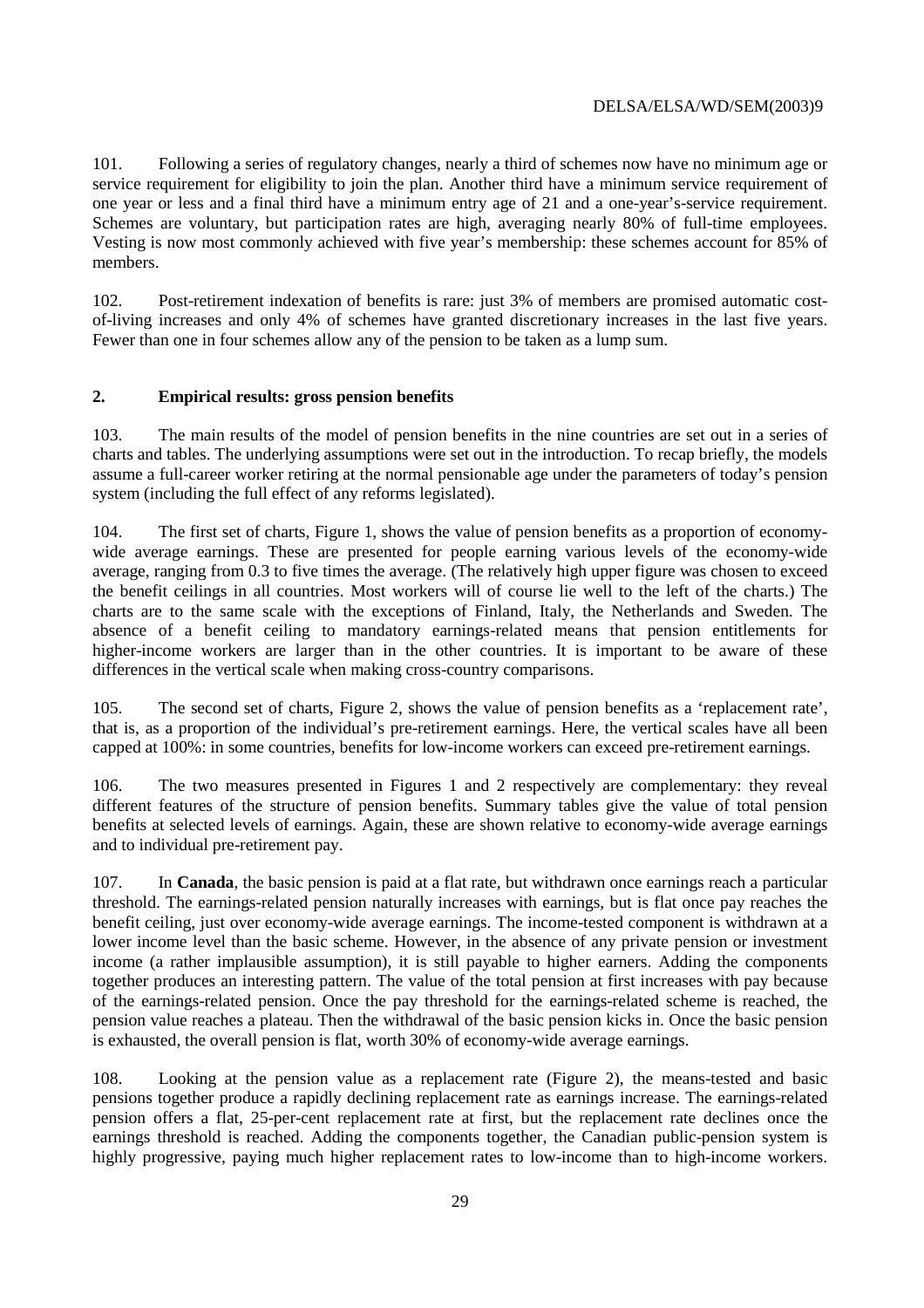Indeed, replacement rates for the highest-income workers are below 10%. Overall, the curve is very close to a rectangular hyperbola, reflecting the fact that the system as a whole pays a broadly constant benefit at different earnings levels.

109. In **Finland**, the income-tested pension is exhausted at three-quarters of average earnings and only earnings-related pension benefits are received above that level of earnings. This means that the picture is much simpler than Canada, for example. The absence of a ceiling to pension benefits and pensionable earnings means that the value of the pension continues to grow across the earnings range. The contrast with the Canadian system is also clear from the individual replacement rates. The income-tested pension boosts the replacement rate at lower level of earnings, but above the threshold of three-quarters of average pay, benefits are flat at 60% of individual earnings. The overall benefit structure is progressive because of the additional income-tested pension paid to people with the lowest incomes.

110. With a single pillar, the public pension in **Germany** is somewhat simpler to model than two-tier public systems, such as those in Canada and Finland. Nevertheless, the boost to pensionable pay of the lowest workers in the benefit formula gives the public pension a progressive formula. Up to half of average earnings, pensionable pay is increased to 1½ times its actual level. However, beyond this threshold there is a plateau, because the rules prohibit an increase in pensionable pay beyond three-quarters of the average. Unlike the Finnish system, the German scheme has a ceiling to pensionable earnings, which means that the value of the pension is flat once earnings reach around one-and-three-quarter times the economy-wide average. Note that the pension entitlement at 30% of average earnings is sufficient to preclude entitlement to social assistance. The addition to pensionable pay for lower-income workers results in a higher replacement rate against individual earnings (Figure 2). The curve flattens out once earnings reach threequarters of the average and the individual is longer entitled to this supplement. The replacement rate then declines once earnings exceed the benefit ceiling.

111. The pension values shown here are below those typically reported in national studies of Germany. This is because of the treatment of pre-retirement indexation of earnings in the defined benefit formula. In most other countries, earlier years' earnings are uprated in line with economy-wide gross pay. In Germany, this indexation is effectively to net wages. Since contribution rates for the pension scheme are forecast to rise substantially in the future, the modelling assumes that net wages grow at 1.5% a year, slower than the 2% a year growth assumed for gross earnings. The overall effect is that replacement rates are around 85% of the value that they would be with indexation to gross earnings.

As in Germany, the new public pension system in **Italy** has just a single tier. Pension benefits at lower earnings are zero, because of the relatively high minimum applied both to contributions and benefits. Then there is a jump, because contributions are levied and benefits are paid in respect of the whole of earnings once pay reaches the threshold. At the other end of the salary scale, the pension ceiling — at 365% of economy-wide average earnings — is also higher than limits in other countries. Indeed, the pattern of pension level with earnings is much closer to systems without ceilings — Finland, the Netherlands and Sweden — than it is to other countries with benefit limits. The relatively high floor to pension contributions means that the very lowest earners considered on the chart depend on social assistance for their income. The social assistance level is, however, below the pension that would be earned for a full career of contributions at the contribution floor. This results in a jump in the value of total benefits at the floor.

112. The pattern of the individual replacement rate against earnings is also rather different from other countries. There is a zero replacement rate from the public pension at the lowest levels of earnings. However, social assistance ensures a minimum total benefit for the lowest income groups. Since this is set at an absolute level, the replacement rate declines until the contribution floor of the notional-accounts system is reached. The relatively high earnings ceiling also means high replacement rates at higher levels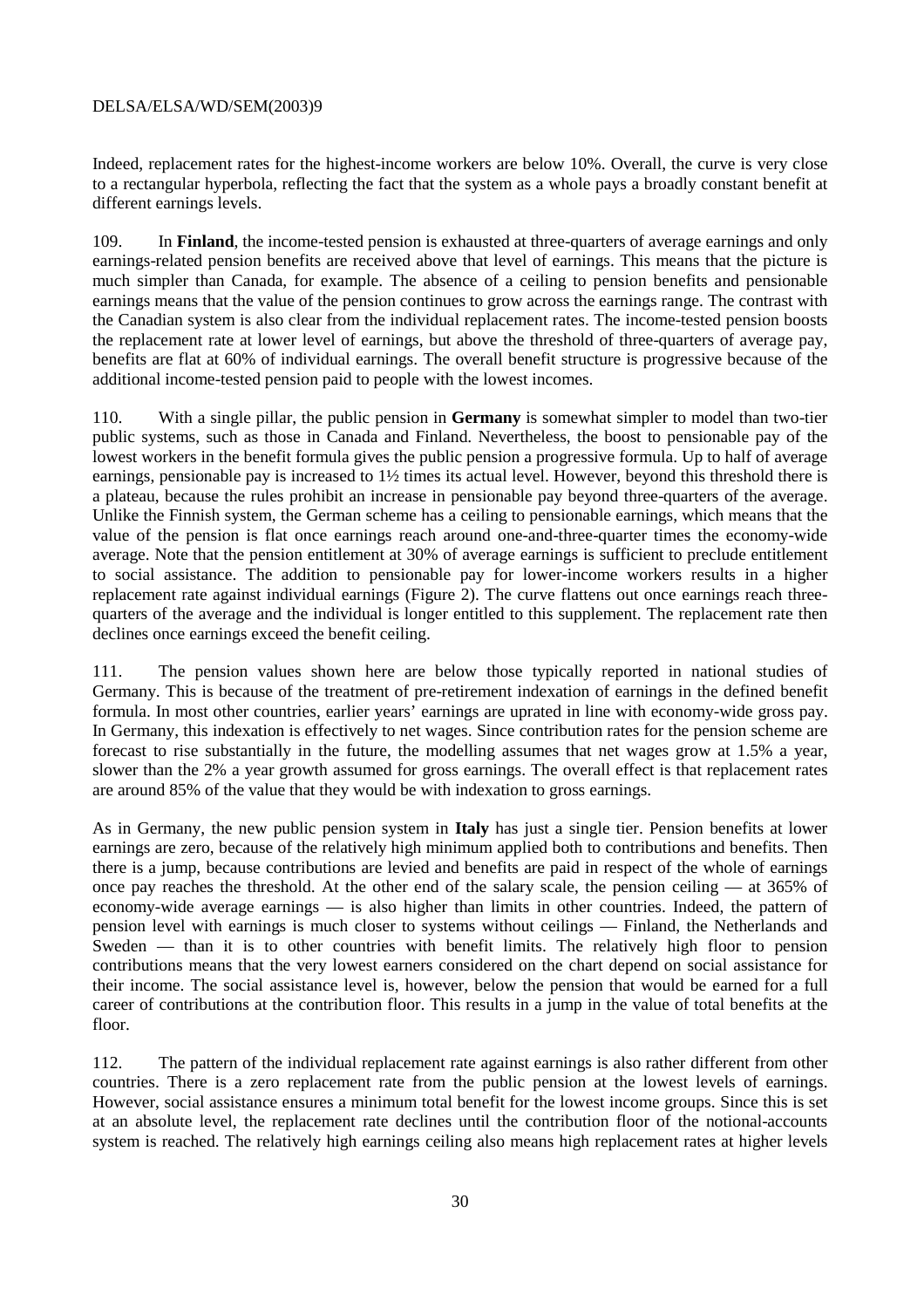of pay. The strengthening of the relationship between contributions and benefits in the new notional accounts scheme results in a less progressive structure of benefits than in countries with large basic, flatrate or means-tested public programmes.

### Figure 1. **Mandatory pension benefits as a proportion of economy-wide average earnings by individual earnings, nine countries**

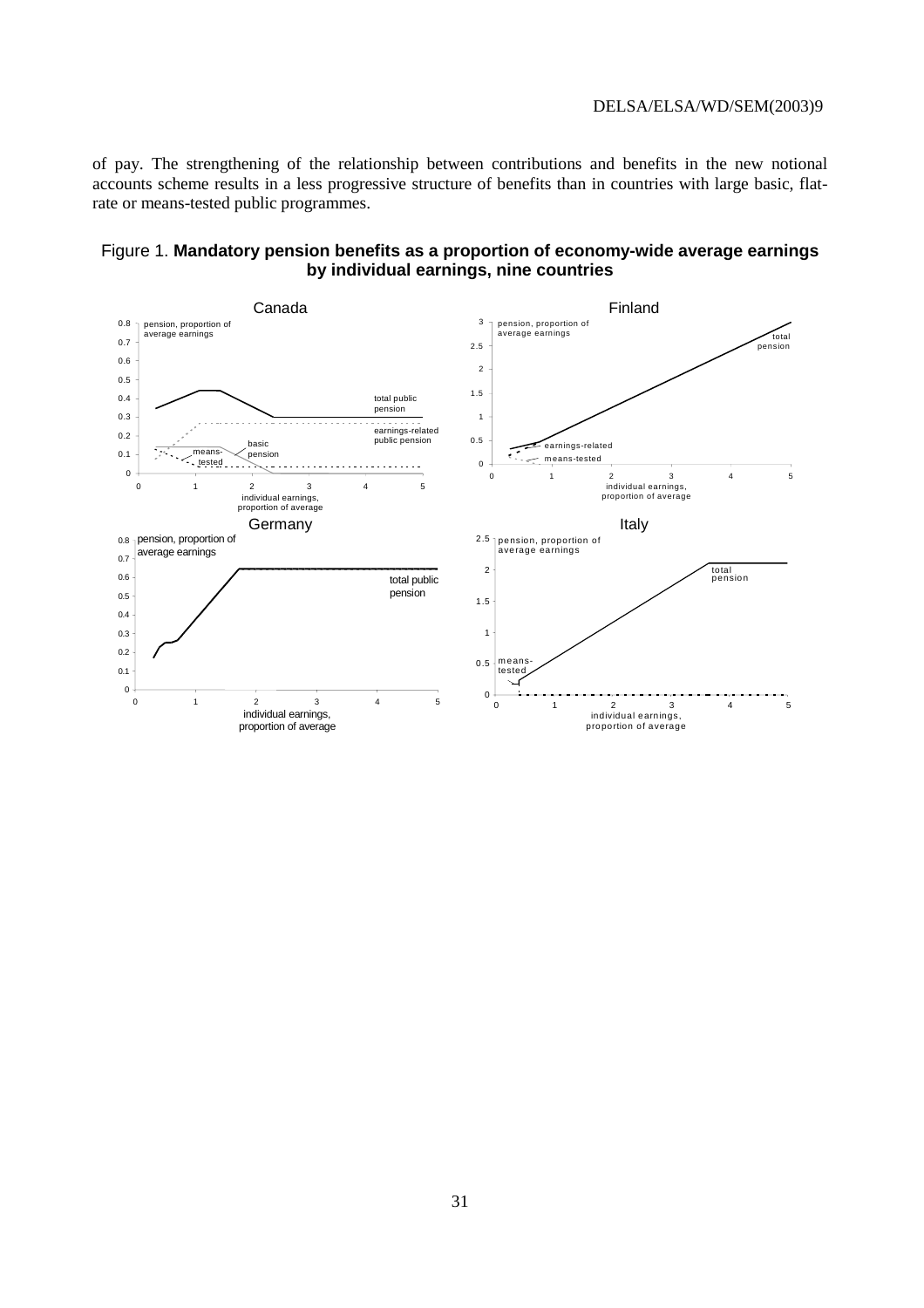

113. At the lowest income levels in **Japan**, most of the total pension benefit comes from the basic scheme. But beyond three-quarters of average earnings, the earnings-related pension dominates. There is, however, a ceiling to earnings-related pensions which caps pension benefits for people earning above 170% of the economy-wide average. The progressivity of this two-tier pension system by the individual replacement rates relative to pre-retirement pay in the second set of charts. The flat-rate nature of the basic pension means that the total replacement rate declines sharply at first. The earnings-related pension, which pays a flat replacement rate up to a ceiling, offset this effect, until the threshold is reached. After this point, the decline in the replacement rate with pay accelerates again.

114. The picture for the **Netherlands** is relatively simple: the total pension is simply the basic scheme plus an earnings-related top-up. The integration of the basic and the earnings-related scheme means that the earnings-related pension nothing to the lowest-income workers. Unlike most of the nine countries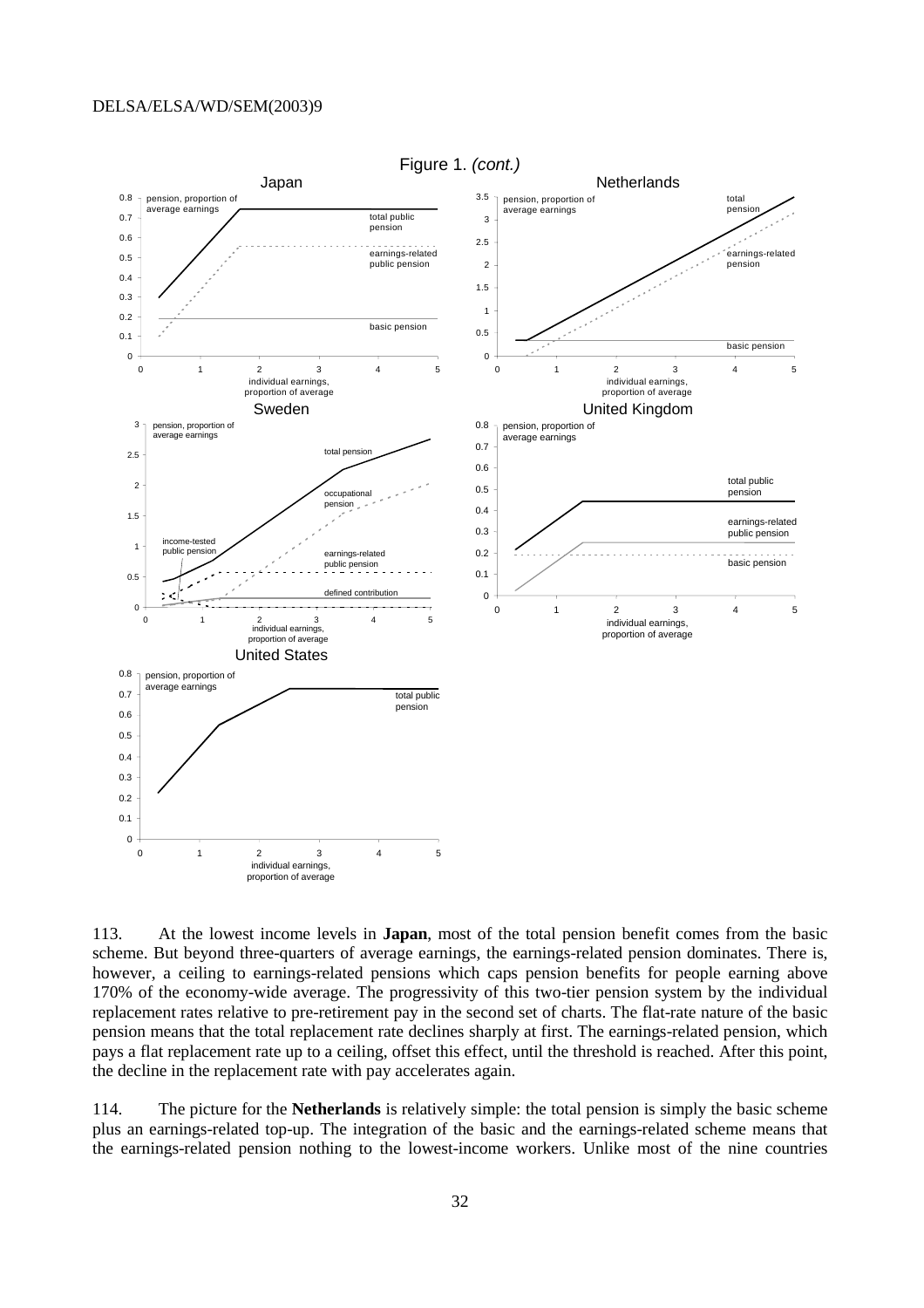examined in this report, there is no ceiling either to pension benefits or to pensionable pay under the quasimandatory occupational plans. Note that the model assumes that the individual remains in a single employer scheme throughout his or her working life. We will shortly return to the issue of pension portability.

115. The Dutch system overall is mildly progressive. Replacement rates are higher at low earnings because of the basic pension. At higher earnings, the basic and earnings-related pension replacement rates are the mirror image of one another, due to the integration procedure. So all workers with pay above half the economy-wide average receive a flat 70% replacement rate.

116. The mandatory pension scheme in **Sweden** has four different elements. The earnings-related and defined contribution pensions are proportional up to the contribution ceiling. Hence, the curves in the first chart begin as rays from the origin. The earnings-related pension is much larger than the defined contribution pension, because it receives contributions of 16%, compared with 2.5% paid into individual pension accounts. Working in the opposite direction, the model assumes that the rate of return credited to the notional accounts (earnings growth) is below the rate of return on investments in the funded defined contribution plan.

117. Low-income workers receive an income-tested benefit in retirement. This has two different withdrawal rates against income from the public earnings-related pension. This is apparent in the kink in the total pension curve at around half-average earnings. The analysis of the individual replacement rate confirms the strongly progressive role of this benefit. The funded defined contribution and earnings-related pension pay the same replacement rate at earnings up to the ceiling, but the means-tested guarantee pension gives a substantial boost to low-income workers' retirement incomes.

118. At higher earnings levels, occupational pensions are the main source of income. The chart is based on the ITP scheme, which applies to white-collar workers. The ceiling for this scheme — 5.2 times average earnings — is a little off the horizontal scale. However, the switch from a 65-per-cent replacement rate to one of 32.5% at 3.5 times average earnings is apparent in both charts.

119. Means-tested benefits play a very important role in providing retirement incomes in the **United Kingdom**: 37% of pensioner income units were entitled to means-tested support in 1997-98. However, a full-career worker earning 30% of the economy-wide average would just fail to be entitled to the main means-tested benefit, known as income support. The basic pension pays a flat 20% of economy-wide pay to workers of all income levels. The earnings-related pension pays 20% of earnings above a floor. But there is quite a low ceiling to pensionable pay of  $1\frac{1}{2}$  times average earnings. Total benefits are therefore flat beyond this ceiling. The progressivity of this system is highlighted by the individual replacement rate in the second set of charts. The basic pension delivers quite high replacement rates to low earners, and the relatively low ceiling to pension benefits means that the earnings-related scheme is progressive across much of the earnings scale.

120. The public pension scheme in the **United States** is progressive because of the schedule of different replacement rates. The same effect is achieved by having a multi-tier public pension in most of the other countries analysed: Canada, Finland, Japan, the Netherlands, Sweden and the United Kingdom. Only Germany has a similar progressive formula for its public pension.

121. Although it is difficult to make out the 90% rate applied to the lowest band of earnings (because it is close to the beginning of the curve), the shift from 32 to 15% produces a clear kink. Maximum pensionable earnings are around 2½ times the economy-wide average. The result is a progressive benefit structure, with a monotonic decline in the individual replacement rate with earnings. The ceiling on pensionable pay, as elsewhere, also has an important effect. The social assistance benefit, supplemental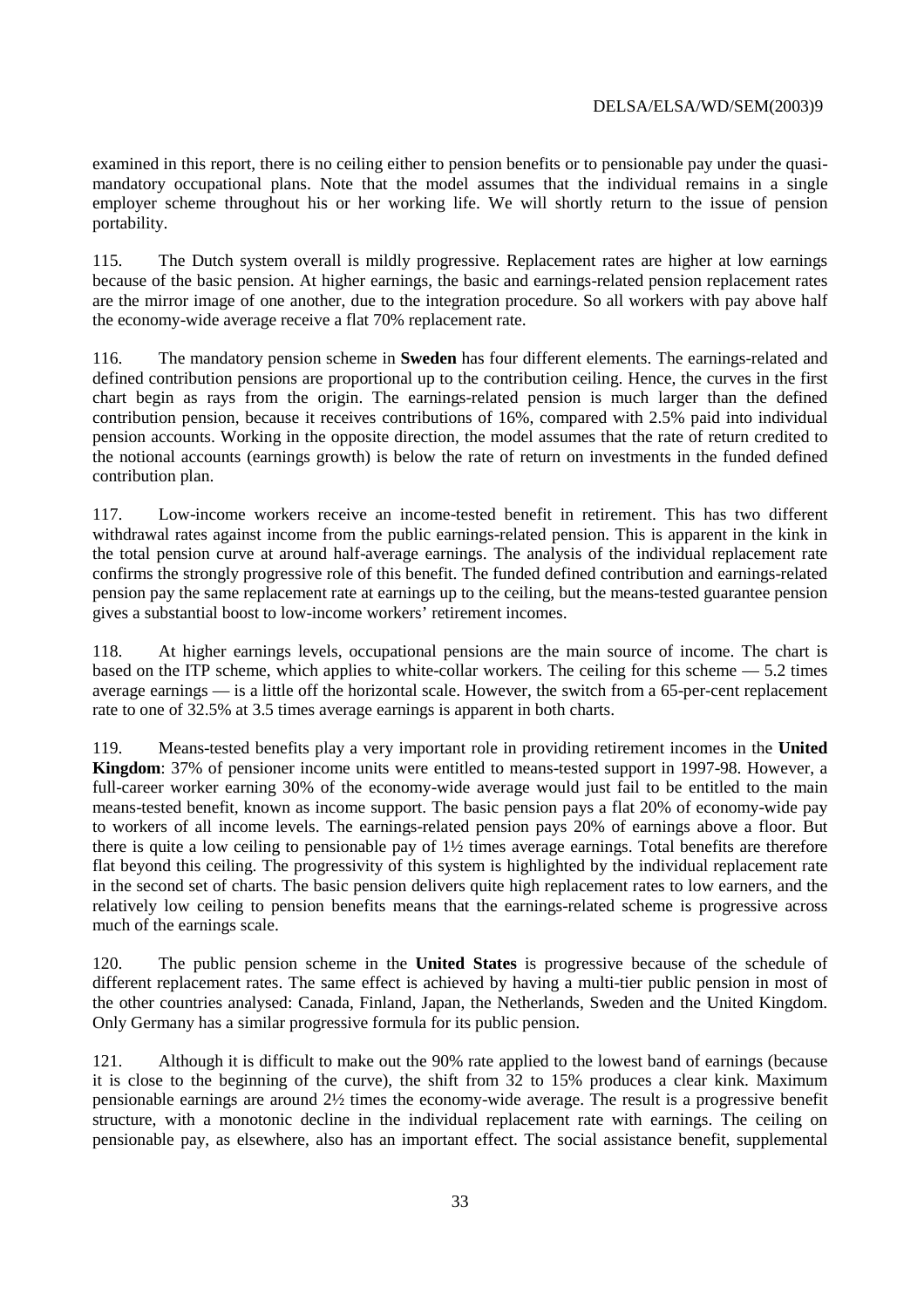security income, is set at a level lower than the public pension entitlement of a worker with a full career on 30% of average earnings. However, some states' additions would be payable to lower-earners in these circumstances. California's supplement, for example, would boost the total income of pensioners who had earned less than 50% of average from around 20% of economy-wide average earnings to nearly 29%.



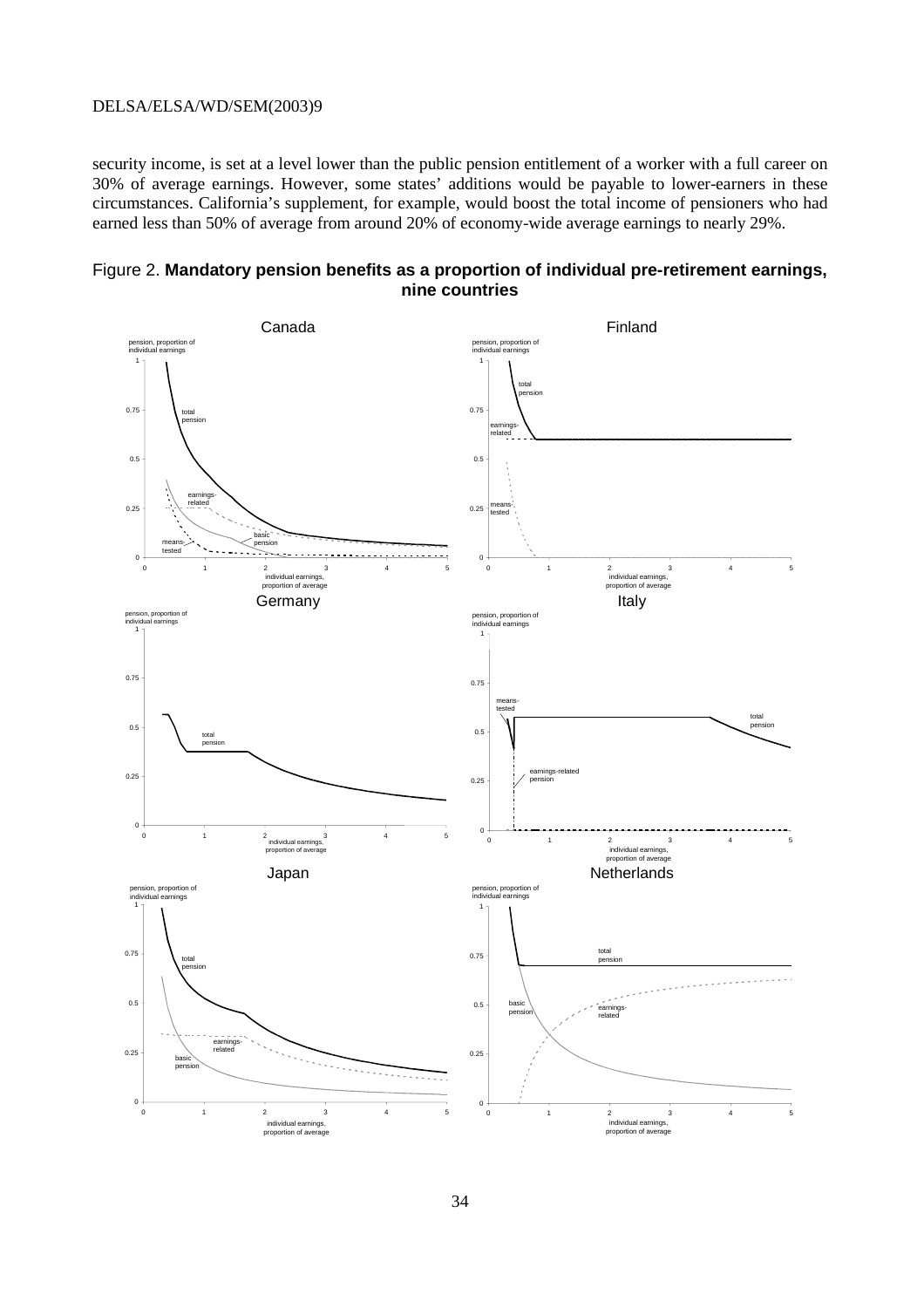

122. Table 7 compares the results from the charts of pension benefits (relative to economy-wide average earnings) at different levels of pay, given in Figure 1 above. The columns show different proportions of average earnings, ranging from one half to five times.

|                      | Individual earnings, proportion of economy-wide average |      |    |     |     |         |     |
|----------------------|---------------------------------------------------------|------|----|-----|-----|---------|-----|
|                      | 0.5                                                     | 0.75 |    | 1.5 | 2   | $2.5\,$ | 5   |
| Canada               | 37                                                      | 40   | 43 | 43  | 36  | 30      | 30  |
| Finland              | 38                                                      | 46   | 60 | 90  | 120 | 150     | 300 |
| Germany              | 25                                                      | 28   | 38 | 57  | 65  | 65      | 65  |
| Italy                | 36                                                      | 54   | 72 | 109 | 145 | 181     | 264 |
| Japan                | 36                                                      | 44   | 53 | 69  | 75  | 75      | 75  |
| Netherlands          | 35                                                      | 53   | 70 | 105 | 140 | 175     | 350 |
| Sweden               | 47                                                      | 57   | 69 | 98  | 131 | 163     | 276 |
| United Kingdom       | 25                                                      | 30   | 35 | 44  | 44  | 44      | 44  |
| <b>United States</b> | 29                                                      | 37   | 45 | 58  | 65  | 73      | 73  |

Table 7. **Total mandatory pension benefits as a percentage of economy-wide average earnings at different proportions of average earnings**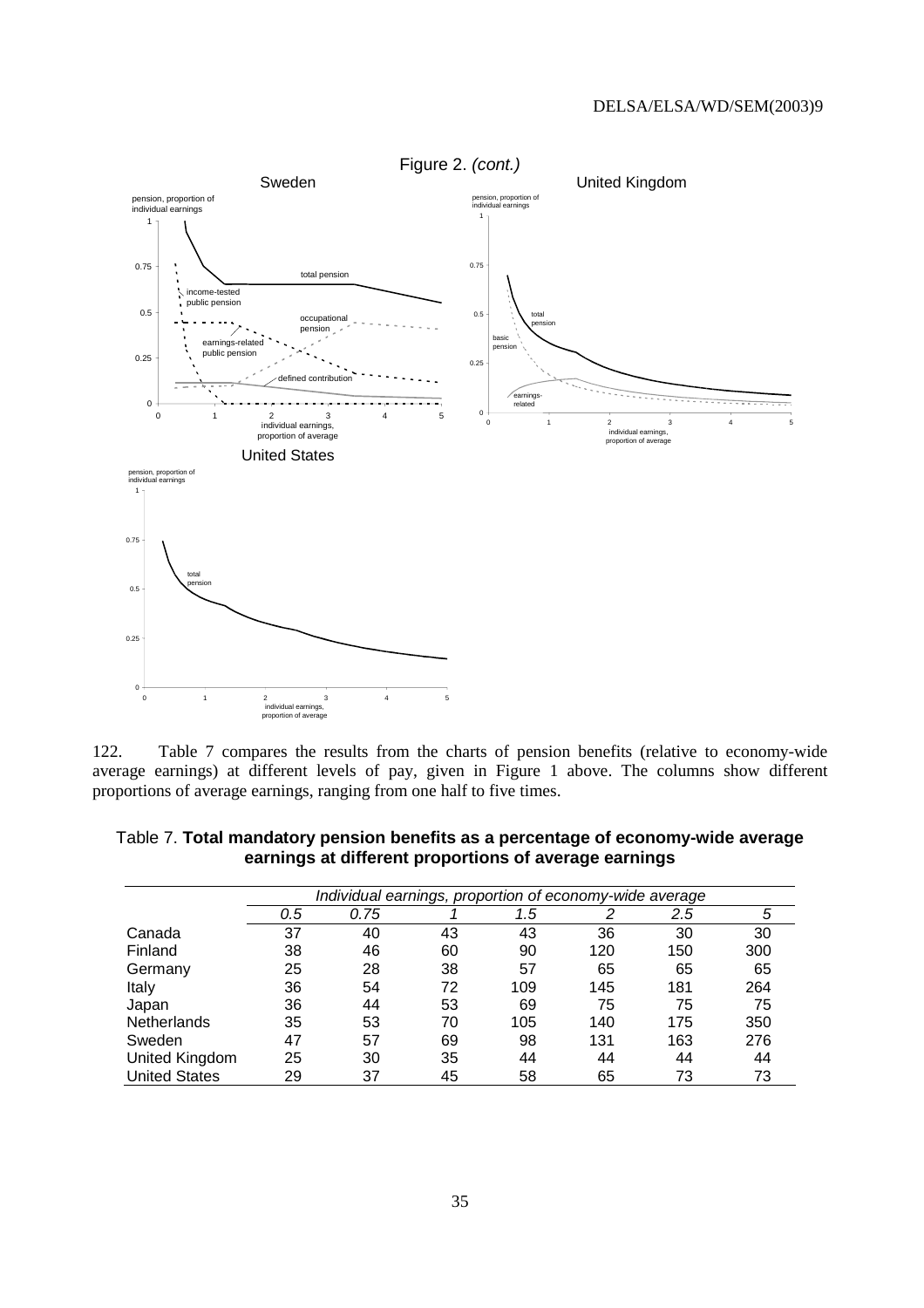123. The paper has already discussed the patterns in each country in detail. However, it is worth now drawing out the different patterns between particular countries. They divide into two broad groups. The first — consisting of Canada, Germany, Japan, the United Kingdom and the United States — has ceilings to pensionable pay and/or to pension benefits in the mandatory system. The second group has either no ceiling — Finland and the Netherlands— or a very high ceiling — Sweden and Italy. At low levels of earnings, these countries pay broadly similar levels of benefits to the countries with relatively low pension maxima. But at high levels of earnings, benefits are constant in the first group, but continue to grow in the other four countries.

124. These ceilings are therefore an important variable in explaining the structure of pension benefits in different countries. They probably deserve more prominence in the analysis of countries' retirementincome systems than they generally receive. Table 8 shows maximum pensionable earnings as a proportion of average pay. It also gives the maximum pension benefits that a full-career worker can earn. All countries have an earnings-related pension scheme of some sort, which means that the maximum pension benefit is generally earned by high-income workers. The exception is Canada, because of the claw-back of the basic pension from higher-income pensioners.

| Table 8. Maximum pensionable earnings and maximum pension benefits, percentage of |  |
|-----------------------------------------------------------------------------------|--|
| economy-wide average earnings                                                     |  |

| per cent of average earnings | Maximum earnings | Maximum benefits |
|------------------------------|------------------|------------------|
| Canada                       | 107              | 44               |
| United Kingdom               | 144              | 44               |
| Japan                        | 167              | 75               |
| Germany                      | 171              | 50               |
| <b>United States</b>         | 250              | 73               |
| Italy                        | 365              | 135              |
| Sweden                       | 520              | 282              |
| Finland                      |                  |                  |
| Netherlands                  |                  |                  |

Note: maximum pensionable earnings in the Swedish public scheme are 130% of average earnings and maximum pension benefits are 72% of average earnings

125. Table 9 shows the pension as a replacement rate, relative to individual earnings. Table 7, in contrast, showed its level relative to economy-wide average earnings. Thus, Table 9 corresponds with Figure 2, whereas Table 7 corresponds with the results in Figure 1. This table confirms the pattern of the previous analysis: particularly the distinction between countries with relatively low ceilings to pensionable pay and those with no maximum or a very high one. This, as discussed in more detail below, reflects a fundamental difference in philosophy between different countries' mandatory pension regimes. Countries with high ceilings provide comprehensive retirement-income insurance through the mandatory system. They aim to give all workers, including those with high incomes, a retirement income that is a high proportion of pre-retirement earnings. At the other end of the spectrum are countries such as Canada and the United Kingdom. Although both have an earnings-related scheme, these are on a much smaller scale. Thus, their mandatory regimes are focused more on redistribution: ensuring that all pensioners meet a reasonable minimum income standard. This had led to the development of voluntary private provision to perform the insurance role for higher-income workers.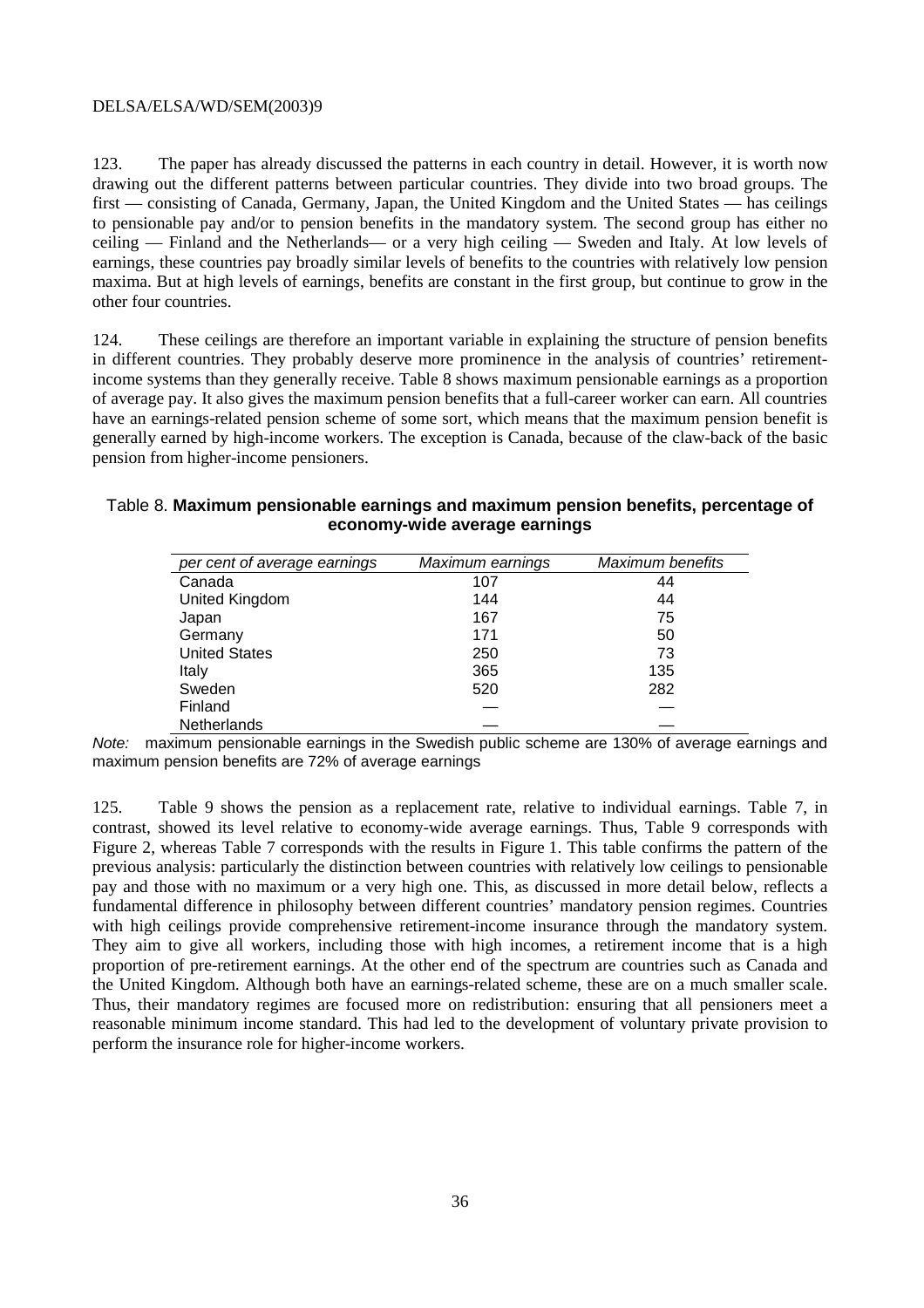|                      |     | Individual earnings, proportion of economy-wide average |    |     |    |         |    |
|----------------------|-----|---------------------------------------------------------|----|-----|----|---------|----|
|                      | 0.5 | 0.75                                                    |    | 1.5 | 2  | $2.5\,$ | 5  |
| Canada               | 74  | 54                                                      | 43 | 29  | 18 | 12      | 6  |
| United Kingdom       | 51  | 41                                                      | 35 | 30  | 22 | 18      | 9  |
| Germany              | 50  | 38                                                      | 38 | 38  | 32 | 26      | 13 |
| <b>United States</b> | 57  | 49                                                      | 45 | 39  | 33 | 29      | 15 |
| Japan                | 72  | 59                                                      | 53 | 46  | 38 | 30      | 15 |
| Sweden               | 93  | 77                                                      | 69 | 66  | 65 | 65      | 55 |
| Italy                | 58  | 58                                                      | 58 | 58  | 58 | 58      | 42 |
| Finland              | 77  | 61                                                      | 60 | 60  | 60 | 60      | 60 |
| Netherlands          | 70  | 70                                                      | 70 | 70  | 70 | 70      | 70 |

|                                           | Table 9. Total mandatory pension benefits as a percentage of individual earnings at |  |
|-------------------------------------------|-------------------------------------------------------------------------------------|--|
| different proportions of average earnings |                                                                                     |  |

#### **3. Empirical results: net pension benefits**

126. Personal income taxes and social security contributions have an important impact on the living standards of older people relative to those of the population as a whole. This section calculates net replacement rates: that is, pension benefits less any income tax and social security contributions due relative to net earnings (again, after income tax and social security contributions).

127. The calculations of net earnings for people in work are based on the tax equations developed by the OECD's Working Party on Tax Policy Analysis and Tax Statistics, and published annually in the *Taxing Wages* report (OECD, 2001). These are also described briefly in a companion paper to this one: Keenay and Whitehouse (2001). The calculations of net incomes for pensioners are based on amended versions of these equations, which include the effect of concessions offered to pensioners. Detailed descriptions of the nine countries' systems and the calculations can be found in Keenay and Whitehouse (2001 and forthcoming).

128. The overall effective tax rate on people during retirement is lower than when they were working for three main reasons. First, tax systems are progressive and over most of the income range, the gross replacement rate is less than 100%. Secondly, social security contributions are typically levied only on earnings and not on pension benefits. Where pensioners are liable for social security contributions, these are usually levied at a lower rate than on people of working age. Finally, many countries have additional concessions to pensioners in their personal income tax. These are summarised in Table 10.

129. These last two effects are isolated in the companion papers (Keenay and Whitehouse, 2001, forthcoming), which look at the average effective tax rate paid by workers and pensioners at the same income level. These can be up to 25 percentage points lower for older people than they are for people of working age. The overall impact of the tax system — including the effect of the general progressivity of the income tax — can be seen by comparing gross and net replacement rates at different levels of income.

130. Figure 3 shows gross and net replacement rates for the nine countries. Again, the charts show these measures for earnings between 0.3 and five times the economy-wide average, capped at 100%. The gross replacement rate is simply the total pension line from Figure 2. The net replacement rate compares net pension with net earnings.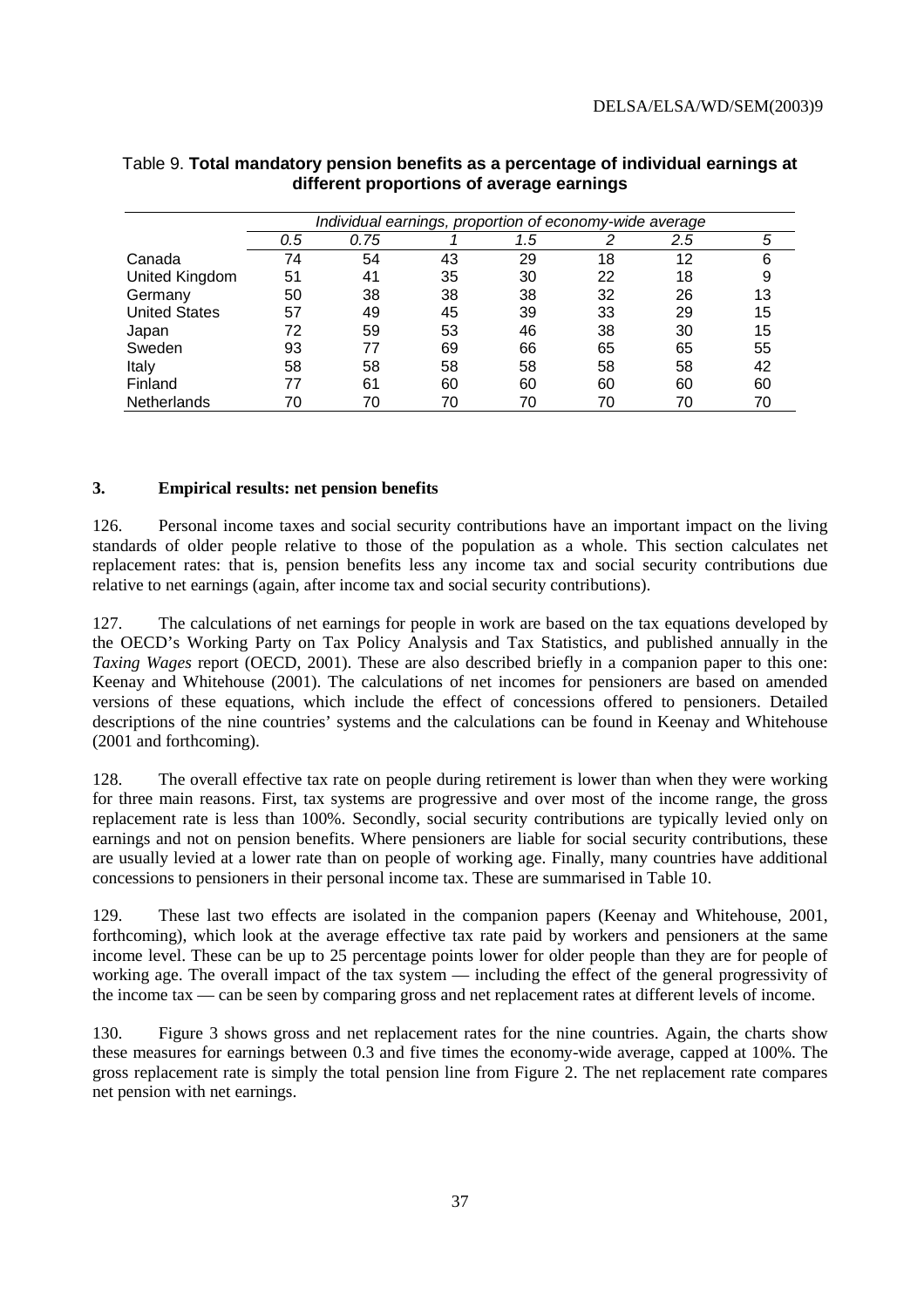| Country              | Concession                                                                            | Parameters                                                                                                                     |
|----------------------|---------------------------------------------------------------------------------------|--------------------------------------------------------------------------------------------------------------------------------|
| Canada               | Age credit                                                                            | Credit of 16% to maximum of nearly \$3 600<br>Withdrawn at 15% rate between<br>approximately \$27 000 and \$51 000             |
|                      | Private pension/annuity<br>income                                                     | Credit of 16% on first \$1 000                                                                                                 |
|                      | Guaranteed income<br>supplement                                                       | No tax on this income-tested benefit                                                                                           |
| Finland              | Age deduction: local income<br>tax                                                    | Allowances of around FM34 000 for a single<br>person and around FM29 000 for each<br>partner in a couple                       |
|                      | Age deduction: central                                                                | Allowance of FM23 000                                                                                                          |
|                      | government income tax                                                                 | Both allowances withdrawn at 70% by<br>amount which pension exceeds the<br>deduction                                           |
| Germany              | Private pension income                                                                | 40% of benefit not taxable up to ceilings<br>(DM6 000 for occupational plans, DM3 700<br>for personal schemes)                 |
|                      | Public pension income                                                                 | Age-varying proportion of public benefit not<br>taxable: e.g., only 32% taxable at age 60,<br>27% at age 65 and 21% at age 70  |
| Italy                | Age credit                                                                            | Extra L120 000 if only pension income and it<br>does not exceed L18m                                                           |
|                      | Private pension income                                                                | 12.5% of occupational pension benefits not<br>taxable; 40% with personal pension                                               |
| Japan                | Deductibility of income from<br>public pension and tax-<br>qualified retirement plans | 100% deduction of first ¥1m for over 65s,<br>25% up to ¥3.6m, 15% up to ¥7.2m and 5%<br>thereafter; minimum deduction of ¥1.4m |
|                      | Old-age tax deduction                                                                 | ¥0.5m additional deduction if total gross<br>income under ¥10m                                                                 |
| Netherlands          | Age deduction                                                                         | Additional allowance of around NLG500;<br>increased to NLG2 200 for incomes under<br><b>NLG57 000</b>                          |
|                      | Pensioner deduction                                                                   | Additional allowance for recipients of basic<br>pension; worth NLG500 or NLG3 100 for<br>low-income pensioners                 |
| Sweden               | Age deduction                                                                         | Varies between SKr8 700 and SKr56 000<br>depending on pension income                                                           |
| United<br>Kingdom    | Age deduction                                                                         | Additional deduction between around £1 400<br>and £1 600 depending on age; withdrawn at<br>50% above circa £17 000             |
| <b>United States</b> | Age deduction                                                                         | Additional deduction of around \$1 000 for a<br>single person                                                                  |
|                      | Tax credit                                                                            | Up to \$1 125; withdrawn once total income<br>exceeds \$17 500 or untaxed public pension<br>exceeds \$5 000                    |
|                      | Social security relief                                                                | Between 15% and 50% of social security<br>income is not taxed, depending on total<br>income                                    |

## Table 10. **Summary of concessions to older people in personal income tax systems**

Note: values have been rounded for simplicity. See Keenay and Whitehouse (2001 and forthcoming) for a detailed description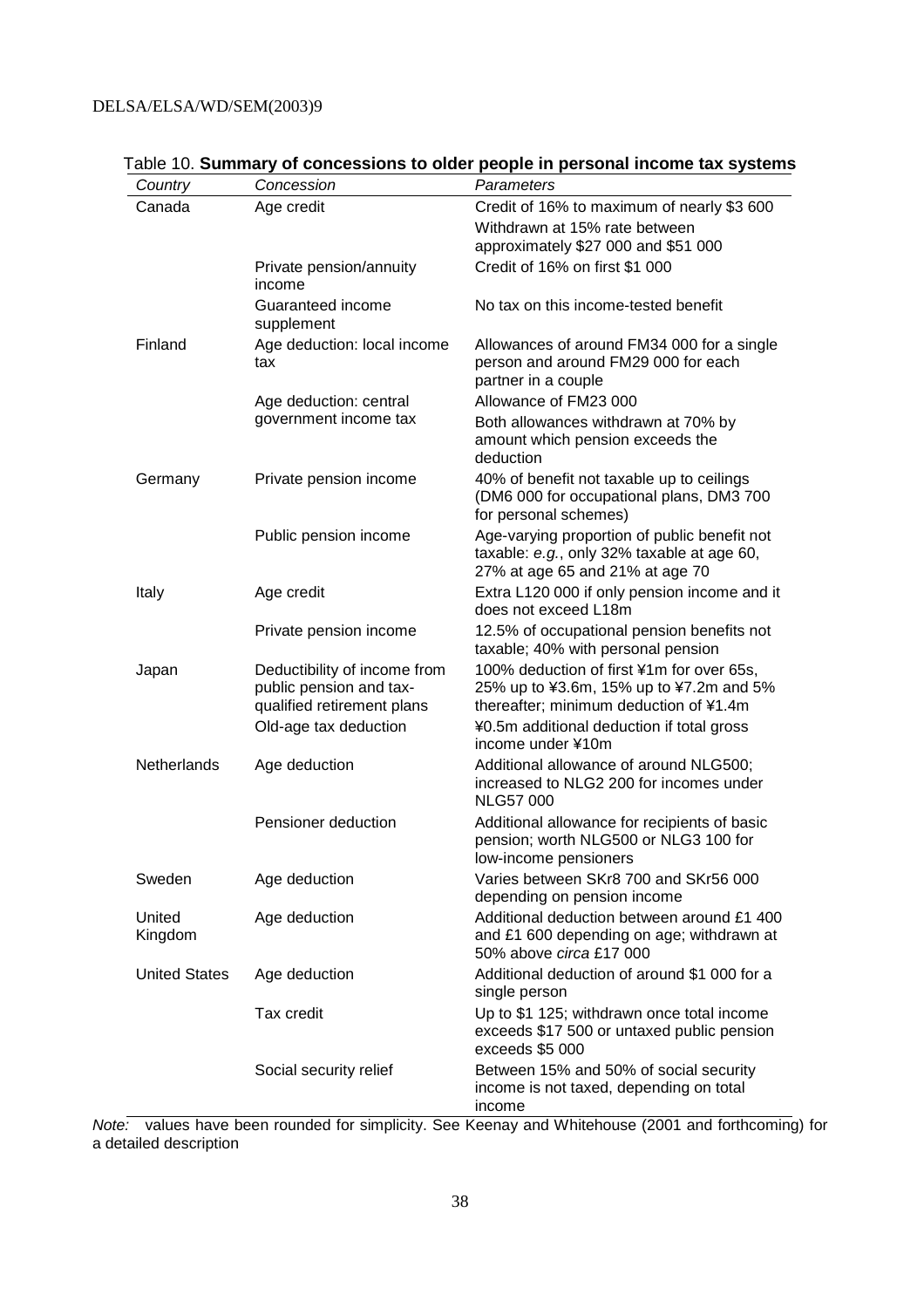131. At the earnings of the average production worker, the net replacement rate is 13 percentage points higher than the gross, averaging across the nine countries. Outliers are the Netherlands, where the difference is 22 points, and Canada and the United States (16 points). At the other end of the spectrum, the difference between net and gross levels in Finland (six points), Sweden and Japan (both eight points) are particularly small. The explanation for the differences between countries is complex. For example, the absolute difference in the Netherlands is large across most of the income range because the Dutch quasimandatory occupational pensions pay the highest replacement rate among the nine countries. In Canada and the United States, the large difference reflects the value of additional tax concessions given to older people. The small differences in Finland and Sweden are because tax concessions are withdrawn from middle- and higher-income pensioners. In Japan, both workers and pensioners face a very low direct tax burden by the standards of other OECD countries.

132. Figure 4 shows gross and net pensions as a proportion of economy-wide average earnings. This chart corresponds to the gross results in Figure 1 (while Figure 3 corresponds with Figure 2). Again, the charts cover the earnings range from 0.3 to five times the average. The charts for countries without ceilings to pension benefits (or a very high ceiling) are capped at three times average earnings. In Figure 3, net replacement rates were higher than gross replacement rates for the three reasons set out above. In Figure 4, the grey, dotted lines (the same as the total pension data in Figure 1) show the ratio of gross pension entitlement to economy-wide gross average earnings. The black, solid line shows the net pension entitlement divided economy-wide net average earnings. In the countries without ceilings or with high ceilings to pensionable pay, the net pension can fall below the gross pension as a proportion of economywide average earnings. This is because the average effective tax rate on higher-income pensioners can exceed that paid by the average production worker.

#### Figure 3. **Gross and net replacement rates**

Mandatory pension benefits as a proportion of individual pre-retirement earnings before and after income tax and socials security contributions, nine countries

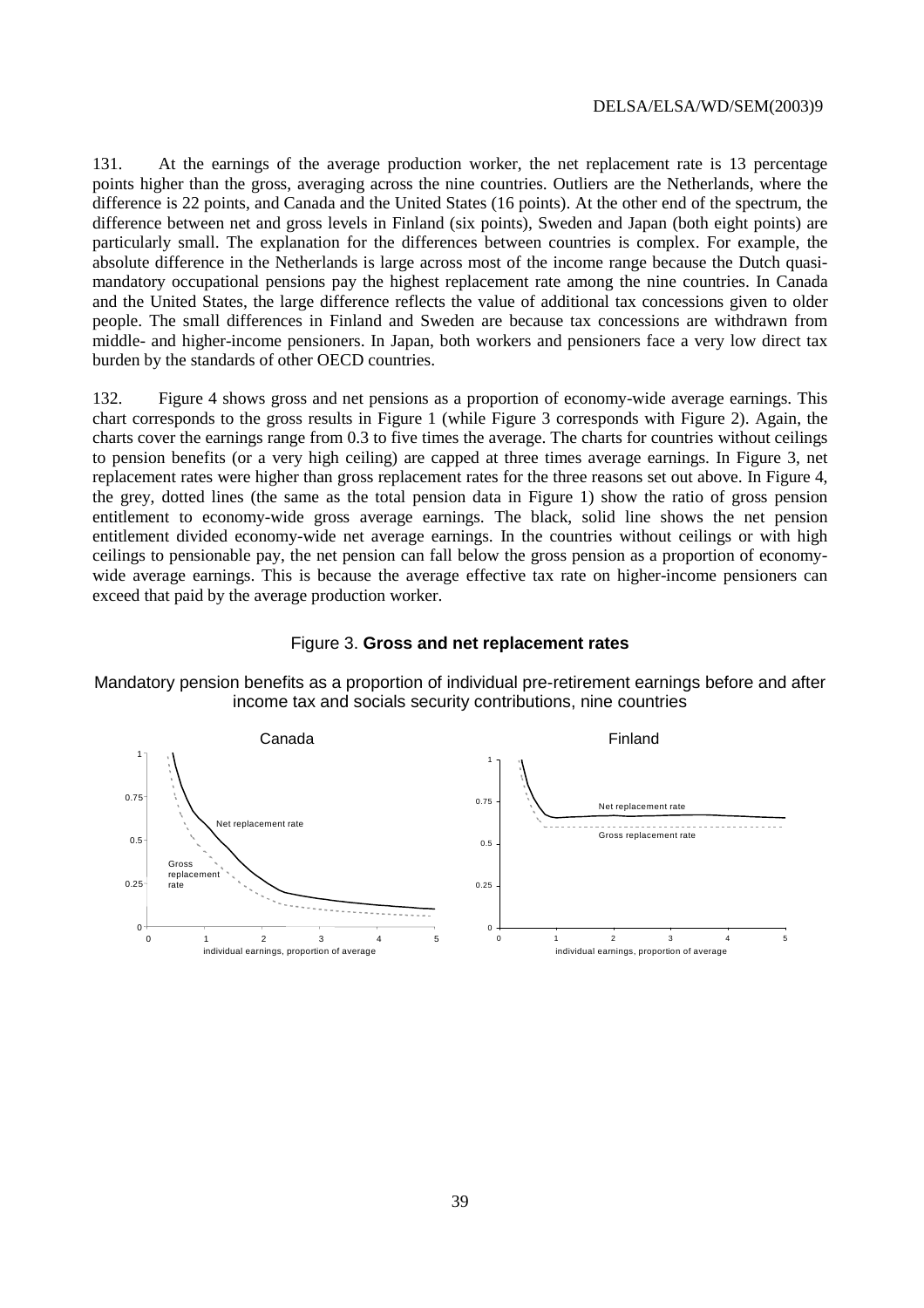

40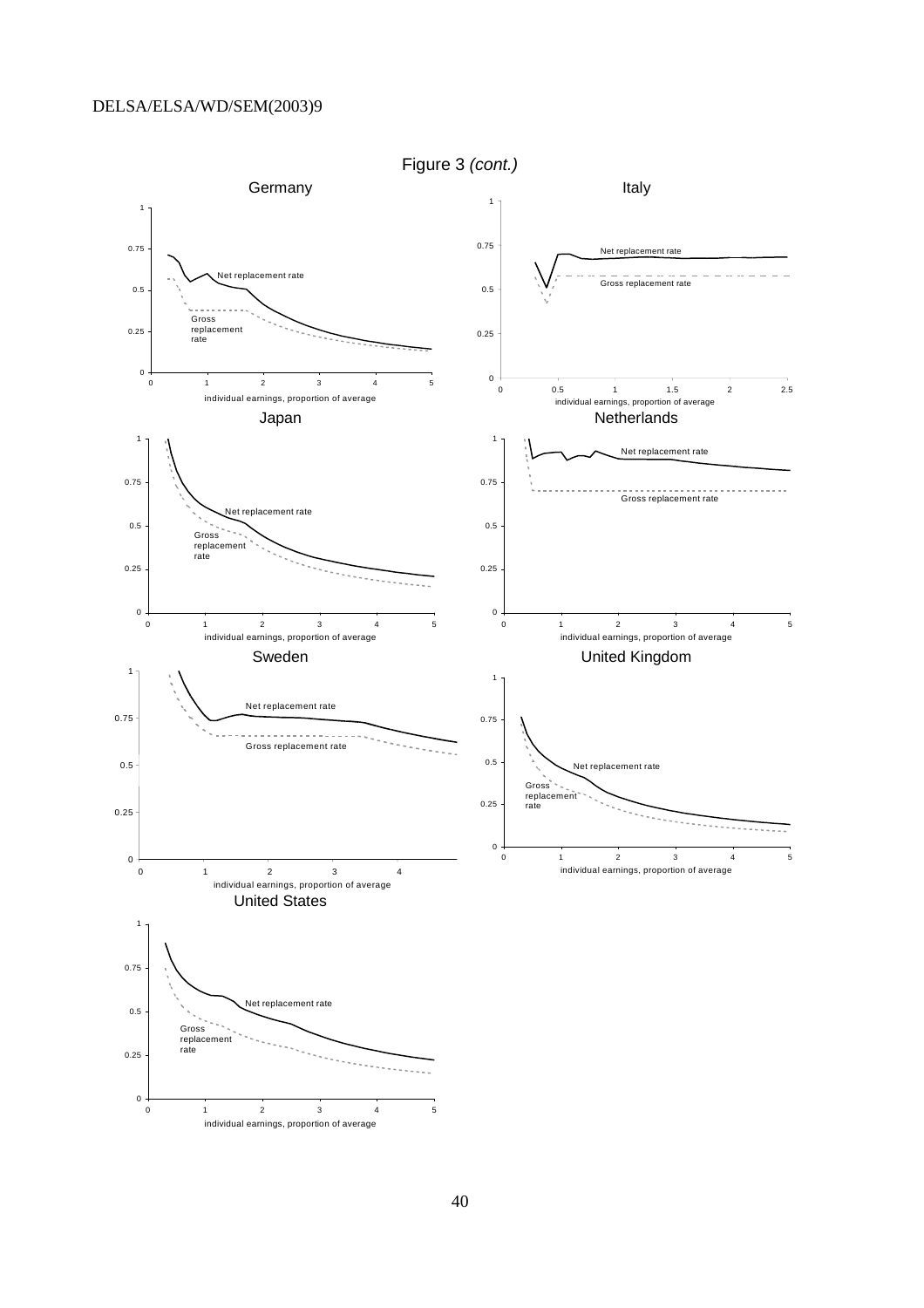



Mandatory pension benefits as a proportion of economy-wide earnings before and after income tax and socials security contributions, nine countries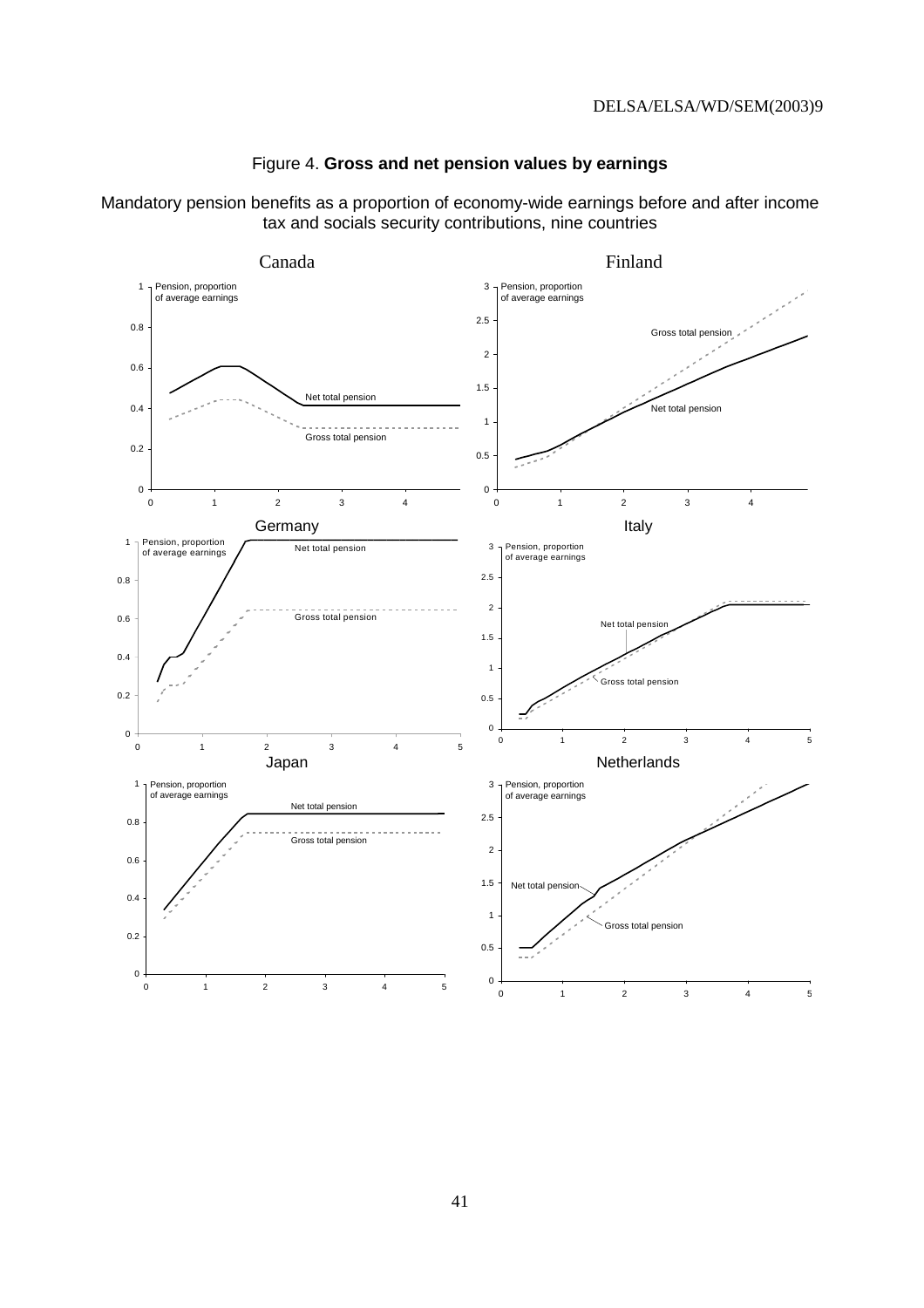

Figure 4 (cont.)

### **4. Voluntary private pensions**

133. Voluntary occupational pension schemes are discussed separately from public and statutory quasi-mandatory private schemes because of the complex issues they raise.

134. In the absence of detailed data on the benefit formulae of occupational schemes in Germany and Japan, this section focuses on Canada, the United Kingdom and the United States. As Tables 11 and 12 show, the proportion of the elderly with income from employer-provided pensions is much higher in the three Anglo-Saxon countries than in Germany or Japan, even though coverage of the workforce is similar. (The small proportion in Japan receiving an occupational pension income is probably explained by the fact that most schemes pay out a lump sum rather than an income stream. In Germany, the explanation is most likely to be the long vesting periods in occupational plans, which mean that many people leave covered jobs before establishing a pension entitlement.)

135. In contrast, occupational pension schemes in Finland are statutory. In the Netherlands and Sweden, they achieve near universal coverage through industrial-relations agreements at the industry and national level respectively. Occupational schemes in these countries were discussed along with mandatory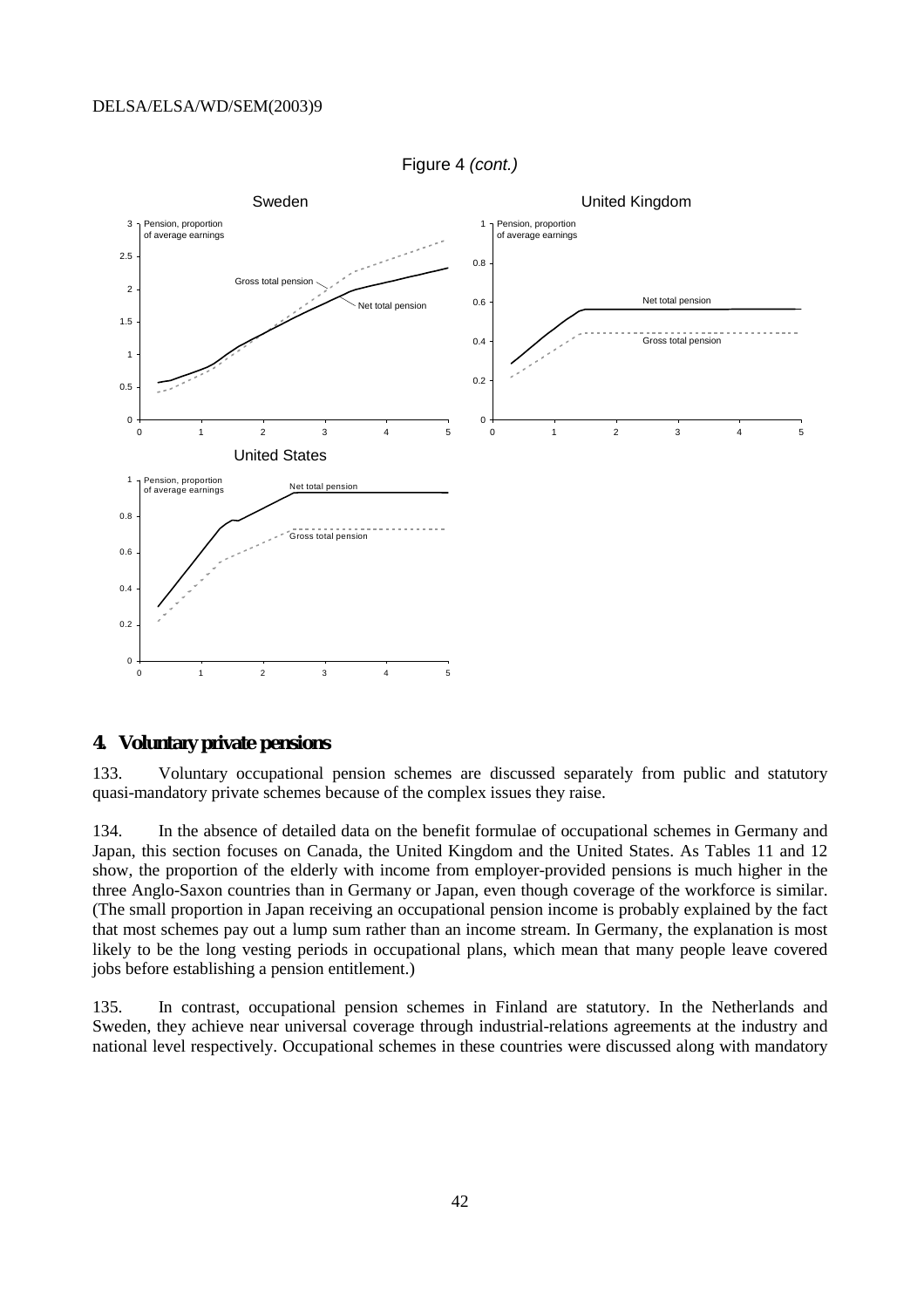public pension schemes above. Table 12 gives data on the proportion of workers covered by occupational plans for all nine of the countries surveyed here.<sup>38</sup>

### Table 11. **Percentage of pensioners with income from employer-provided pensions and percentage of workers covered by occupational pension plans, late 1990s**

|                      |     | Percentage of pensioners with |       |     | Percentage of workers covered by |       |  |
|----------------------|-----|-------------------------------|-------|-----|----------------------------------|-------|--|
|                      |     | occupational pension income   |       |     | occupational pension plans       |       |  |
| per cent             | All | Men                           | Women | All | Men                              | Women |  |
| Canada               | 41  | 54                            | 31    | 45  | 52                               | 36    |  |
| Germany              |     | 21                            |       | 45  |                                  |       |  |
| Japan                | 10  |                               |       | 47  |                                  |       |  |
| <b>Netherlands</b>   | 50  | 76                            | 23    | 90  |                                  |       |  |
| United Kingdom       | 49  | 66                            | 32    | 47  | 58                               | 41    |  |
| <b>United States</b> | 36  | 48                            | 26    |     | 48                               | 38    |  |

Source: Johnson (1998), Table 3.1; United Kingdom General Household Survey data; United States Department of Labor (1999)

### Table 12. **Percentage of workers covered by occupational pension plans**

|                      | Percentage of workers |
|----------------------|-----------------------|
| Canada               | 33                    |
| Finland              | 100/15                |
| Germany              | 46                    |
| Italy                | 5                     |
| Japan                | 50                    |
| <b>Netherlands</b>   | 91                    |
| Sweden               | 90                    |
| United Kingdom       | 46                    |
| <b>United States</b> | 45                    |
|                      |                       |

Note: statutory plans achieve 100% coverage in Finland; the 15% figure relates to additional, voluntary provision by employers Source: OECD (2001), Table 6.2

### *4.1 Modelling occupational pension values*

136. One difficulty in modelling voluntary occupational schemes is that their terms and conditions differ. Indeed, there are no comprehensive data for Germany and Japan on the rules of occupational schemes. However, in Canada, the United Kingdom and the United States, there are regular, detailed surveys of the benefit formula occupational plans.

137. Table 13 shows the parameters chosen for the modelling. These are, where possible, 'typical' and the approximate proportion of members covered by particular provisions are shown in parentheses where available. More detailed analysis of these parameters is provided in the relevant country chapter.

<sup>38</sup> The data are broadly comparable between the two sources, except for occupational pension coverage in Canada. It has not been possible to determine the reason for the difference.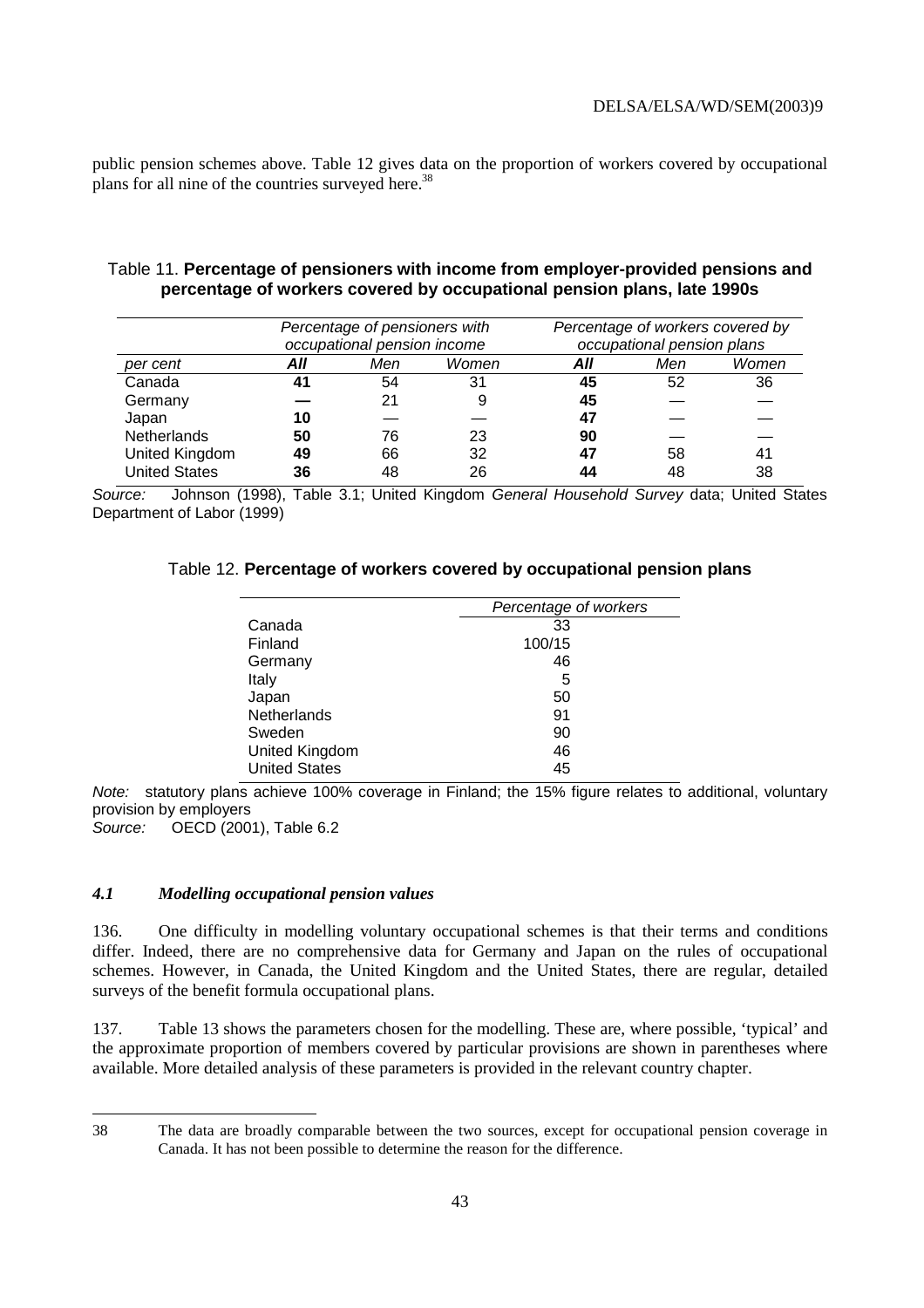|                               | Canada                                       | <b>United Kingdom</b>                        | <b>United States</b>                                           |
|-------------------------------|----------------------------------------------|----------------------------------------------|----------------------------------------------------------------|
| Earnings measure              | Final salary (70%)                           | Final salary (95%)                           | Final salary (55%)                                             |
| Vesting                       | 5 years' service                             | 2 years' service                             | 5 years' service                                               |
| Pension age                   | 65                                           | 65                                           | 65 (47%)                                                       |
| Accrual rate                  | 2% a year (70%)                              | 1.25% a year (65%)                           | 1.5% a year                                                    |
| Integration method            | 1.3% accrual up to<br>public benefit ceiling | Deduct value of basic<br>state pension (12%) | Lower accrual rate on<br>earnings covered by<br>public benefit |
| Pre-retirement<br>indexation  | None                                         | Price inflation                              | None                                                           |
| Post-retirement<br>indexation | Half price inflation                         | Price inflation                              | None                                                           |

### Table 13. **Features of model defined benefit occupational pensions in Canada, the United Kingdom and the United States**

138. Occupational pensions differ from public-sector schemes in that the benefit formula depends on some measure of 'final' earnings rather than average pay. The latter is more common in public programmes (at least in OECD countries: Disney and Whitehouse, 1999, Tables 1 and 2). Moreover, public-sector plans with final-salary formulae are based on pre-retirement pay, while occupational pension benefits are based on the final salary in a particular scheme. So the benefits of someone leaving a plan at age  $40$  — known as an 'early leaver' — are based on earnings at that age, not pay immediately before retirement. This, as the following sections show, has important implications for the value of pension benefits.

### *4.2 United Kingdom*

139. A series of regulatory changes since the mid-1970s have improved the protection of pension rights of early leavers. Since 1990, pension rights that are 'preserved' in a scheme when an employee moves must be uprated in line with inflation up to a ceiling of 5%. (A preserved pension is when employees retain their rights to an annuity in their former employer's scheme, as opposed to a transfer, when the present value of the pension is moved to a new occupational or personal plan. Return of pension contributions as a lump sum was common until this practice was forbidden in the 1970s.)

140. If a worker were to spend a full 40-year career in the model scheme, he or she would receive a pension of one half  $(40)$ <sub>80</sub>ths) of final, pre-retirement salary. People who spend 20 years in two schemes would get a quarter of final salary from the second scheme plus a quarter of their salary in the last year of the first job from the first scheme. The relevant measure of earnings for the first scheme is their real salary, because this must now be uprated in line with price inflation (to the five-per-cent ceiling) to retirement. So if people's real earnings continue to grow in their second job, then the pension from their first scheme will be less than a quarter of 'final' salary, *i.e.*, their pay immediately before retirement. The degree of loss depends on how fast individual earnings grow.

141. Figure 5 illustrates this effect for a range of different earnings-growth assumptions and for a series of equal-length tenures in different plans. If their real earnings were to grow at 1%, the pension replacement rate falls from one half of final salary for people who joined one scheme to 45% for people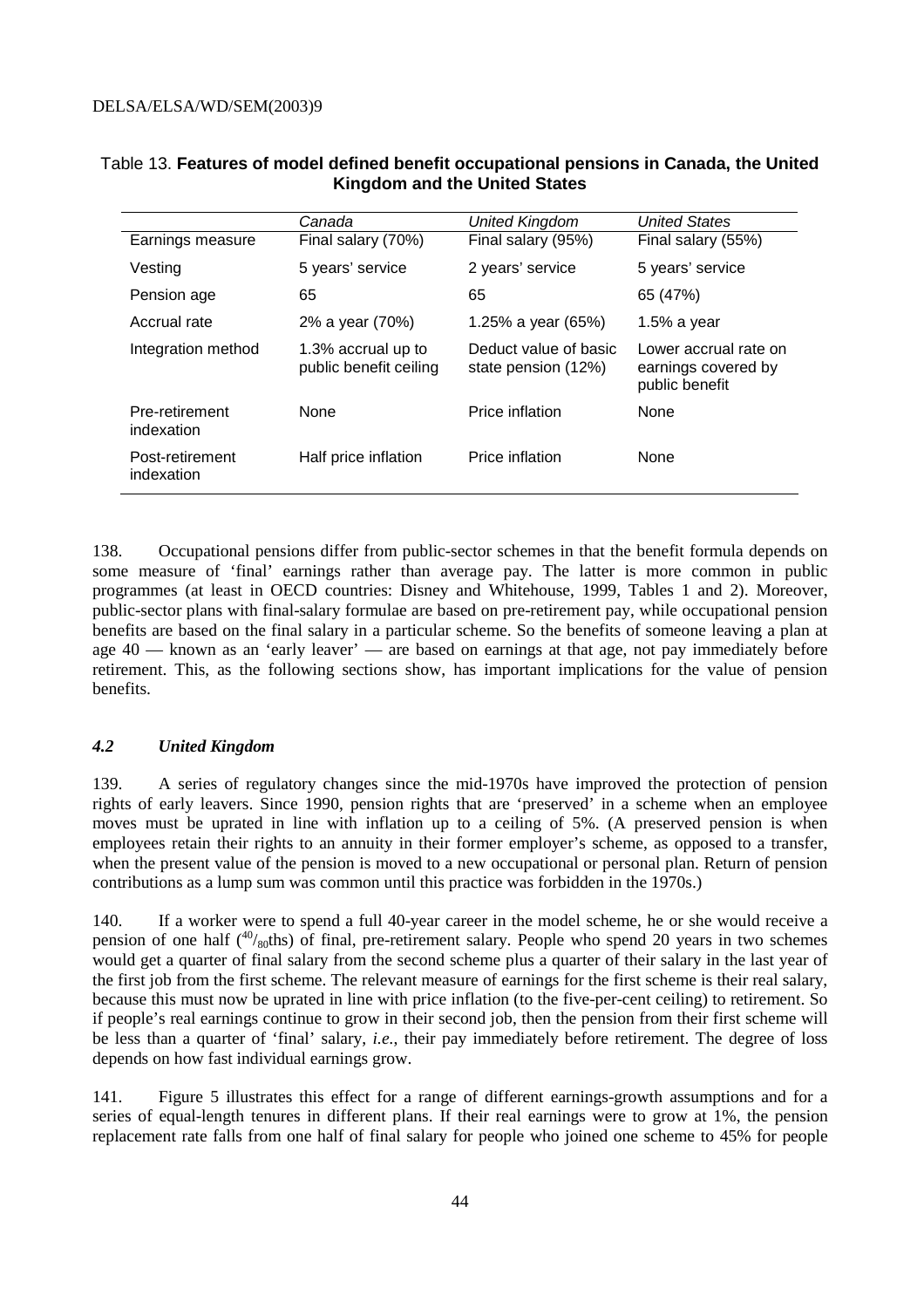who spent equal time in two plans. The replacement rate falls with faster increases in earnings: to less than 40% with 3% earnings growth and just one third with 6% earnings growth.

142. Working across the figure, the more schemes the individual joins, the lower the replacement rate at any positive rate of earnings growth. For example, if someone spent eight years each in five different plans, the replacement rate falls to under a third with three-per-cent earnings growth and to less than a quarter with six-per-cent earnings increases.

### Figure 5. **Pension replacement rate as a percentage of final salary by number of schemes joined and rate of individual earnings growth, United Kingdom**



143. The analysis in Figure 5 raises two questions. First, how often do people move between jobs and different pension plans? Secondly, how fast do individual earnings grow over the working life?

144. The United Kingdom government's view on the first question is that an increasingly flexible labour market has led to a more mobile workforce which 'render[s] the traditional occupational pension structure obsolescent or inappropriate for major sections of the workforce'.39 The National Association of Pension Funds (a club for mainly large, mainly defined benefit occupational schemes) has attacked this view vociferously. The association describes the government's position as 'based on flawed analysis and interpretation of the scale and nature of changes in employment patterns during the last two decades'.<sup>40</sup> Average job tenure, according to the association's study (Meadows, 1999), has changed little over the past 20 years: down to five years six months from six years one month in 1975. 'The idea that in the past many people had a "job for life" with a single employer is a myth', the association said. This result is confirmed by the Department of Social Security's Retirement Survey, which collected full labour-market histories from people aged 55-69 in 1988-89. These showed that men had eight jobs on average over their working

<sup>39</sup> Department of Social Security (1998*a*).

<sup>40</sup> National Association of Pension Funds (1999): see also Timmins (1999*b*).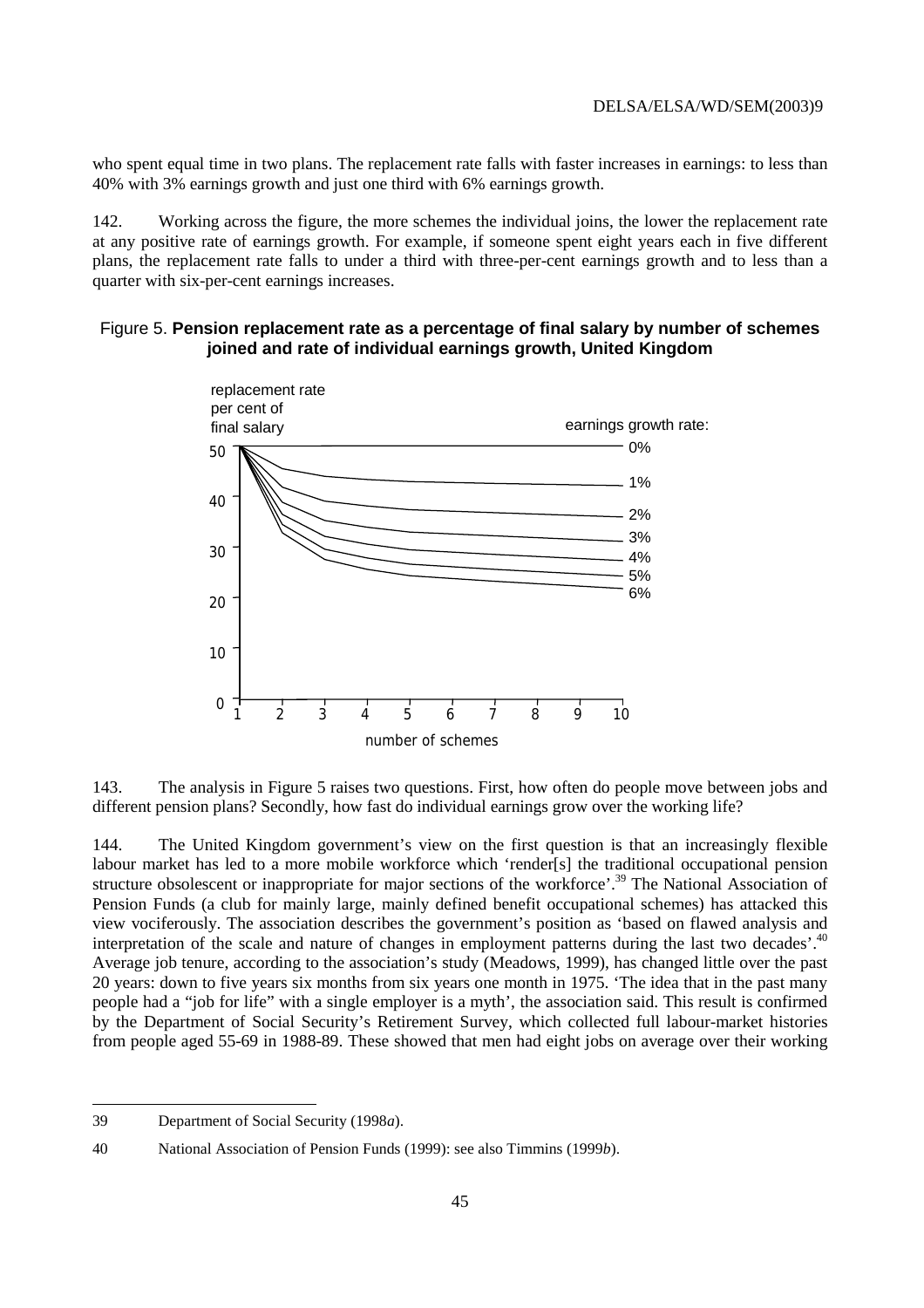$\overline{a}$ 

life, lasting an average of seven years one month. Women had slightly over five jobs lasting and average of five years two months.<sup>41</sup>

145. Cross-section studies (for example, Disney and Whitehouse, 1991) of age-earnings profiles generally show an inverted-U shape, with real earnings falling at older ages. The pattern varies with occupation. The pay of professional, and to a lesser extent, managerial workers rises steeply with age initially. Professional earnings flatten when workers reach their mid-50s, with an earlier peak for managers. In contrast, the profiles for manual workers are much flatter and peak earlier, in the early to mid-40s. The decline in earnings after their peak is also relatively larger, so that workers from their late 50s onwards earn the same or less than workers in their 20s. However, cross-section analysis conflates age and cohort effects. For example, the pay of 50-year-olds today might tell us something about the pay of today's 40-year-olds when they are 50. But these cohorts will differ in many important attributes that will affect pay: education, training, labour-market experience *etc.* Following the same cohort over time, other studies have found that age-earnings are broadly linear, with pay continuing to rise even at older ages.<sup>42</sup> These studies suggest a 2-2.5% annual increase for manual workers and 5% for professionals over the working life.

146. Putting these analyses together suggests a high cost to most workers from lack of portability of occupational pension benefits. Average tenure of five-to-six years suggests that people would join seven or eight schemes with a career fully covered by occupational plans. Professional workers might expect a replacement rate of around a third and manual workers around 45% with that rate of job change. If the pattern of job tenure is broadly similar today as it was 20 years ago, then occupational pensions, which reward those with 'a job for life', have never been appropriate for the majority of the workforce.

147. This result is borne out by the low level of occupational pensions in payment compared with earnings. The average occupational pension in 1997-98 (among the 60% of pensioners with some income from this source) was 27% of economy-wide average earnings.43 Unfortunately, we do not yet have panel data of sufficient length to analyse individual replacement rates. But this statistic gives a broad indication of average replacement rates. Its low level is indicative in part of the fact that few people spend their whole working lives covered by occupational schemes and in part of the cost of lack of portability.

148. Figure 6 shows how occupational pensions affect total pension benefits (compare Figure 1). The occupational pension scheme member foregoes his or her entitlement to the public earnings-related pension, Serps, but is still entitled to the basic pension. The value of the occupational pension is proportional: the curve is a ray through the origin. This curve is also the value of the total pension in the model, integrated scheme, which deducts the value of the basic pension from the total benefit.<sup>44</sup> Note that the modelling assumes that the individual spends eight years each in five different occupational pension schemes. Membership of fewer schemes across the career would result in a higher benefit, as Figure 5 illustrates.

149. The ceiling on pensionable earnings for occupational benefits, set in the United Kingdom's tax law, was £90 600 in 1998-99. This limit is equivalent to 5.2 times economy-wide average earnings. This is off the scale. So, including occupational pensions, the pattern of benefit receipt by earnings is similar to

<sup>41</sup> See Disney, Meghir and Whitehouse (1994) and Johnson, Disney and Stears (1996). The retirement survey is described in Bone *et al.* (1992).

<sup>42</sup> See, for example, Meghir and Whitehouse (1996) and Gosling, Machin and Meghir (1998).

<sup>43</sup> Department of Social Security (2000), Table 12 shows mean receipt of £92 a week.

<sup>44</sup> Some schemes deduct the lower earnings limit for social security contributions, but this, by law, is broadly equivalent to the basic pension.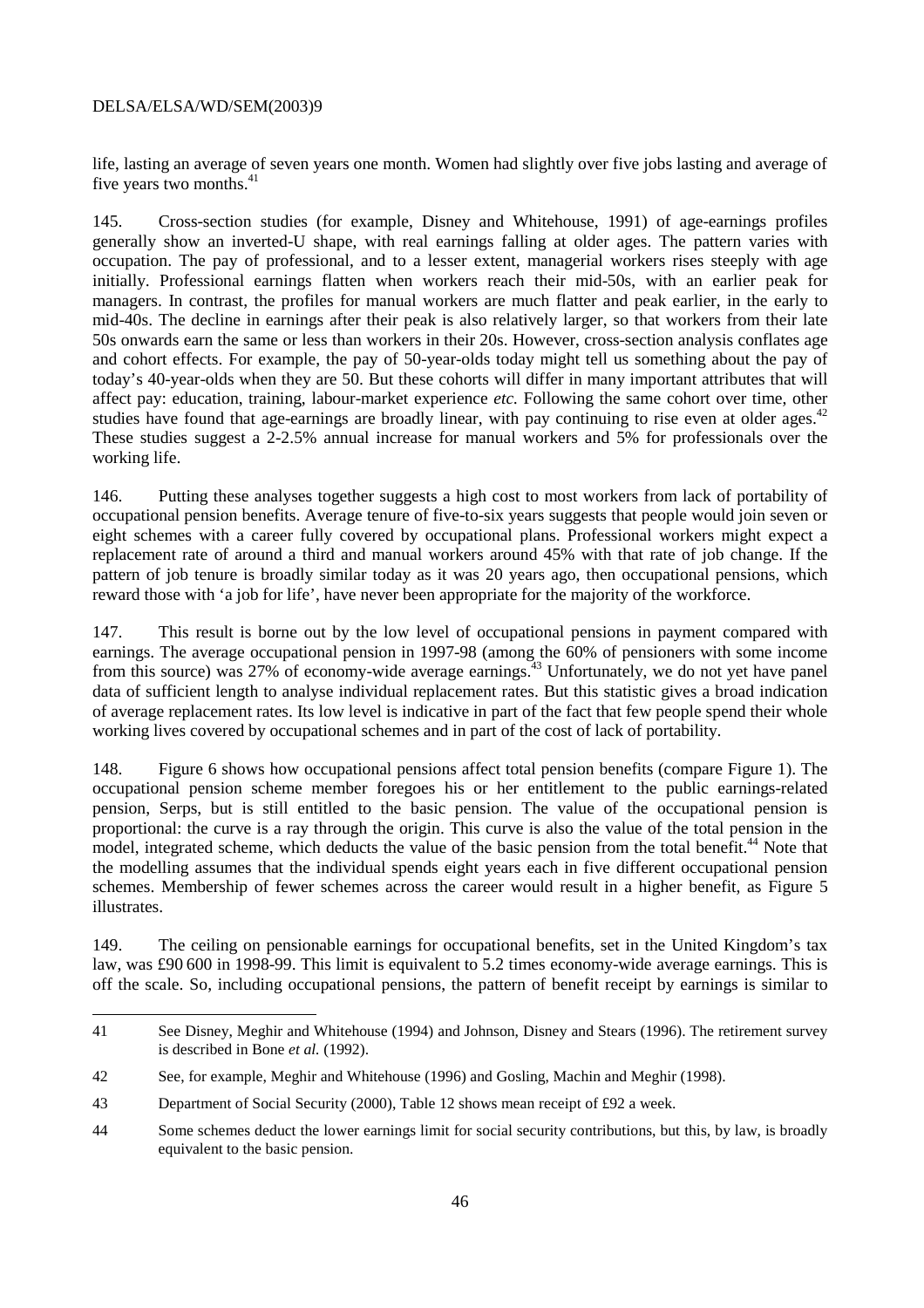other countries with uncapped earnings-related pensions: the Finland and the Netherlands. Indeed, the protection for early leavers in the Dutch scheme has many similarities with the United Kingdom's system. However, broad, industry-wide coverage of the Netherlands' schemes means that the issue of pension transfers is probably less significant.

#### Figure 6. **Value of public and private pension benefits in the United Kingdom, proportion of economy-wide average earnings**



### *4.3 United States*

150. While the United Kingdom has introduced protection for price inflation in its occupational pension system both before and after retirement, regulatory attention in the United States has focused on the solvency of occupational pension schemes and on vesting rights. Pension benefits are almost entirely unindexed, both after retirement and, for early leavers, between the point of leaving a job and the point of retirement. Early leavers' pensions are, as a result, much lower relative to their level in the United Kingdom.

151. This is illustrated for a model occupational scheme in the United States in Figure 7. As in Figure 5, it shows the occupational pension replacement rate for individuals joining a different number of occupational schemes of equal tenure throughout their working life. (Note that the observations for people joining ten schemes with four years' tenure each are for illustration only: since most schemes have a five year vesting rule, such people would receive no occupational pension benefit.)

152. The greater cost of moving jobs can be seen clearly by comparing Figures 5 and 7. In the United States model scheme, a full career in an occupational scheme would give a replacement rate of 60%. But joining two schemes for 20 years each would cut this replacement rate to 45%, five schemes for eight years each to just 37%. This assumes inflation of 2.5% a year: an episode of higher inflation would erode the value of preserved or deferred occupational pension rights more rapidly. This assumes individual real earnings grow at just 1% a year. With 3% real earnings growth, these figures are 40% and 30% respectively.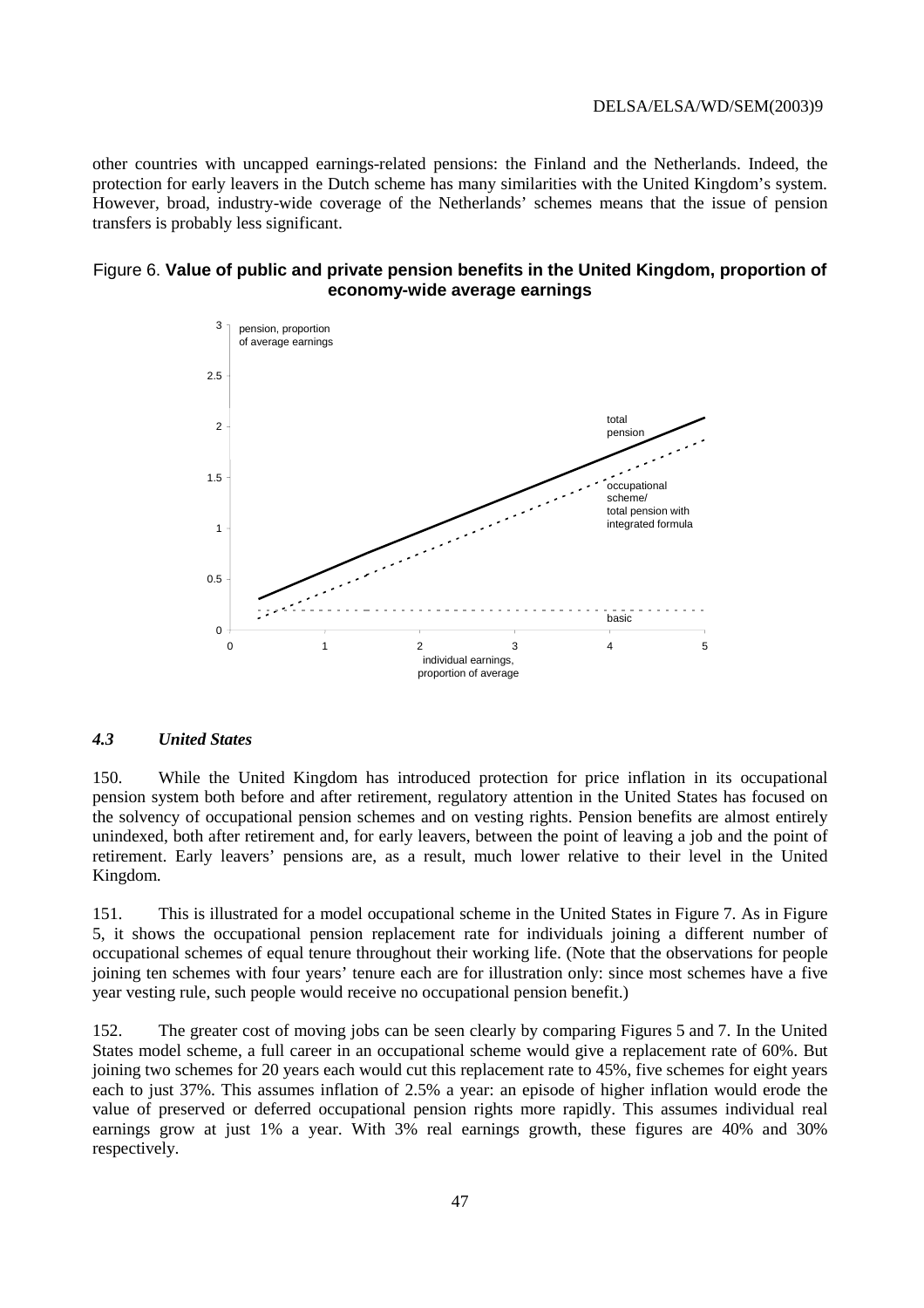

### Figure 7. **Pension replacement rate as a percentage of final salary by number of schemes joined and rate of individual earnings growth, United States**

#### *4.4 Canada*

153. Canadian occupational schemes are similarly vulnerable to inflation between the point of leaving a particular plan and the time of retirement. Figure 8 shows the results for the model scheme in Canada. The pattern is the same as in the United States (Figure 7), but accrual rates, and so replacement rates, are typically higher in Canada.

154. Integration of occupational pension benefits is rare in the United Kingdom, but very common in both Canada and the United States. Integration practice in the United States varies substantially, so it is difficult to devise a reasonable 'model' procedure. In Canada, in contrast, the practice of applying a lower, 1.3% accrual rate to earnings below the ceiling for the public, earnings-related benefit is widespread.

155. Figure 9 shows the results of modelling such a scheme. Even at the lowest earnings levels, the retirement income of occupational-scheme members is sufficient to float them off the means-tested supplement. The kink in the schedule for the occupational pension value at the ceiling of the earningsrelated pension is readily apparent: here the pension accrual rate shifts from 1.3 to 2% of earnings. As in the United Kingdom, the pattern of total pension entitlement, once occupational schemes are taken into account, is much closer to Finland and the Netherlands.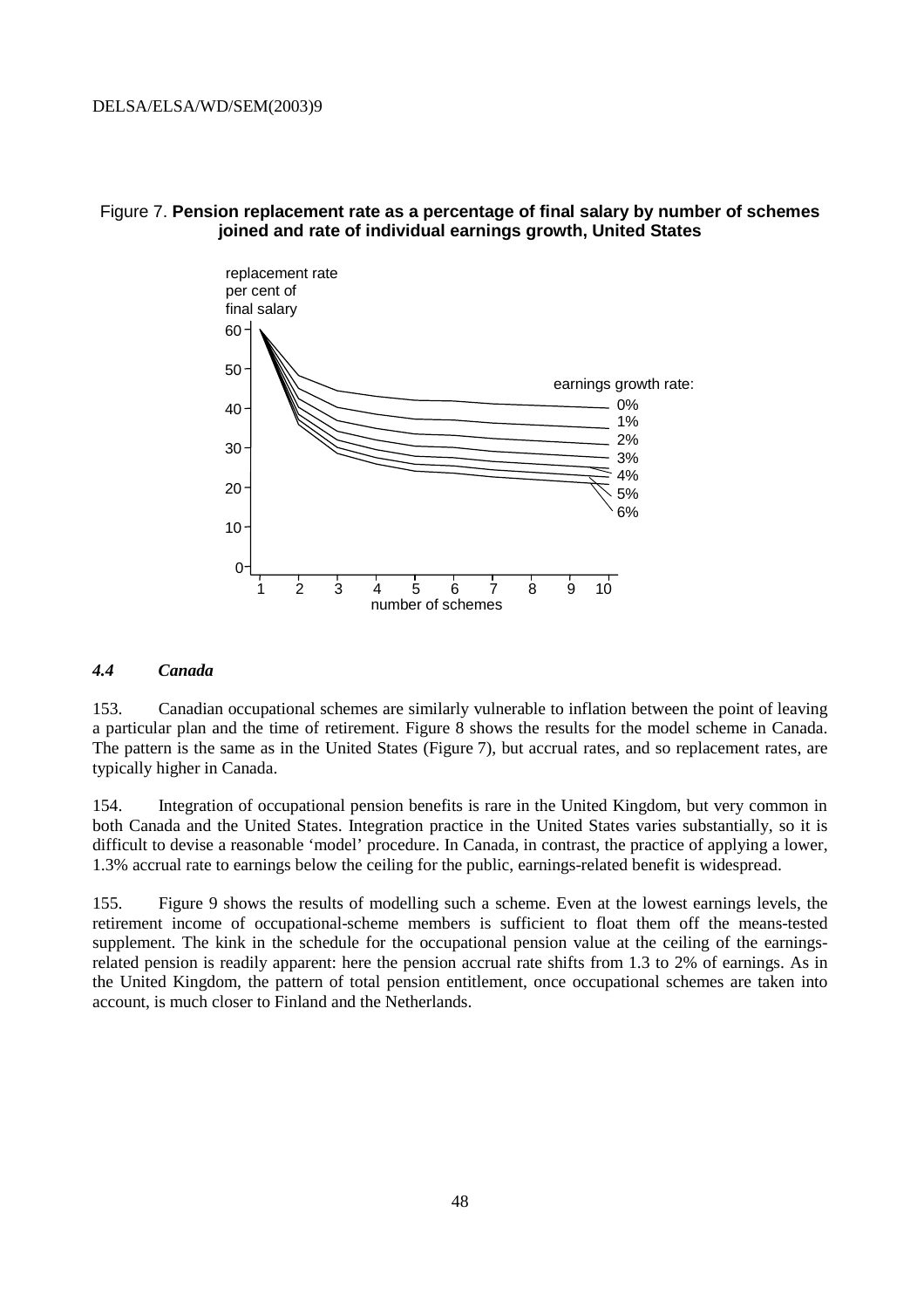



Figure 9. **Value of public and private pension benefits in Canada, proportion of economywide average earnings** 



#### **5. Pensions for different family types and additional analyses**

156. To simplify the analysis, the calculations in the previous three sections have shown the pension benefits for single people with a full career in employment retiring at the standard pensionable age. This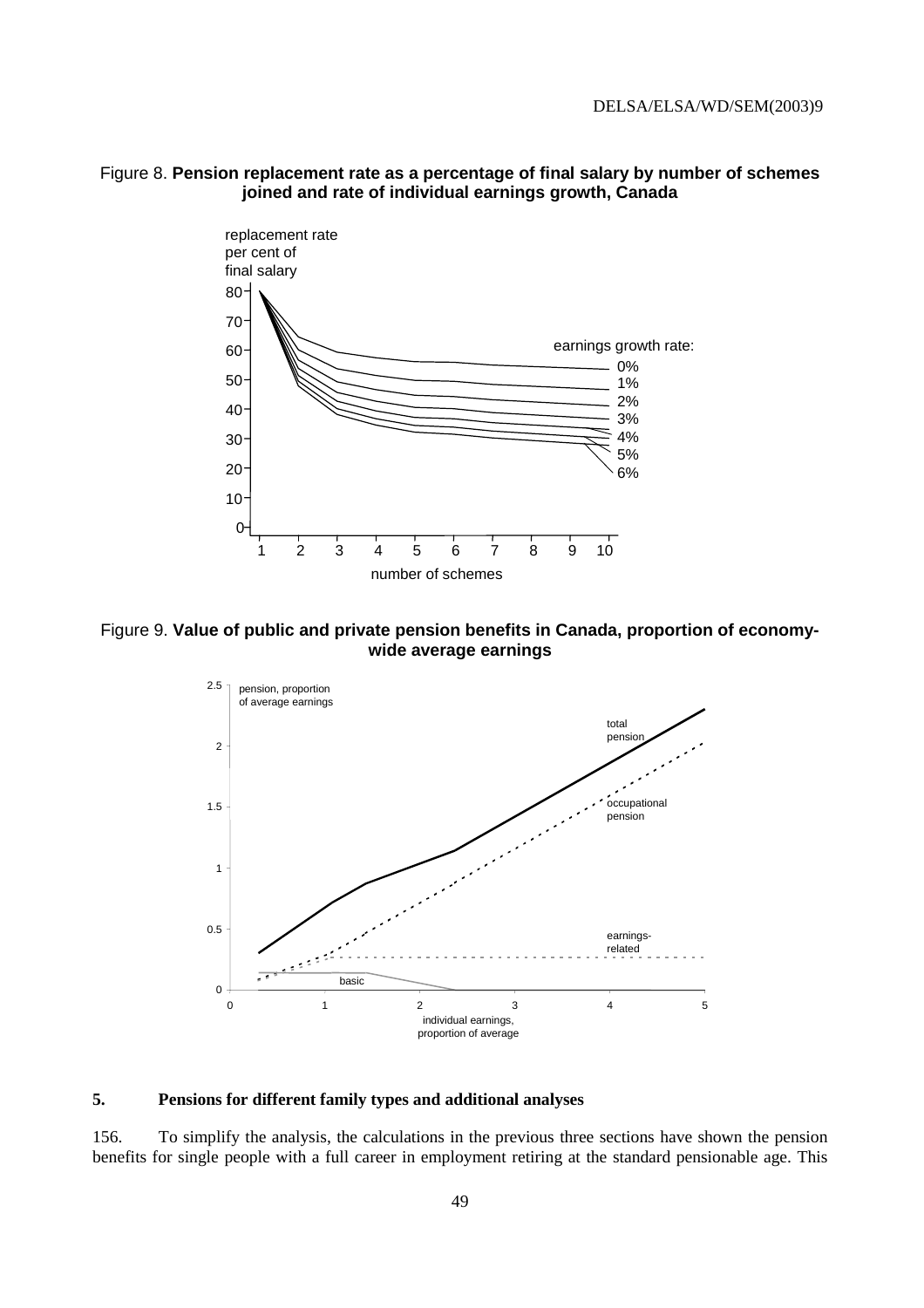section describes how systems treat married couples, people with gaps in their work histories and the selfemployed. Ongoing work by the OECD's Economics Department and the Directorate for Education, Employment, Labour and Social Affairs is looking at pension benefits for people retiring at different ages. Preliminary results from this work were presented in OECD (2001), Annex 2.

### *5.1 Married couples*

157. The pension systems surveyed in this report adopt a number of different approaches to benefits for married couples relative to those for single people. Most earnings-related schemes use the individual as the unit of assessment: the same benefit formula applies to single people and couples alike. The one exception to this among the nine countries is the United States, where social security pays a 50-per-cent dependants' supplement in respect of spouses with no entitlement of their own (or only a small one).

158. The United Kingdom pays a 60-per-cent dependant's supplement in its basic pension system again to couples where one partner has a smaller entitlement of their own. The Netherlands pays a dependant's supplement of 38% of the principal earner's pension. The significance of these dependants' additions has declined due to married women's growing participation in the labour market. This means that most women already earn (or will soon earn) a pension entitlement of their own.

159. Canada's system combines many different elements. The basic pension is an individual entitlement, and the claw-back of the basic pension from higher earners through the tax system is again based on individual income. The means-tested supplement, however, uses the couple as the unit of assessment. The benefit for a couple is 62% higher than that for a single person, and the benefit is withdrawn against individual income rather than the income of the couple. The earnings-related pension is assessed individually with no extra payments for couples.

160. Other resource-tested schemes — such as the United Kingdom's minimum pension guarantee use the couple as the unit of assessment. Finland's basic pension and Sweden's guarantee pension, however, claw back the benefit on an individual basis not on the pension income of the couple.

### *5.2 Gaps in contribution records*

161. There are again many different approaches to the protection of people with gaps in their working history, predominantly, of course, women who interrupt their careers to care for children or elderly relatives.

162. One source of protection is the provision for dependant's additions (in the Netherlands, the United Kingdom and the United States) outlined above. A couple would typically receive extra pension from this source when one partner never worked. However, increases in divorce rates and of never-marred lone mothers in many countries weaken the degree of protection afforded by dependant's supplements. The growth in women's participation in the labour market mean that most of those who remain married now spend sufficient time in paid work to earn their own pension entitlement.

163. A second feature of pension systems that helps people with incomplete career histories are universal, basic pension schemes that are based solely (or mainly) on a residency test. Examples are Canada's old-age security and the basic scheme in the Netherlands. Similarly, resource-tested schemes, where they are assessed individually, ensure all pensioners receive a minimum income in their own right whatever their work record. Examples include the pension-income-tested schemes in Finland and Sweden.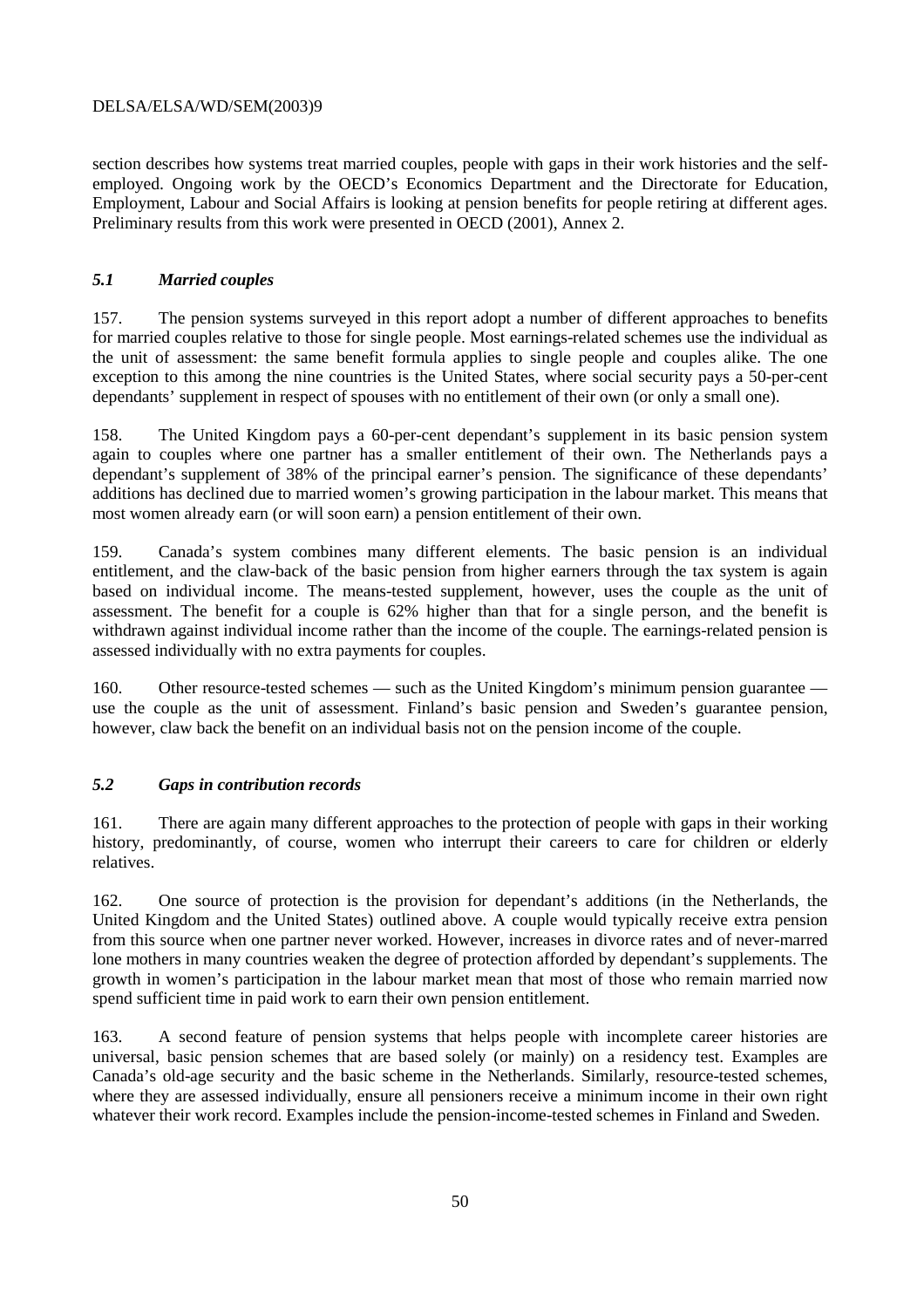164. In earnings-related schemes, there is a great tension in the goal of protecting people with contribution gaps and the insurance aspects of the scheme. This is particularly obvious in the 'notional accounts' systems in Italy and Sweden, whose main objective is to enhance the 'actuarial fairness' of the pension scheme. However, if benefits are related more closely to contributions then the scope for protecting people with low lifetime levels of contributions is curtailed.<sup>45</sup> Italy relies on its social assistance system to protect low-income workers, although periods of sickness, maternity, military service and unemployment are credited. Sweden allows for 'imaginary' contributions for periods spent out of the labour force for periods with caring responsibilities (and unemployment, sickness, education *etc.)*.

165. The United Kingdom follows a similar approach in its public, earnings-related scheme (Serps). Under home-responsibilities protection, periods spent out of work caring for children under  $16^{46}$  or for elderly relatives are credited. So people can earn a full entitlement to both the basic pension and Serps with just 20 years of actual contributions. Although the United Kingdom's basic scheme is in theory contributory, the scale of the credits for periods not working makes it closer to the universal, residencytested scheme of, for example, Canada.

166. Japan allows people to accrue the basic pension at one third of the normal rate during specifically exempt periods. Germany allows for so-called credited periods ('Anrechnungszeiten') to cover particular episodes of sickness, rehabilitation, unemployment, further education, *etc*. Since 1992, both parents have been able to claim credits for the first three years after the birth of a child should they so choose.

167. Some earnings-related schemes offer some protection to people with broken work histories with a progressive formula. This does not involve a credit for periods spent out of the labour force, rather by paying a proportionally higher pension to lower earners it protects, for example, women who work part time for a number of years. German workers earning under half the average can have their pensionable pay increased and the United States pays a much higher replacement rate on earnings up to 37% of average. Canada and the United States exclude some of the lowest earning years from the lifetime average — 15% of the total number of years and five years respectively — which has a similar effect. Canada also excludes periods of low earnings for people raising a child under seven from the calculation of average earnings.

168. The remaining earnings-related schemes, however, have no specific provisions for contribution gaps. These are Finland<sup>47</sup>, Italy (mentioned above) and Japan, plus occupational schemes in the Netherlands and Sweden.

Quantitative modelling of the effect of these provisions on pension benefits is highly sensitive to the precise assumptions about earnings histories, career paths *etc*. In particular, the effect interacts strongly with the general pattern of pension provision with earnings. For example, the United Kingdom has probably the most comprehensive system of credits for periods out of the labour force of the nine countries studied. Since its system provides relatively low levels of benefits overall, however, the actual benefit level may not be much higher than a country with narrower protection for contribution gaps.

 $\overline{a}$ 45 See Disney (1999*a*,*b*) for an extensive discussion of the tension between redistribution and actuarial fairness.

<sup>46</sup> Or under 18 and still in full-time education.

<sup>47</sup> Although is an absence from work (*e.g.* for maternity leave) lasts less than one year than the worker will be covered.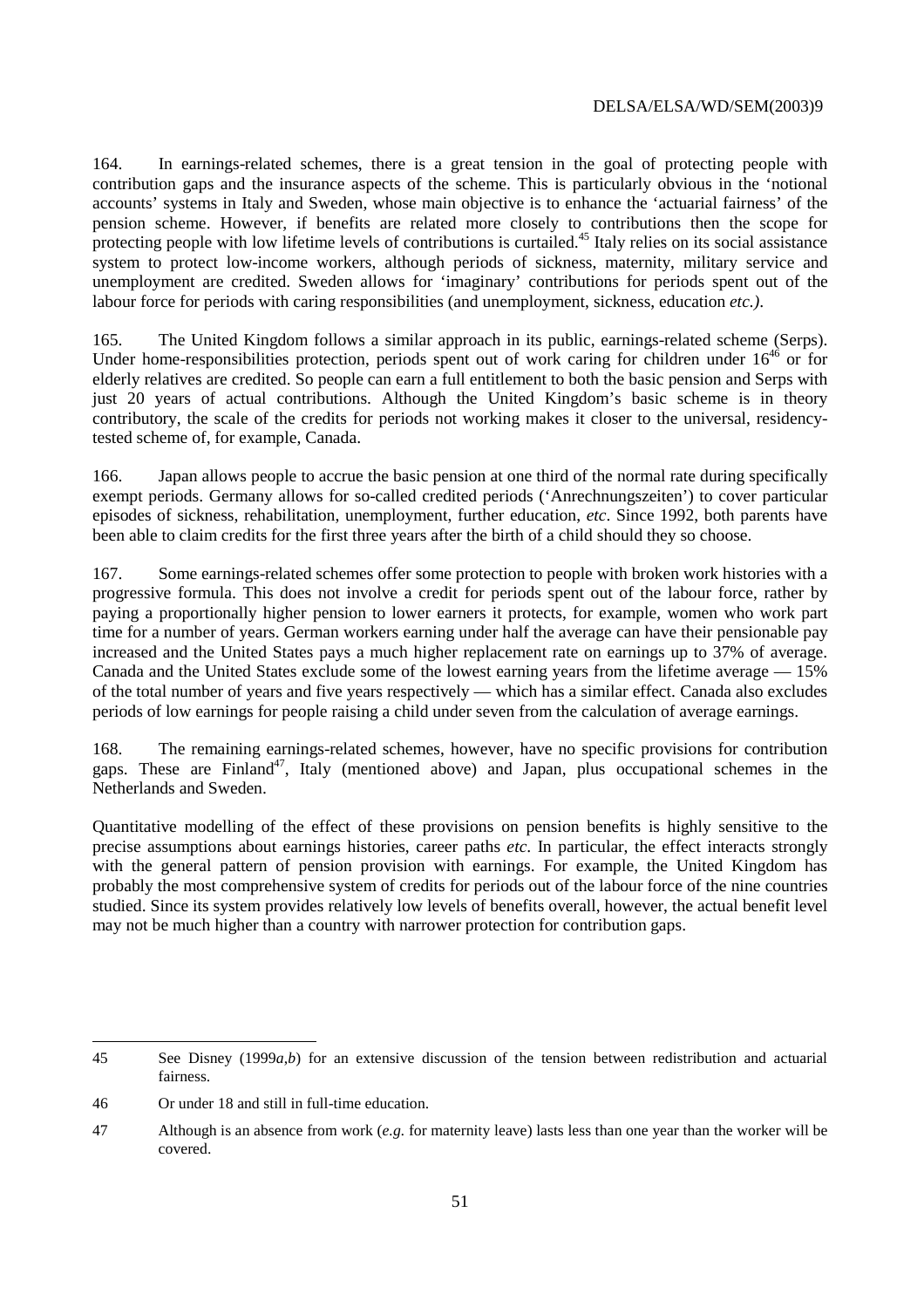### *5.3 Self-employed*

169. The self-employed make up a significant and often growing minority of the workforce in many of the countries surveyed. Table 14 summarises the treatment of the self-employed in the nine countries' pension systems.

170. All the countries require the self-employed to participate in at least some mandatory pension programmes. However, in countries with a two-tier pension system, it is common for the self-employed to be covered by only the basic tier. Examples include Canada, Japan, the Netherlands and the United Kingdom. Finland, however, operates a separate mandatory occupational scheme for the self-employed that delivers the same benefits as the schemes for employees.

| Country              | Coverage of self-employed                                                       |
|----------------------|---------------------------------------------------------------------------------|
| Canada               | Basic scheme only                                                               |
|                      | Not in earnings-related schemes (CPP/QPP)                                       |
| Finland              | Basic scheme                                                                    |
|                      | Separate occupational plan (YEL/MYEL)                                           |
| Germany              | State scheme                                                                    |
| Italy                | State scheme                                                                    |
| Japan                | Basic scheme only                                                               |
| Netherlands          | Basic scheme only                                                               |
| Sweden               | Whole mandatory system                                                          |
| United Kingdom       | Basic scheme only                                                               |
|                      | Not required to have second pensions (Serps, personal or<br>occupational plans) |
| <b>United States</b> | State scheme                                                                    |

### Table 14. **Pension systems and the self-employed**

### *5.4 Post-retirement indexation of pension benefits*

171. The results so far have presented pension values at retirement, but ignored the issue of the uprating of pension benefits after retirement. Indexation procedures, as this section shows, have an important effect on the lifetime value of pension benefits.

172. Table 15 summarises the post-retirement uprating procedures (based on the country chapters), ranked by the generosity from the least favourable at the top to the most favourable at the bottom. Private pensions in the United States are rarely changed once in payment. Automatic uprating is also rare in Canada, but the average of *ad-hoc* and automatic increases has, in the past, been roughly a rise of half of price inflation. Price uprating is common, particularly in public schemes, but the United Kingdom also requires its private pensions to index benefits (up to a ceiling). Sweden and Finland have complex formulae. Both grant real increases when real earnings are growing, in Sweden if pay growth exceeds a norm and in Finland simply if real wage growth is positive. Germany and the Netherlands index pensions in payment to net pay: the net minimum wage in the latter case and net earnings of pension contributors in the former. Finally, Italy increases pensions in line with a moving average of GDP growth.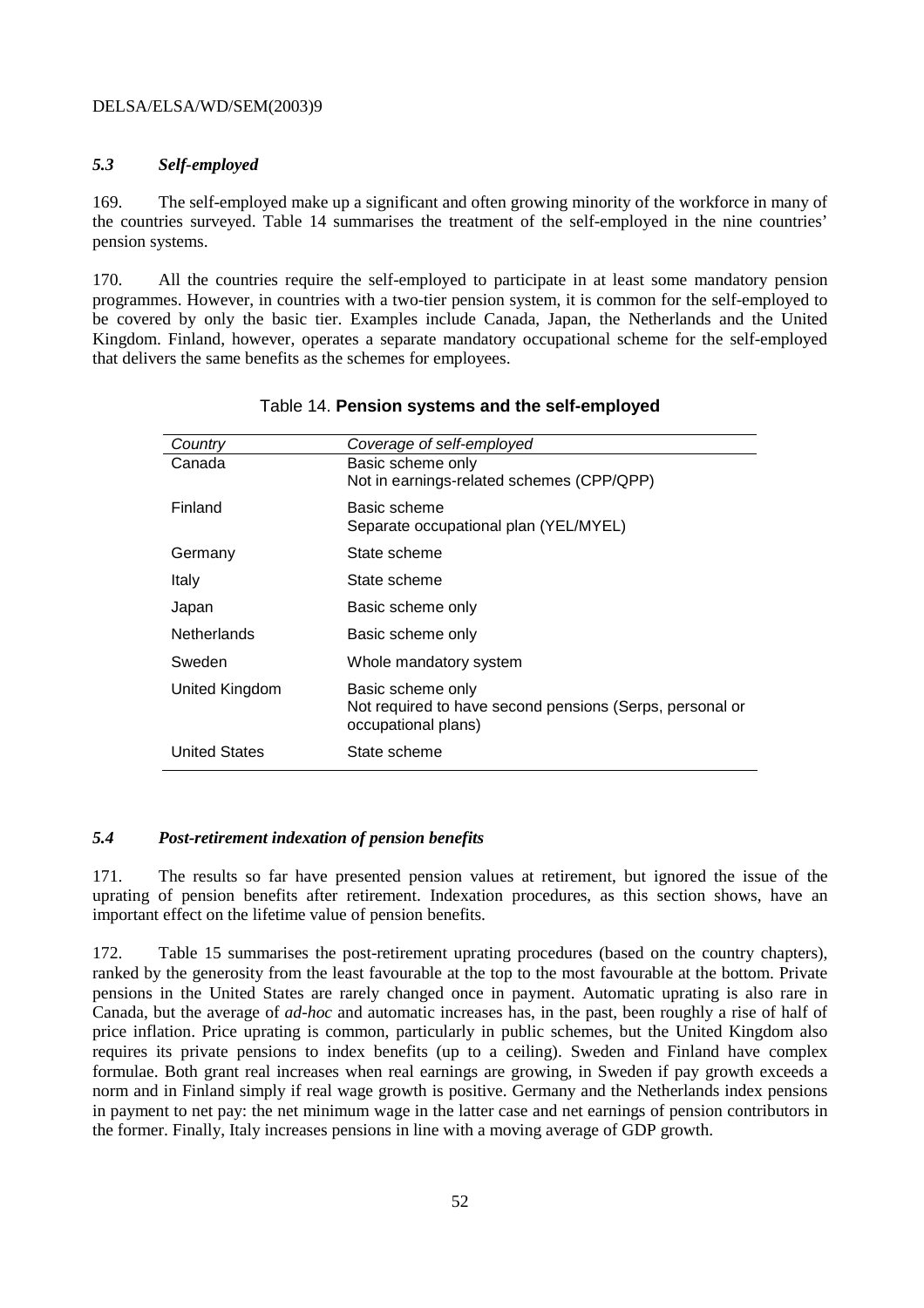173. The difference between these indexation procedures in a single year is small, but over time, the differences compound. Pensions can, of course, be paid for many years or even decades. Figure 10 shows the effect on the pension value over time of different indexation procedures from age 65. The Figure assumes that real earnings and real GDP grow by 2% a year, and that price inflation is 2%. The increase in contribution rates to finance the growing demographic burden on pension systems is assumed to reduce net wage growth below gross wages, to 1½% a year. In Germany, for example, the contribution rate for pensions was projected to increase from 19.3% in 1995, to nearly 30% in 2030.48 The Figure is normalised around price indexation, which keeps the real purchasing power of the pension constant.

| <b>Uprating procedure</b> | Country and scheme                                                                                                                                                                                  |
|---------------------------|-----------------------------------------------------------------------------------------------------------------------------------------------------------------------------------------------------|
| No indexation             | United States: occupational schemes                                                                                                                                                                 |
| Half prices               | Canada: occupational schemes                                                                                                                                                                        |
| Prices                    | Canada: public schemes<br>Finland: basic public pension<br>Japan: public schemes<br>Sweden: means-tested pension<br>United Kingdom: public and occupational schemes<br>United States: public scheme |
| Gross earnings less 1.6%  | Sweden: earnings-related scheme                                                                                                                                                                     |
|                           | Gross earnings 20%, prices 80% Finland: earnings-related scheme                                                                                                                                     |
| Net minimum wage          | Netherlands: basic public pension                                                                                                                                                                   |
| Net earnings              | Germany: public scheme                                                                                                                                                                              |
| GDP growth                | Italy: public scheme                                                                                                                                                                                |

Table 15. **Post-retirement indexation procedures in different pension systems** 

### Figure 10. **Effect of different post-retirement indexation procedures on pension values in payment**



<sup>48</sup> Börsch-Supan (1998). This is equivalent to a 0.3-0.4% difference between net and gross earnings.

 $\overline{a}$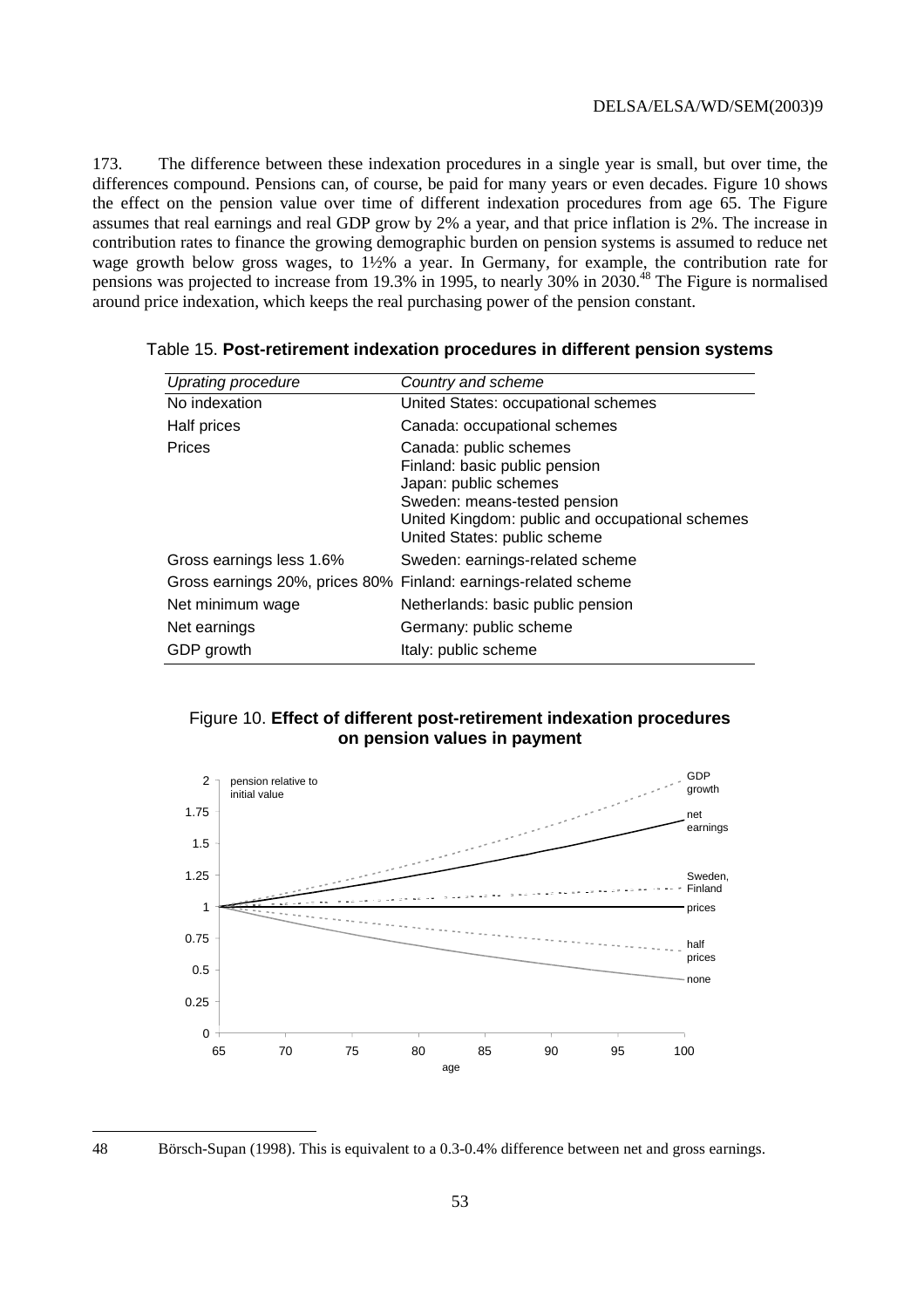174. By age 80, the absence of indexation cuts the real pension value by more than 30%, even at the relatively low level of 2½% inflation. Semi-price indexation, the average in Canadian private pensions, would cut the pension value by 17% over the 15 years from age 65 to 80. The formulae in Sweden and Finland give very similar results under these assumptions. At age 80, the pension is 6% higher in real terms. Net earnings indexation would give a much larger rise  $-25%$  — while full indexation to earnings or GDP growth would increase pensions by 30% over 15 years.

175. Using a mortality table, it is possible to calculate the effect on the lifetime present value of the stream of pension benefits uprated in different ways. The results of this exercise are shown in Table 16. With price indexation, the annuity factor at age 65 is 13.1. This means that a pension benefit of \$1 000 a year would have a present value of \$13 100. The absence of indexation cuts the real present value of a pension stream by 17.7%. Indexation to GDP growth, giving a 2-per-cent-a-year increase, means the pension stream is worth an extra 19.2%.

| <b>Uprating procedure</b> | <b>Annuity factor</b> | Relative to price<br>indexation |
|---------------------------|-----------------------|---------------------------------|
| No indexation             | 10.7                  | $-17.7%$                        |
| Half prices               | 11.8                  | $-9.6%$                         |
| Prices                    | 13.1                  | $0\%$                           |
| Gross earnings less 1.6%  | 13.5                  | 3.4%                            |
| Net minimum wage          | 13.5                  | 3.5%                            |
| Net earnings              | 14.9                  | 13.9%                           |
| GDP growth                | 15.6                  | 19.2%                           |

### Table 16. **Net present value of pension under different indexation procedures**

#### **6. Conclusion**

176. This paper has calculated prospective pension entitlements for illustrative workers in nine countries retirement-income systems. It has looked at both public and private schemes and at the effect of the direct tax system (personal income tax and social security contributions). The main focus has been on the treatment of workers at different income levels, but it has also looked briefly at different family types and workers with different career patterns. Ongoing work, involving the author and the OECD Secretariat, is extending the analysis to look at the position of people retiring at ages other than the standard pensionable age.

177. The most striking finding is the pattern of statutory pension values for people with different earnings levels. This result is summarised in Figure 11. The chart looks at full-career workers earning various proportions of the economy-wide average: half, average, one-and-a-half times and twice average pay. The vertical axis shows the corresponding individual pension value as a proportion of economy-wide average earnings. In Italy, the public pension scheme has a high ceiling. It is designed to achieve a great degree of earnings replacement, even for high-income workers. A similar effect is achieved by the statutory occupational pension system in Finland and the quasi-mandatory occupational schemes in the Netherlands and Sweden. The Dutch and Finnish systems have no ceiling to benefits; in Sweden, the ceiling is very high.

178. At the other end of the spectrum, the philosophy of the Canadian and British systems is very different. These systems are more redistributive. They ensure that all pensioners achieve a basic standard of living rather than aiming to give everyone a certain level of earnings replacement. This has led to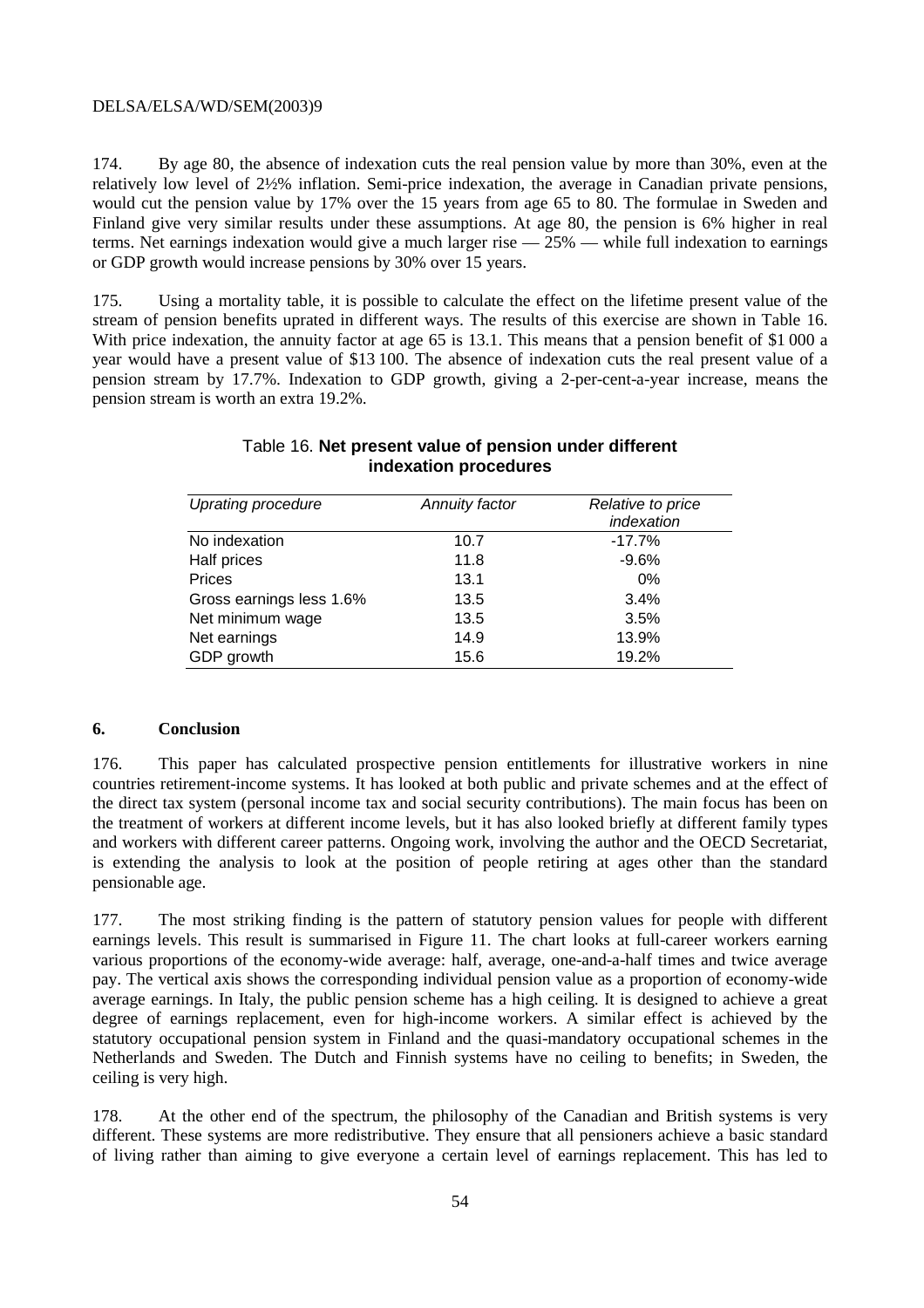development of extensive voluntary private coverage, particularly among higher-income workers. Both countries have mandatory earnings-related public schemes, but these have low ceilings and relatively low accrual rates.

179. Three countries — Germany, Japan and the United States — are intermediate cases. The German and American public pension schemes have a redistributive formula and ceilings to pension benefits below the four countries at the top of the chart. Japan's scheme is a two-tier one with a major role for the basic pension and a relatively low accrual rate in the earnings-related scheme.

### Figure 11. **Pension values as a proportion of economy-wide earnings for workers earning between one half and twice average**



180. It is interesting to contrast these results with other analyses carried out as part of the OECD's retirement-income reviews. The analysis of income-distribution data found that the nine countries achieve very similar outcomes in terms of the incomes of older people relative to people of working age. In countries that do not provide comprehensive earnings replacement for higher-income workers, such people make voluntary provision, either through occupational or personal pensions or other forms of saving. This substitution of different forms of retirement-income provision is, of course, widely recognised in the pension literature.49

181. The second key finding of this paper is the impact of the direct-tax system on the living standards of the elderly. This is both because of the general progressivity of the income tax and because pensioners often receive favourable treatment under the income tax and social security contribution regime. Net replacement rates — pensions after tax as a proportion of net earnings — are typically 10-15 percentage points higher than gross. The tax advantage makes up almost a third of the net replacement rate for

 $\overline{a}$ 

<sup>49</sup> See, for example, Börsch-Supan (1998) and Disney, Mira d'Ercole and Scherer (1998).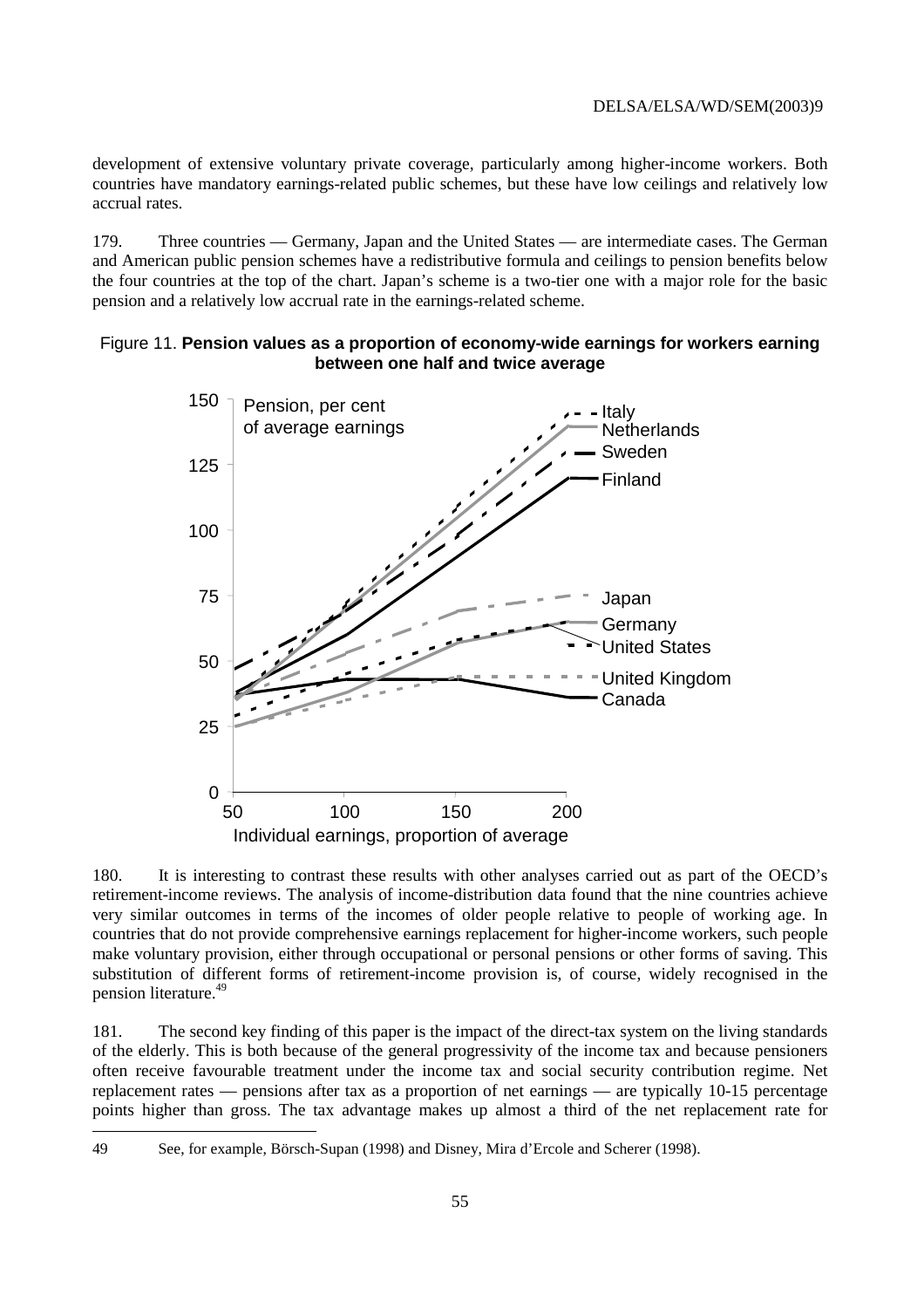someone earning the economy-wide average. It is therefore important that policy-makers do not consider the structure of pension benefits in isolation from the direct-tax position of older people.<sup>50</sup>

182. It is difficult to compare countries' pension systems by looking at their parameters alone. This paper has shown that the pattern of statutory pension entitlements varies enormously between the nine countries.

 50 See Keenay and Whitehouse (2001 and forthcoming) for a more detailed analysis of the tax position of older people.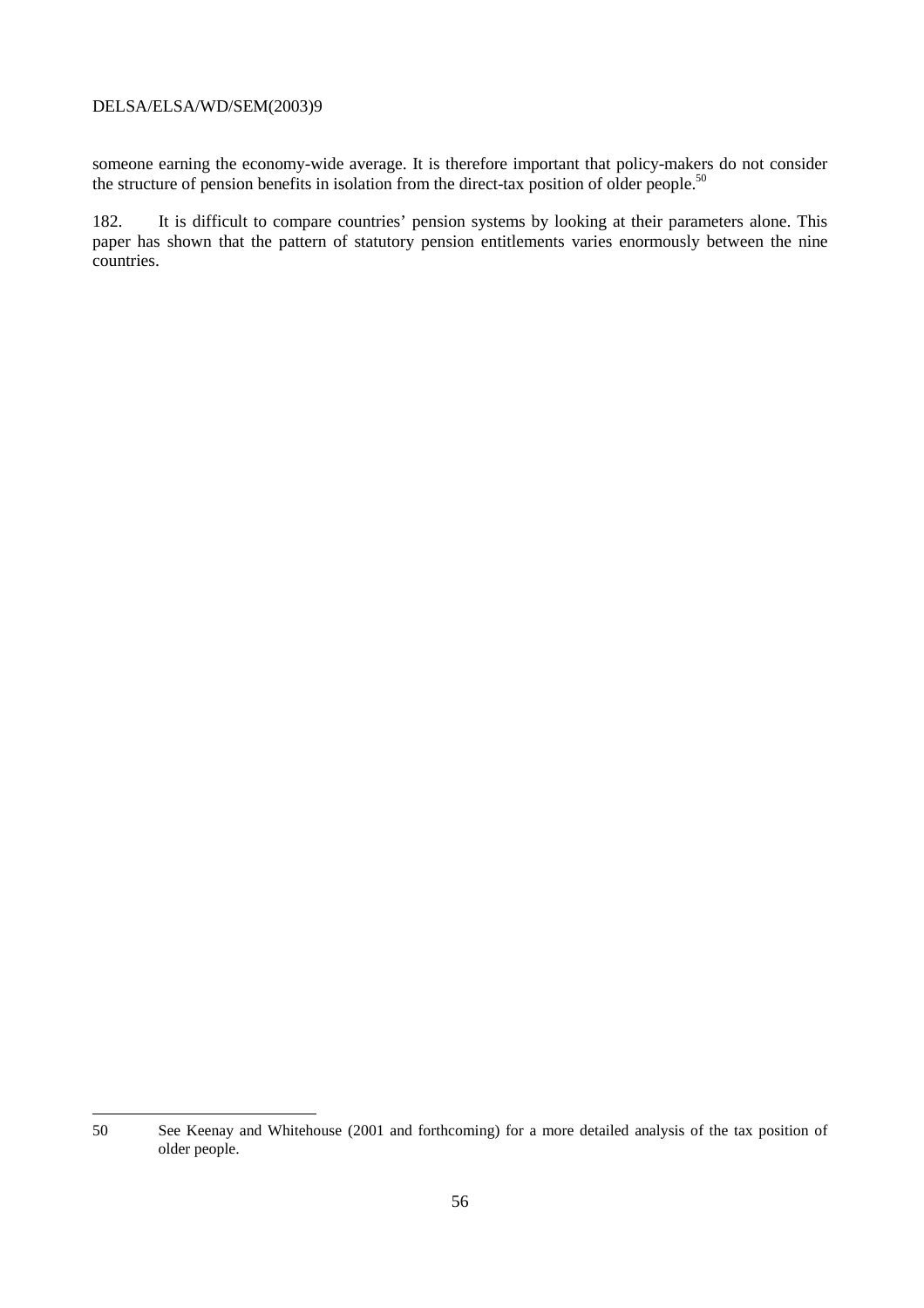#### **ANNEX 1. COMPARISON OF RESULTS WITH PREVIOUS STUDIES**

183. This Annex compares the results presented here with two previous studies to assess the robustness of the findings.

#### **A.1 Johnson (1998)**

184. Johnson's study is based on contributions from national experts in ten OECD countries. This annex compares the results from this report with Johnson's results for the six countries where the two analyses overlap.<sup>51</sup>

185. Table A.1 compares the results for public pension benefits at three different proportions of economy-wide average earnings: one half, average, and twice average. Table A.2 gives a similar comparison as an individual replacement rate. The results of the two reports are broadly in line. Since Johnson's data for the Netherlands relate to the public scheme only, the quasi-mandatory occupational schemes have been removed from the current results for comparison.

### Table A. 1. **Total public pension benefits as a percentage of economy-wide average earnings at different proportions of average earnings: comparison of two studies**

|                | Johnson (1998) |    |    | Current report |    |    |
|----------------|----------------|----|----|----------------|----|----|
|                | 0.5            |    | ⌒  | 0.5            |    |    |
| Canada         | 35             | 37 | 37 | 37             | 43 | 36 |
| Germany        | 24             | 45 | 80 | 25             | 38 | 65 |
| Japan          | 36             | 49 | 72 | 36             | 53 | 75 |
| Netherlands    | 32             | 32 | 32 | 35             | 35 | 35 |
| United Kingdom | 19             | 26 | 39 | 25             | 35 | 44 |
| United States  | 23             | 38 | 42 | 29             | 45 | 65 |

*Note:* figures for the Netherlands are not comparable with previous results in this paper because here they exclude occupational schemes

*Source:* Johnson (1998), Table 1.1

 51 Johnson's paper also includes results for Italy, but these do not include the effect of the 1995 'Dini' reform and so are not comparable.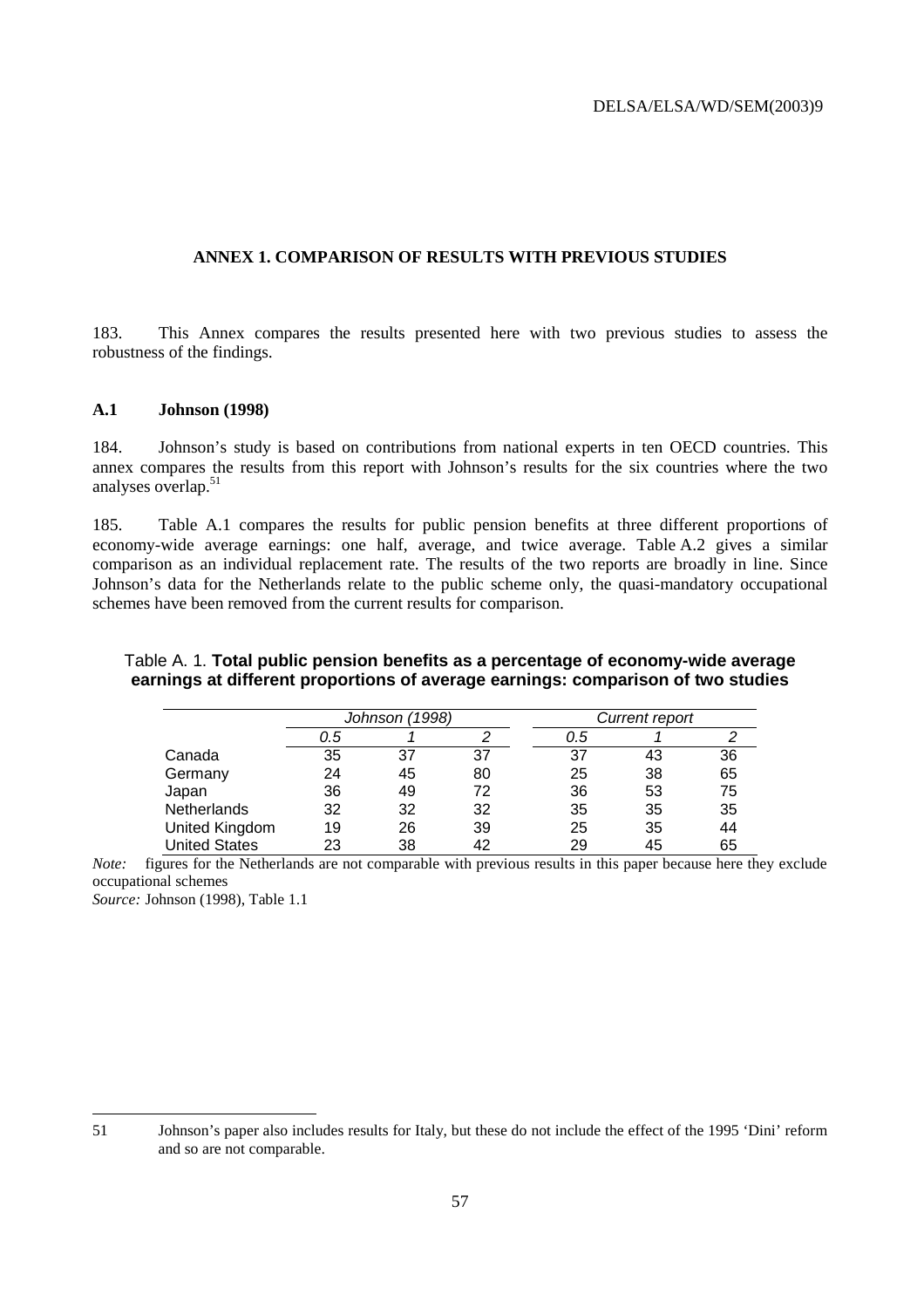|                | Johnson (1998) |    |    |     | Current report |    |
|----------------|----------------|----|----|-----|----------------|----|
|                | 0.5            |    |    | 0.5 |                |    |
| Canada         | 59             | 31 | 15 | 74  | 43             | 18 |
| Germany        | 37             | 45 | 40 | 50  | 38             | 32 |
| Japan          | 68             | 49 | 36 | 72  | 53             | 38 |
| Netherlands    | 63             | 32 | 16 | 70  | 35             | 18 |
| United Kingdom | 63             | 44 | 33 | 51  | 35             | 22 |
| United States  | 47             | 38 | 21 | 57  | 45             | 33 |

### Table A. 2. **Total public pension benefits as a percentage of individual earnings at different proportions of average earnings: comparison of two studies**

*Note:* figures for the Netherlands are not comparable with previous results in this paper because here they exclude occupational schemes

*Source:* Johnson (1998), Table 1.1

#### **A.2 Eurostat (1993)**

186. There are four countries where the current study and Eurostat's analysis overlap. Again, the results are very similar (Tables A.3 and A.4), despite the fact that Eurostat's analysis is based on decadeold (1989) parameters. The main difference is in Italy, reflecting the effect of the two major reforms since then (the 'Amato' and 'Dini' reforms, named after the prime ministers of the time).

### Table A. 3. **Total public pension benefits as a percentage of economy-wide average earnings at different proportions of average earnings: comparison of two studies**

|                    | Eurostat (1993) |    |     |      | Current report |     |
|--------------------|-----------------|----|-----|------|----------------|-----|
|                    | 0.67            |    |     | 0.67 |                |     |
| Germany            | 36              | 53 | 78  | 25   | 38             | 65  |
| Italy              | 52              | 78 | 164 | 38   | 58             | 115 |
| <b>Netherlands</b> | 34              | 33 | 34  | 35   | 35             | 35  |
| United Kingdom     | 28              | 33 | 46  | 29   | 35             | 44  |

### Table A. 4. **Total public pension benefits as a percentage of individual earnings at different proportions of average earnings: comparison of two studies**

| Table A.4.         |                 |    |    |                |    |    |
|--------------------|-----------------|----|----|----------------|----|----|
|                    | Eurostat (1993) |    |    | Current report |    |    |
|                    | 0.67            |    |    | 0.67           |    |    |
| Germany            | 53              | 53 | 39 | 38             | 38 | 32 |
| Italy              | 78              | 78 | 82 | 58             | 58 | 58 |
| <b>Netherlands</b> | 50              | 33 | 17 | 52             | 35 | 18 |
| United Kingdom     |                 | 33 | 23 | 43             | 35 | 22 |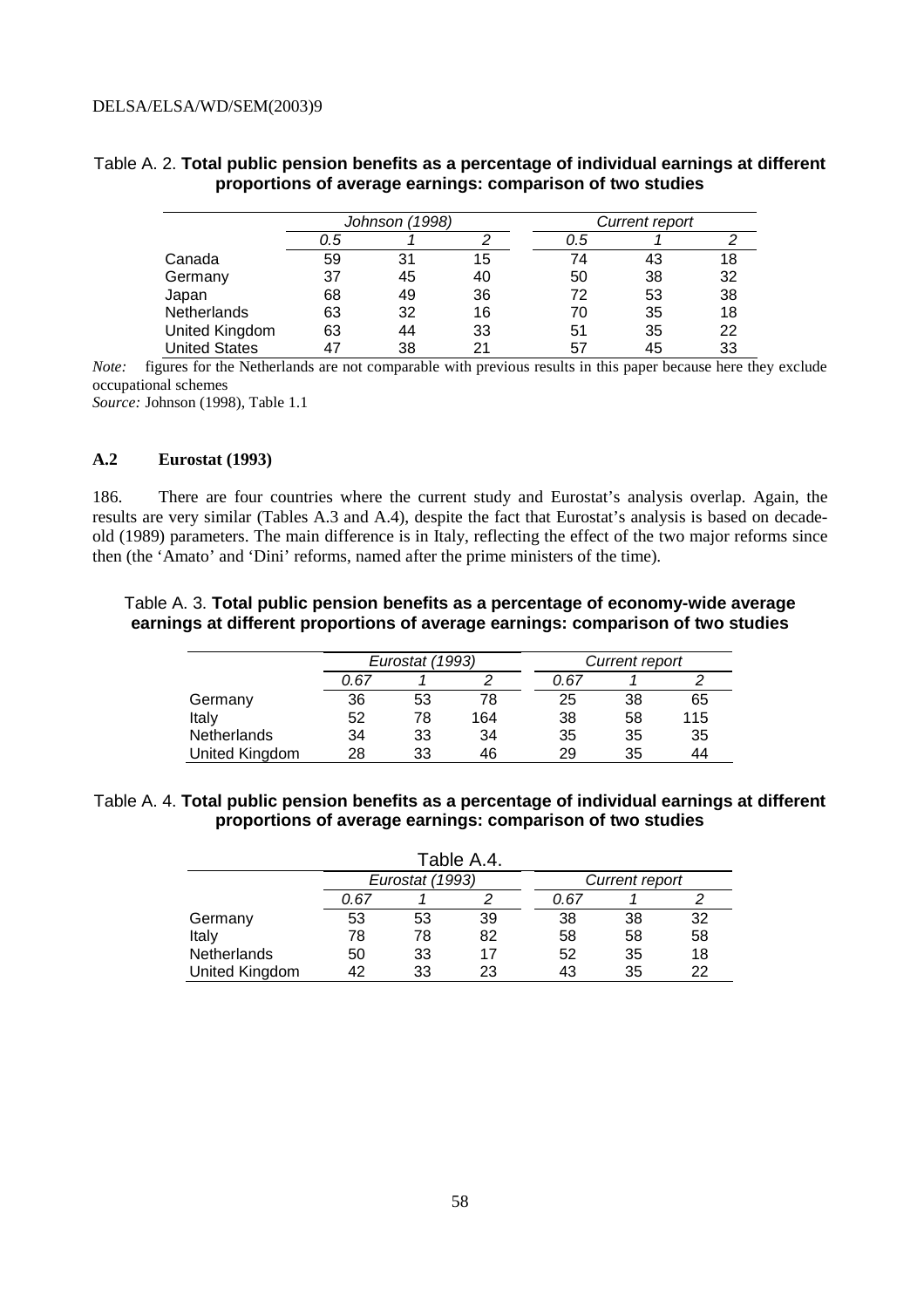#### **BIBLIOGRAPHY**

Agulnik, P. (1999), 'The proposed state second pension', *Fiscal Studies*, vol. 20, no. 4, pp. 409-421.

- Ahrend, P. (1996), 'Pension financial security in Germany', in Bodie, Z., Mitchell, O.S. and Turner, J.A. (eds), *Securing Employer-Based Pensions: An International Perspective*.
- Aldrich, J. (1982), 'The earnings replacement rate of old-age benefits in twelve countries: 1969-1980', *Social Security Bulletin*, vol. 45, no. 11, pp. 3-11.
- Atkinson, A.B., Rainwater, L. and Smeeding, T.M. (1995), *Income Distribution in OECD Countries*, Social Policy Studies no. 18, OECD, Paris.
- Blöndal, S. and Scarpetta, **xx** (1998), 'The retirement decision in OECD countries', Ageing Working Paper no. 1.4, OECD, Paris.
- Bone, M., Gregory, J., Gill, B. and Lader, D. (1992), *Retirement and Retirement Plans*, HMSO for the Office of Population Censuses and Surveys, London.
- Börsch-Supan, A. (1997), 'Retirement income: level, risk and substitution among income components', Ageing Working Paper no. 3.7, OECD, Paris.
- (1998), 'Germany: a social security system on the verge of collapse', in Siebert, H. (ed.), *Redesigning Social Security*, Kiel Institute of World Economics, Mohr Siebeck.
- —, Reil-Held, A. and Schnabel, R. (1998), 'Pension provision in Germany', Discussion Paper no. 98-07, University of Mannheim.
- Bovenberg, A.L. (1993), 'The tax treatment of private pensions: the case of the Netherlands', V SB-CentER Progress Report no. 8, Tilburg University.
- Brugiavini, A. and Fornero, E. (2000), 'A pension system in transition: the case of Italy', Working Paper, Centre for Research on Pensions and Welfare Policy, University of Turin.
- Burniaux, J.-M., Dang, T.-T., Fore, D., Förster, M., Mira d'Ercole, M. and Oxley, H. (1998), 'Income distribution and poverty in selected countries', Working Paper no. 189, Economics Department, OECD, Paris.
- Clark, R.L. (1996), 'Japanese pension plans in transition', *Benefits Quarterly*, vol. 12, no. 1, pp. 59-74.
- Diamond, P.A. (1997), 'Insulation of pensions from political risk' in Valdés-Prieto, S. (ed.), *The Economics of Pensions: Principles, Policies and International Experience*, Cambridge University Press.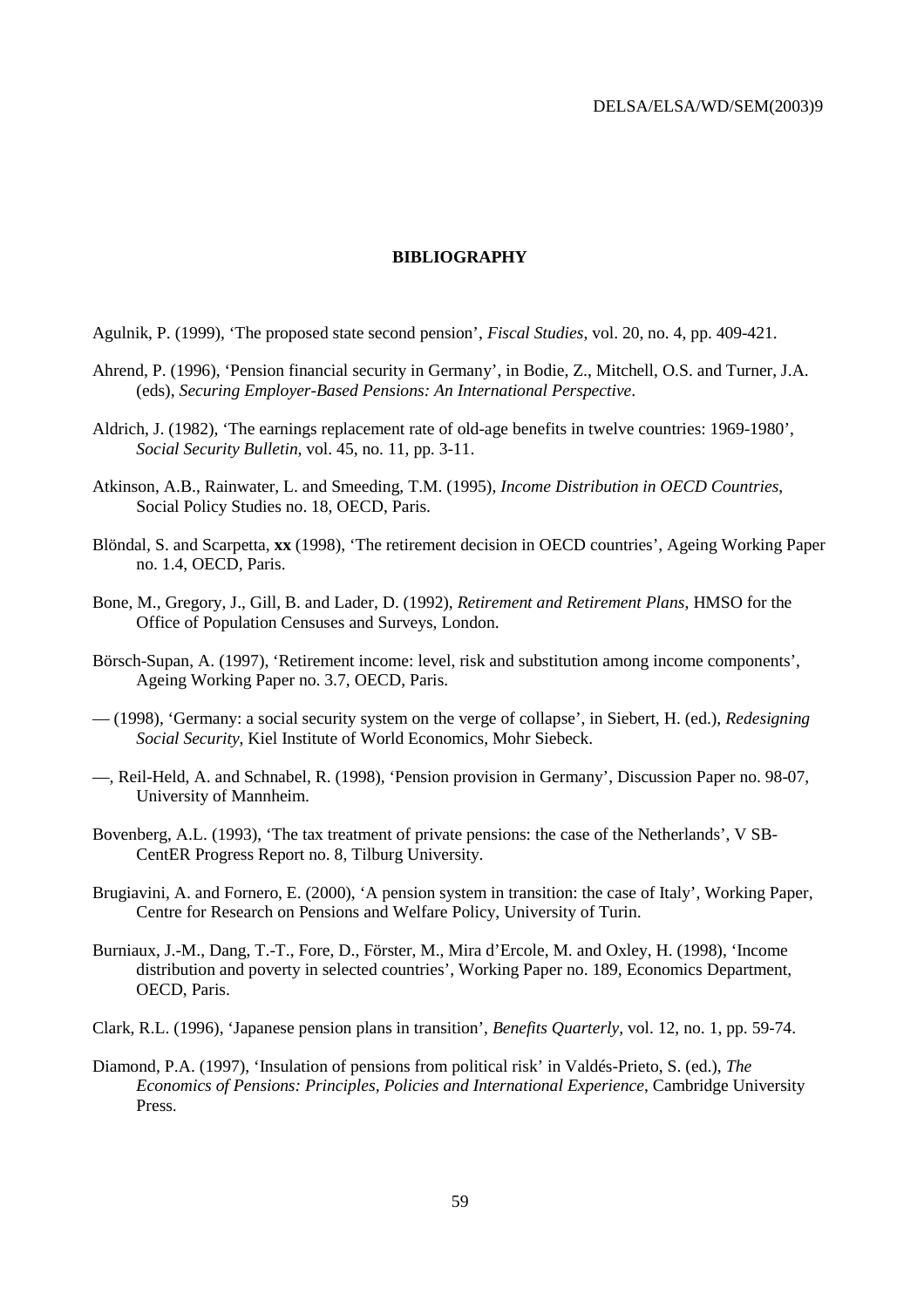- Dilnot, A.W., Disney, R.F., Johnson, P.G. and Whitehouse, E.R. (1994), *Pensions Policy in the UK: An Economic Analysis*, Institute for Fiscal Studies, London.
- Disney, R.F. (1995), 'Occupational pension schemes: prospects and reform in the UK', *Fiscal Studies*, vol. 16, pp. 19-39.
- (1999*a*), 'OECD pension plans in crisis: what are the reform options?' Pension Reform Primer series, Social Protection Discussion Paper no. 9921, World Bank, Washington, D.C.
- (1999*b*), 'Notional accounts as a pension reform strategy: an evaluation', Pension Reform Primer series, Social Protection Discussion Paper no. 9928, World Bank, Washington, D.C.
- —, Emmerson, C. and Tanner, S. (1999), *Partnership in Pensions: An Assessment*, Institute for Fiscal Studies, London.
- and Johnson, P.G. (eds) (2001), *Pension Systems and Retirement Incomes across OECD Countries*, Edward Elgar, Aldershot.
- —, Meghir, C.H.D. and Whitehouse, E.R. (1994), 'Retirement behaviour in Britain', *Fiscal Studies*, vol. 15 no. 1, pp. 24-43.
- —, Mira d'Ercole, M. and Scherer, P. (1998), 'Resources during retirement', Ageing Working Paper no. 4.3, OECD, Paris.
- and Whitehouse, E.R. (1991), 'Occupational and industrial earnings over time: the use of pooled crosssection data', Working Paper no. 91/7, Institute for Fiscal Studies, London.
- and (1992*a*), 'Personal pensions and the review of the contracting out terms', *Fiscal Studies*, vol. 13, no. 1, pp. 38-53.
- and (1992*b*), *The Personal Pensions Stampede*, Institute for Fiscal Studies, London.
- and (1994), 'Choice of private pension and pension benefits in Britain', Institute for Fiscal Studies Working Paper no. 94/2.
- and (1996), 'What are pension plan entitlements worth in Britain?' *Economica*, vol. 63, pp. 213-238.
- and (1999), 'Pension plans and retirement incentives', Pension Reform Primer series, Social Protection Discussion Paper no. 9924, World Bank, Washington, D.C.
- European Commission, Directorate-General for Economic and Financial Affairs, (1998), 'Income benefits for early exit from the labour market in eight European countries: a comparative study', *European Economy*, Reports and Studies, no. 3.
- European Commission, Directorate-General for Employment, Industrial Relations and Social Affairs (1999), *MISSOC: Mutual Information System on Social Protection in the Member States of the European Union*, Brussels.
- Eurostat (1993), *Old Age Replacement Ratios, vol. 1, Relation between Pensions and Income from Employment at the Moment of Retirement*, Statistical Office of the European Communities, Luxembourg.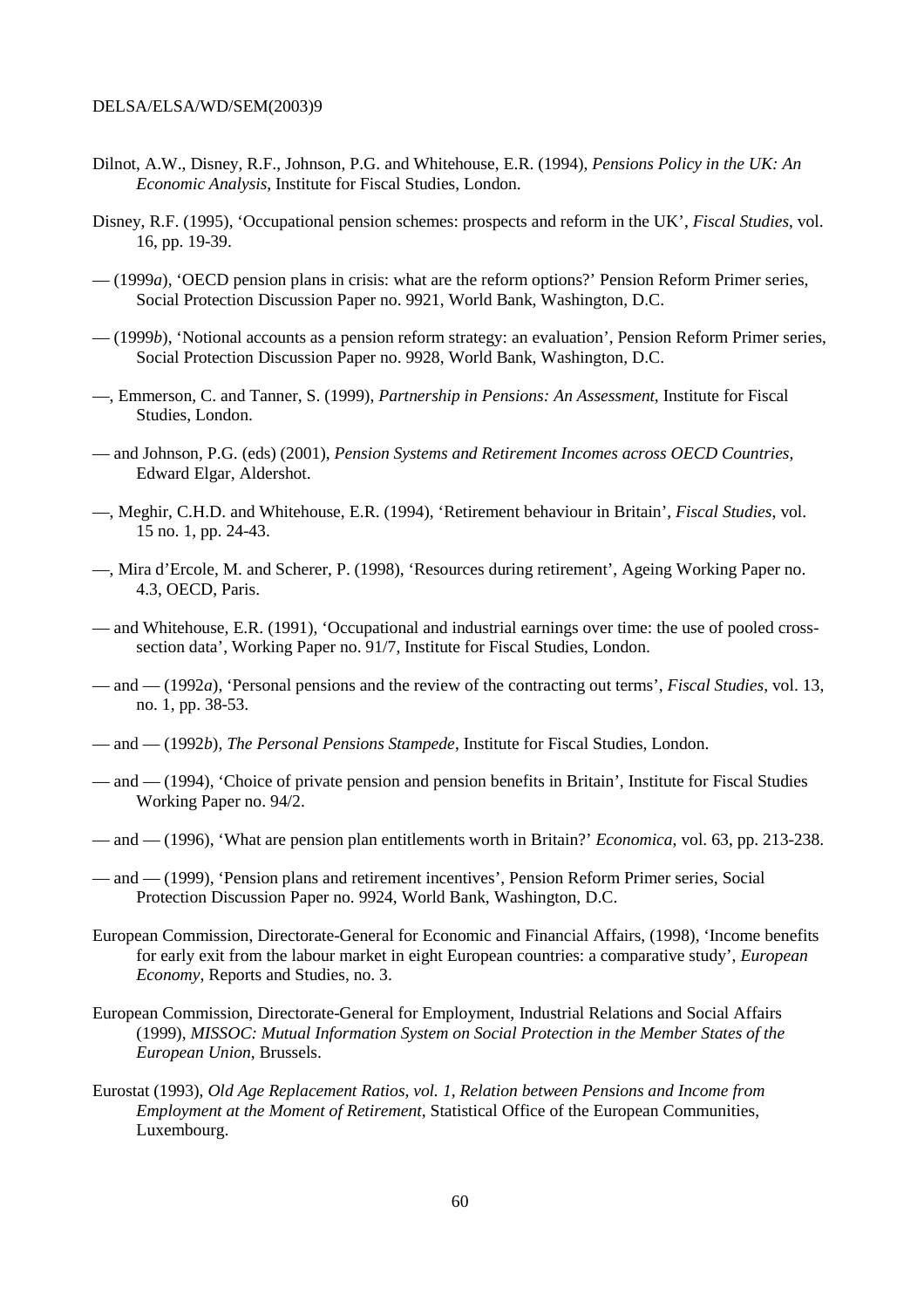- Förster, M.F. and Pellizzari, M. (2000), 'Trends and driving factors in income distribution and poverty in the OECD area', Labour Market and Social Policy Occasional Paper no. 42, OECD, Paris.
- Gosling, A., Machin, S. and Meghir, C.H.D. (1998), 'The changing distribution of male wages in the UK', Working Paper no. 98/9, Institute for Fiscal Studies, London.
- Hamann, A. Javier (1997), 'The reform of the pension system in Italy', Working Paper no. 97-18, International Monetary Fund, Washington, D.C.
- Hauser, R. (1997), 'Adequacy and poverty among the retired', Ageing Working Paper no. 3.2, OECD, Paris.
- International Bureau of Fiscal Documentation (1999), *European Tax Handbook*, Amsterdam.
- Johnson, P.G. (1998), *Older Getting Wiser*, Institute of Chartered Accountants in Australia, Sydney.
- —, Disney, R.F. and Stears, G. (1996), *Pensions 2000 and Beyond*, vol. 2, 'Analysis of Trends and Options', Retirement Income Inquiry, London.
- Kalisch, D.W. and Aman, T. (1998), 'Retirement income systems: the reform process across OECD countries', Ageing Working Paper no. 3.4, OECD, Paris.
- Keenay, G. and Whitehouse, E.R. (2001), 'Financial resources and retirement in nine OECD countries: the role of the tax system', Labour Market and Social Policy Occasional Paper, OECD, Paris.
- and (forthcoming), 'Taxing older people: a study of nine OECD countries', in OECD, *Taxing Wages*, Paris.
- Kunio, I. (1993), 'The future of Japanese pension funds: the challenges of managing money after the bubble', Occasional Paper no. 93-04, US-Japan Relations Program, Harvard University.
- McHale, J. (1999), 'The risk of social security benefit rule changes: some international evidence', Working paper no. 7031, National Bureau of Economic Research, Cambridge, Mass.
- Meadows, P. (1999), 'The flexible labour market: implications for pensions provision', National Association of Pension Funds, London.
- Meghir, C.H.D. and Whitehouse, E.R. (1996), 'The evolution of wages in the UK: evidence from micro data', *Journal of Labor Economics*.
- Mitchell, O.S. and Dykes, E.L (2000), 'New trends in pension benefit and retirement provisions', Working Paper no. 2000-1, Pension Research Council, Wharton School, University of Pennsylvania, Philadelphia.

National Association of Pension Funds (1996), *Annual Survey*, London.

— (1999), 'Pension reform based on flawed labour market assumptions', Press Release, 10 August.

OECD (1995), *Private Pensions in OECD Countries: Canada*, Social Policy Studies no. 15, Paris.

— (1999), *Benefits and Work Incentives*, Paris.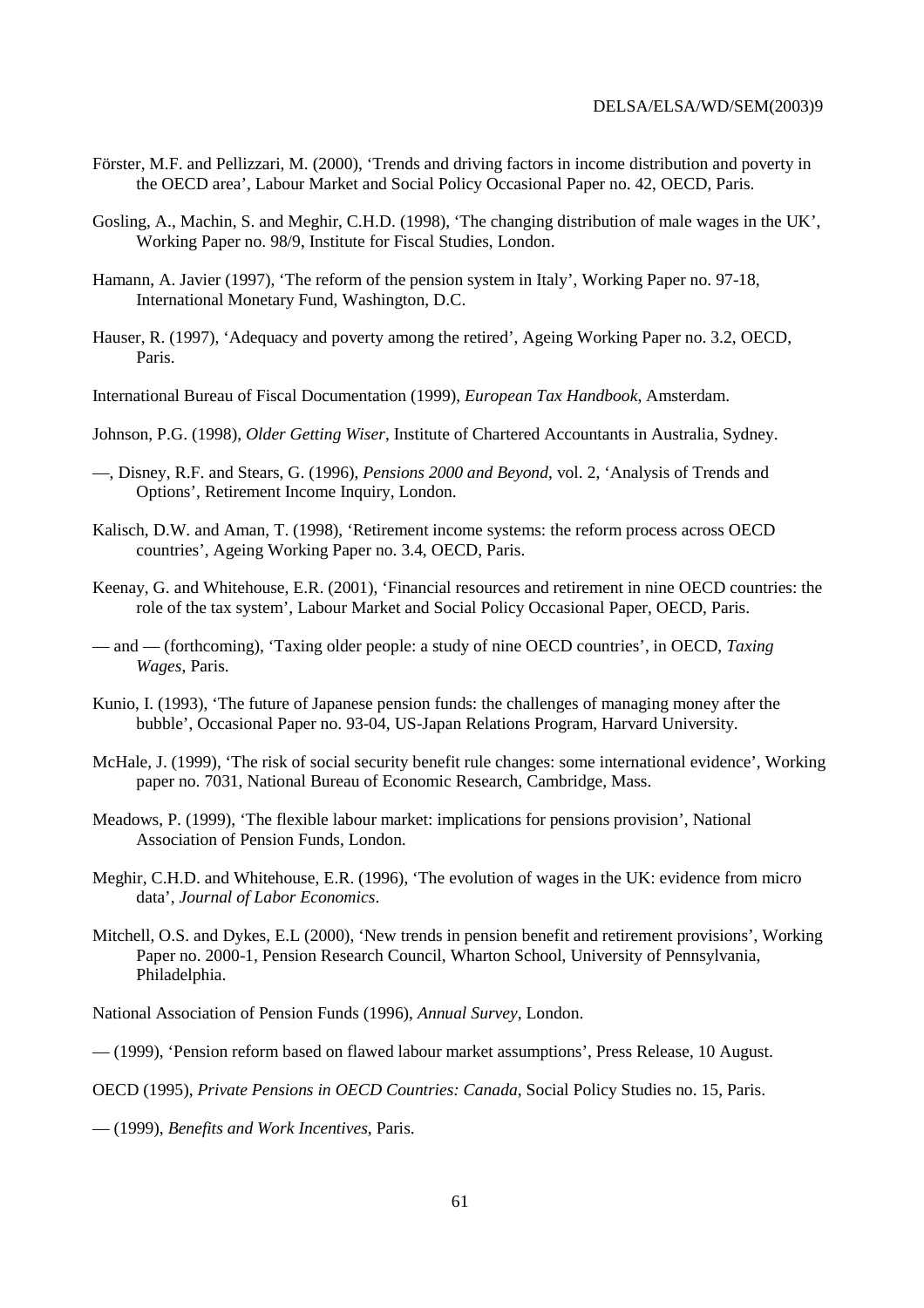- (2000), *Taxing Wages 1998-99*, Paris.
- (2001), *Ageing and Income: Financial Resources and Retirement in Nine OECD Countries*, Paris.
- Queisser, M. (1996), 'Pensions in Germany', Policy Research Working Paper no. 1664, World Bank, Washington, D.C.
- Scherman, K.G. (1999), 'The Swedish pension reform', Issues in Social Protection Discussion Paper no. 7, International Labour Office, Geneva.
- Schmähl, W. and Böhm, S. (1994), 'Occupational pension schemes in the private and public sector in the Federal Republic of Germany — an overview', Working Paper no. 94/5, Zentrum für Sozialpolitik, University of Bremen.
- Sundén, A. (1998), 'The Swedish pension reform', *mimeo.*, Federal Reserve Board, April.
- (2000), 'How will Sweden's new pension system work?' Issue in Brief no. 3, Center for Retirement Research, Boston College, Boston, Mass.
- Takahashi, H. (1999), 'Trends in Japan's corporate pension system', Report no 11A, Japan Economic Institute, Washington, D.C.
- Takayama, N. (2000*a*), 'An outline of the defined contribution pension plan Japan's version of the 401(k) plan', *JETRO Investment News*, no. 21.
- (2000*b*), 'How about the future picture of pension programs in Japan?' *mimeo.*, Hitotsubashi University, Tokyo.
- Timmins, N. (1999b), 'Pensions policy is based on "false analysis": government's stakeholder plans criticised for assumptions about employment patterns', Financial Times, 9 August.
- Turner, J.A. and Watanabe, N. (1995), 'Private pension policies in industrialized countries: a comparative analysis', W.E. Upjohn Institute for Employment Research, Kalamazoo, Mich.
- United Kingdom, Department of Social Security (1994), *Survey of Employers' Pension Provision*, HMSO, London.
- (1998*a*), *A New Contract for Welfare: Partnership in Pensions*, London.
- (1998*b*), *Second Tier Pension Provision 1995-96*, London.
- (2000), *The Pensioners' Income Series 1997-98*, London.
- United Kingdom, Government Actuary (1995), *National Insurance Fund Long-Term Financial Estimates*, HMSO, London.
- (1996), *Occupational Pension Schemes in 1991: Ninth Survey*, HMSO, London.
- United Kingdom, Inland Revenue (1999), *Inland Revenue Statistics*, London.
- United Kingdom, Pension Provision Group (1998), *We All Need Pensions: The Prospects for Pension Provision*, The Stationery Office, London.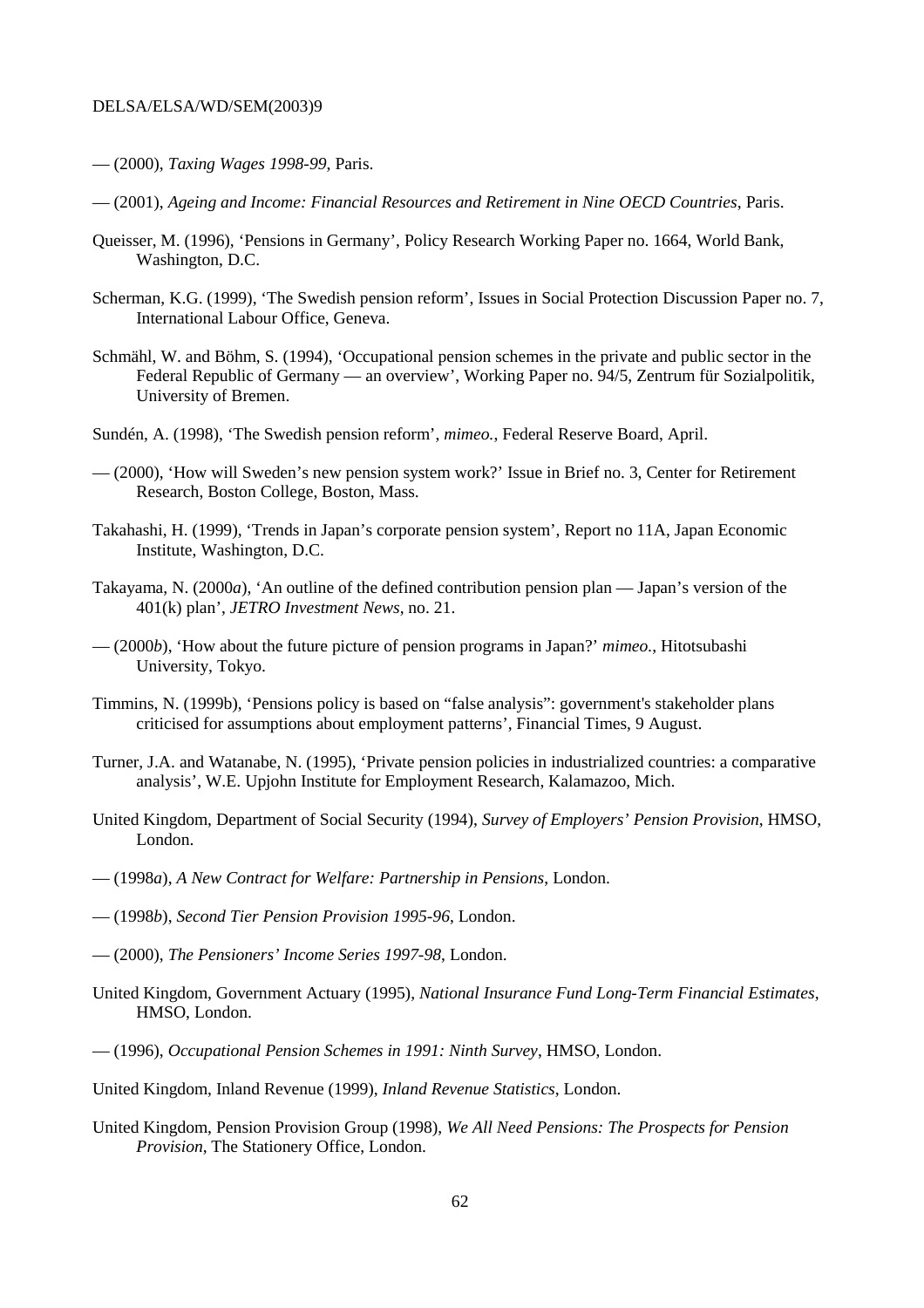- (1999), *Response to the Pensions Green Paper*, Department of Social Security, London.
- United States, Department of Labor (1999), *Private Pension Plan Bulletin: Abstract of 1996 Form 5500 Annual Reports*, Pension and Welfare Benefits Administration, Washington, D.C.
- United States, Social Security Administration (1999), *Social Security Programs throughout the World*, Department of Health and Human Services, Washington, D.C.
- (2000*a*), 'How your retirement benefit is figured', Washington, D.C.
- (2000*b*), 'A desktop guide to SSI eligibility requirements', Washington, D.C.
- (2000*c*), 'You may be able to get SSI', Washington, D.C.
- Watanabe , N. (1996), 'Private pension plans in Japan', in Bodie, Z., Mitchell, O.S. and Turner, J.A. (eds), *Securing Employer-Based Pensions: An International Perspective*.
- (1998), 'Occupational pension systems in Japan', *Japan Institute of Labour Bulletin*, vol. 37, no. 8.
- Whiteford, P. (1995), 'The use of replacement rates in international comparisons of benefit systems', *International Social Security Review*, vol. 48, no. 2.
- Whitehouse, E.R. (1998), 'Pension reform in Britain', Pension Reform Primer series, Social Protection Discussion Paper no. 9810, World Bank, Washington, D.C.
- (1999), 'Tax treatment of funded pensions', Social Protection Discussion Paper no. 9910, World Bank, Washington, D.C.
- (2000*a*), 'Paying for pensions: international evidence on the structure and level of administrative charges for mandatory funded pensions', Occasional Paper series, Financial Services Authority, forthcoming.
- (2000*b*), Administrative charges for funded pensions: an international comparison and assessment', Social Protection Discussion Paper no. 0016, World Bank, Washington, D.C.
- (2000*c*), 'How poor are the old? A survey of evidence from 44 countries', Pension Reform Primer series, Social Protection Discussion Paper no. 0017, World Bank, Washington, D.C.
- Yamada, A. (2001), 'The evolving retirement-income package: trends in adequacy and equality in nine OECD countries', OECD, Paris.
- and Casey, B.H. (2001), 'Getting older, getting poorer? A study of the earnings, pensions, assets and living arrangements of older people in nine countries', OECD, Paris.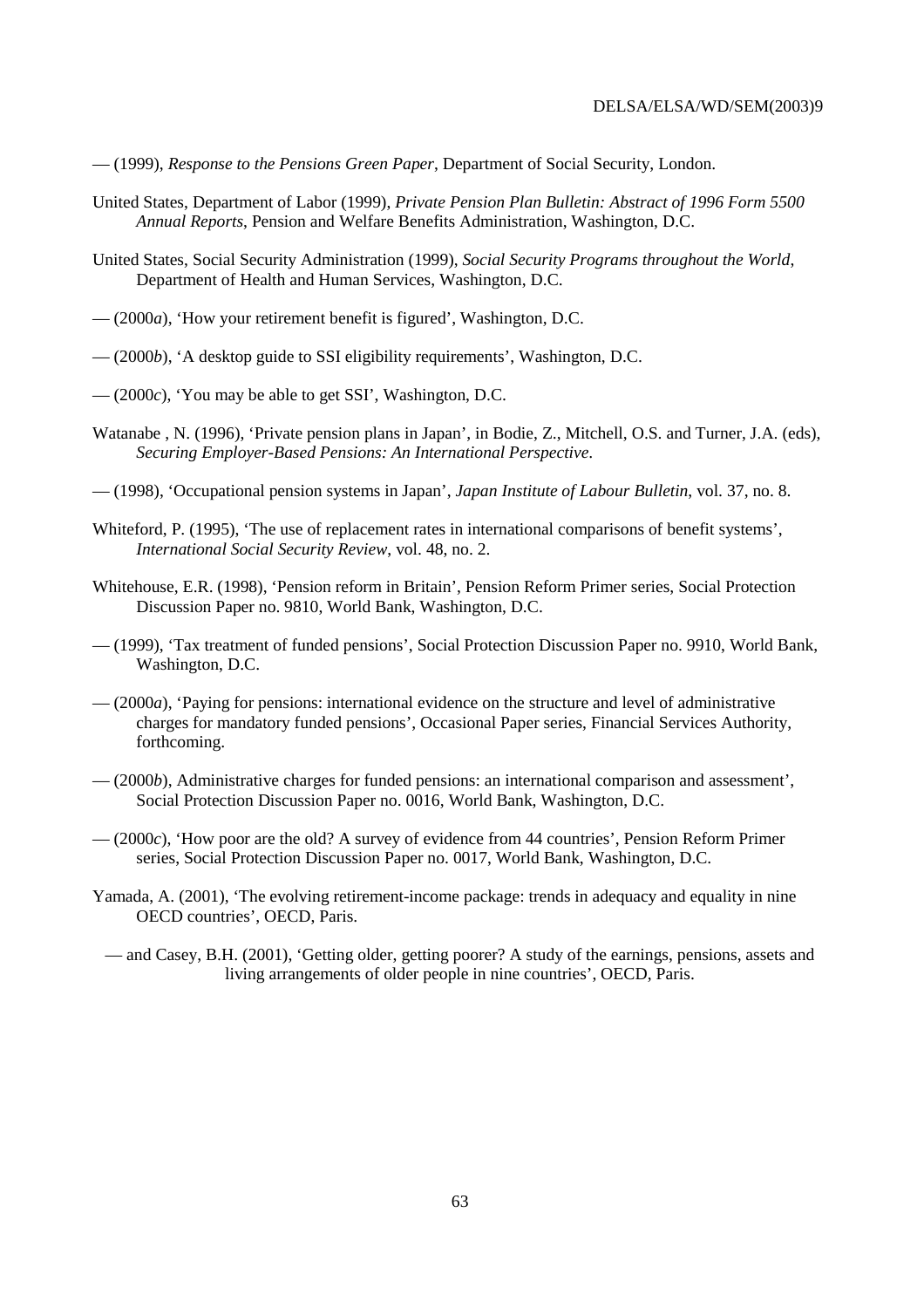#### **OECD SOCIAL, EMPLOYMENT AND MIGRATION WORKING PAPERS**

Most recent releases are:

No. 1 *CAREER INTERRUPTIONS DUE TO PARENTAL LEAVE: A COMPARATIVE STUDY OF DENMARK AND SWEDEN* (2003) Elina Pylkkänen and Nina Smith

No. 2 *THE DETERMINANTS OF CHILD LABOUR: THEORY AND EVIDENCE* (2003) Drusilla K. Brown, Alan V. Deardorff and Robert M. Stern

No. 3 *LE TRAVAIL DES ENFANTS EN AMÉRIQUE LATINE* (2003) Pierre-Emmanuel Couralet

No. 4 *CHILD LABOUR IN AFRICA* (2003) Sonia Bhalotra

**Other series of working papers available from the OECD include:** 

#### **OECD HEALTH WORKING PAPERS**

Most recent releases are:

No. 1 *PHARMACEUTICAL USE AND EXPENDITURE FOR CARDIOVASCULAR DISEASE AND STROKE: A STUDY OF 12 OECD COUNTRIES* (2003) Michael Dickson and Stéphane Jacobzone

No. 2 *INVESTMENT IN POPULATION HEALTH IN FIVE OECD COUNTRIES* (2003) Jan Bennett

No. 3 *OECD STUDY OF CROSS-NATIONAL DIFFERENCES IN THE TREATMENT, COSTS AND OUTCOMES OF ISCHAEMIC HEART DISEASE* (2003) Pierre Moise, Stéphane Jacobzone and the ARD-IHD Experts Group

No. 4 SURVEY OF PHARMACOECONOMIC ASSESSMENT ACTIVITY IN ELEVEN COUNTRIES (2003) Michael Dickson, Jeremy Hurst and Stéphane Jacobzone

#### **LABOUR MARKET AND SOCIAL POLICY OCCASIONAL PAPERS**

This series has now been replaced by two separate series: OECD HEALTH WORKING PAPERS and OECD SOCIAL, EMPLOYMENT AND MIGRATION WORKING PAPERS, available on the OECD website.

- No. 63 *THE EVOLVING RETIREMENT INCOME PACKAGE: TRENDS IN ADEQUACY AND EQUALITY IN NINE OECD COUNTRIES* (2002) Atsuhiro Yamada
- No. 62 *THE RELATIONSHIP BETWEEN PERSONAL, FAMILY, RESOURCE AND WORK FACTORS AND MATERNAL EMPLOYMENT IN AUSTRALIA* (2002) Edith Gray and Peter McDonald
- No. 61 *LOW FERTILITY AND LABOUR FORCE PARTICIPATION OF ITALIAN WOMEN: EVIDENCE AND INTERPRETATIONS* (2002) Daniela Del Boca
- No. 60 *GETTING OLDER, GETTING POORER, A STUDY OF THE EARNINGS, PENSIONS, ASSETS AND LIVING ARRANGEMENTS OF OLDER PEOPLE IN NINE COUNTRIES* (2002) Bernard Casey and Atsuhiro Yamada
- No. 59 *POSTPONEMENT OF MATERNITY AND THE DURATION OF TIME SPENT AT HOME AFTER FIRST BIRTH: PANEL DATA ANALYSES COMPARING GERMANY, GREAT BRITAIN, THE NETHERLANDS AND SWEDEN* (2002) Siv S. Gustafsson, Eiko Kenjoh and Cécile M.M.P. Wetzels

Recent available working papers can be found on the OECD website: www.oecd.org.